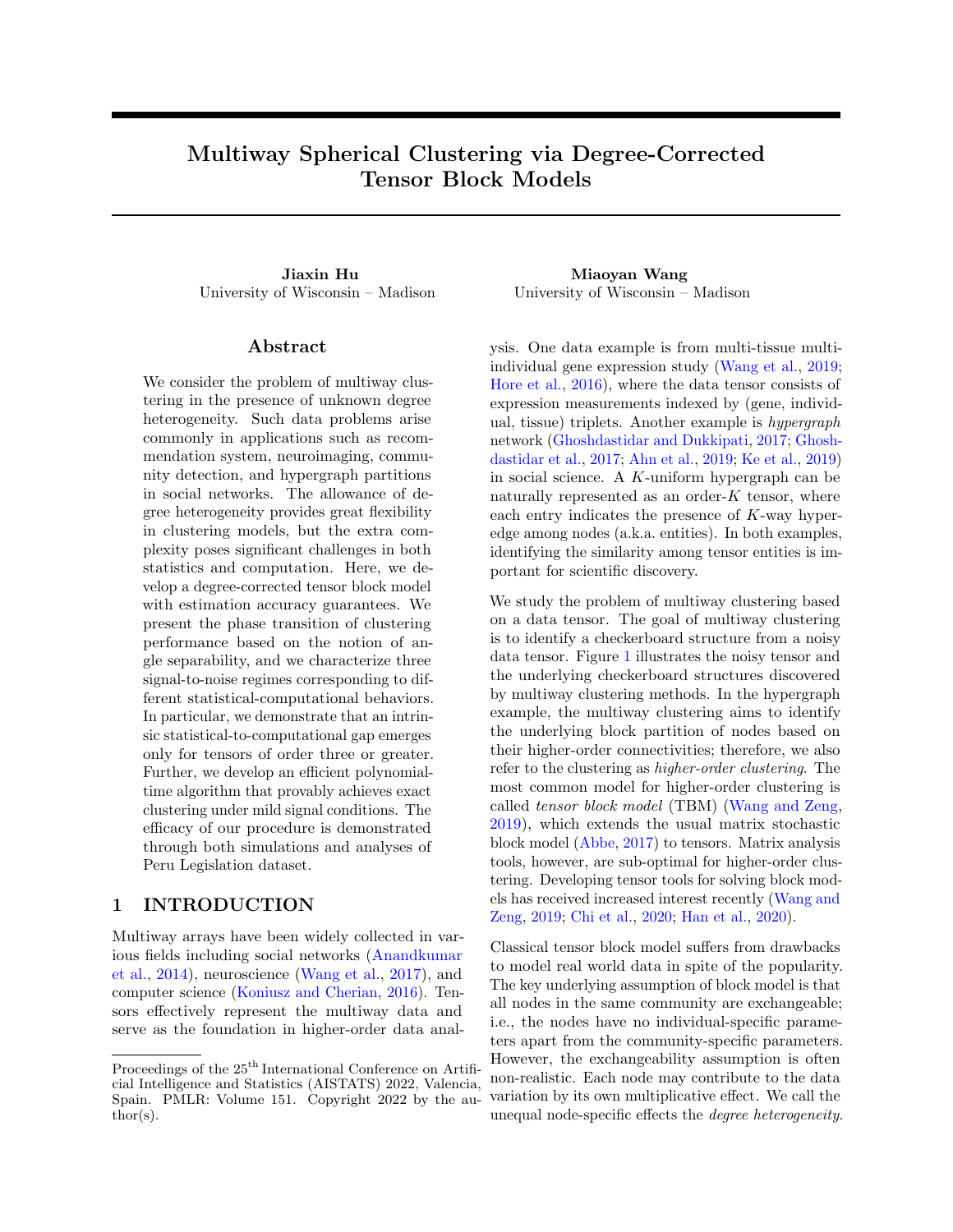<span id="page-1-0"></span>

Figure 1: Examples for order-3 TBM with and without degree correction. Both TBM and dTBM have four communities on each mode, while dTBM allows a richer structure with degree heterogeneity.

Such degree heterogeneity appears commonly in social networks. Ignoring the degree heterogeneity may seriously mislead the clustering results. For example, regular block model fails to model the member affiliation in Karate Club network [\(Bickel and Chen,](#page-9-13) [2009\)](#page-9-13) without addressing degree heterogeneity.

The degree-corrected tensor block model (dTBM) has been proposed recently to account for the degree heterogeneity [\(Ke et al.,](#page-9-8) [2019\)](#page-9-8). The dTBM combines a higher-order checkerboard structure with degree parameter  $= ( (1), \ldots, (p))^T$  to allow heterogeneity among  $p$  nodes. Figure [1](#page-1-0) compares the underlying structures of TBM and dTBM with the same number of communities. The dTBM allows varying values within the same community, thereby allowing a richer structure. To solve dTBM, we project clustering objects to a unit sphere and perform iterative clustering based on angle similarity. We refer to the algorithm as the spherical clustering; detailed procedures are in Section [4.](#page-5-0) The spherical clustering avoids the estimation of nuisance degree heterogeneity. The usage of angle similarity brings new challenges to the theoretical results, and we develop new polar-coordinate based techniques in the proofs.

Our Contributions. The primary goal of this paper is to provide both statistical and computational guarantees for dTBM. Our main contributions are summarized below.

• We develop a general dTBM and establish the identifiability for the uniqueness of clustering using the notion of angle separability.

• We present the phase transition of clustering performance with respect to three different statistical and computational behaviors. We characterize, for the first time, the critical signal-to-noise (SNR) thresholds in dTBMs, revealing the intrinsic distinctions among (vector) one-dimensional clustering, (matrix) biclustering, and (tensor) higher-order clustering. Specific SNR thresholds and algorithm behaviors are depicted in Figure [2.](#page-2-0)

• We provide an angle-based algorithm that achieves exact clustering in polynomial time under mild conditions. Simulation and data studies demonstrate the outperformance of our algorithm compared with existing higher-order clustering algorithms.

The last two contributions, to our best knowledge, are new to the literature of dTBMs.

Related Work. Our work is closely related to but also distinct from several lines of existing research. Table [1](#page-2-1) summarizes the most relevant models.

Block model. Block models such as stochastic block model (SBM) and degree-corrected SBM have been widely used for matrix clustering problems. See the review paper [\(Abbe,](#page-9-10) [2017\)](#page-9-10) and the references therein. The (non-degree) tensor block model (TBM) is a higher-order extension of SBM, and its statisticalcomputational properties are investigated in recent literatures [\(Wang and Zeng,](#page-9-9) [2019;](#page-9-9) [Han et al.,](#page-9-12) [2020;](#page-9-12) [Ghoshdastidar et al.,](#page-9-6) [2017\)](#page-9-6). Extending results from non-degree to degree-corrected model is highly challenging. Our dTBM parameter space is equipped with angle-based similarity and nuisance degree parameters. The extra complexity makes the Cartesian coordinates based analysis [\(Han et al.,](#page-9-12) [2020\)](#page-9-12) nonapplicable to our setting. Towards this goal, we have developed a new polar coordinates based analysis to control the model complexity. We also develop a new angle-based iteration algorithm to achieve optimal clustering rates without the need of estimating nuisance degree parameters.

Degree-corrected block model. The hypergraph degreecorrected block model (hDCBM) and its variant have been proposed in the literature [\(Ke et al.,](#page-9-8) [2019;](#page-9-8) [Yuan](#page-10-0) [et al.,](#page-10-0) [2018\)](#page-10-0). For this popular model, however, the optimal statistical-computational rates remain an open problem. Our main contribution is to provide a sharp statistical and computational critical phase transition in dTBM literature. In addition, our algorithm results in a faster exponential error rate, in contrast to the polynomial rate in [Ke et al.](#page-9-8) [\(2019\)](#page-9-8). The original hDCBM [\(Ke et al.,](#page-9-8) [2019\)](#page-9-8) is designed for binary observations only, and we extend the model to both continuous and binary observations. We believe our results are novel and helpful to the community. See Figure [2](#page-2-0) for overview of our results.

Global-to-local algorithm strategy. Our methods gen-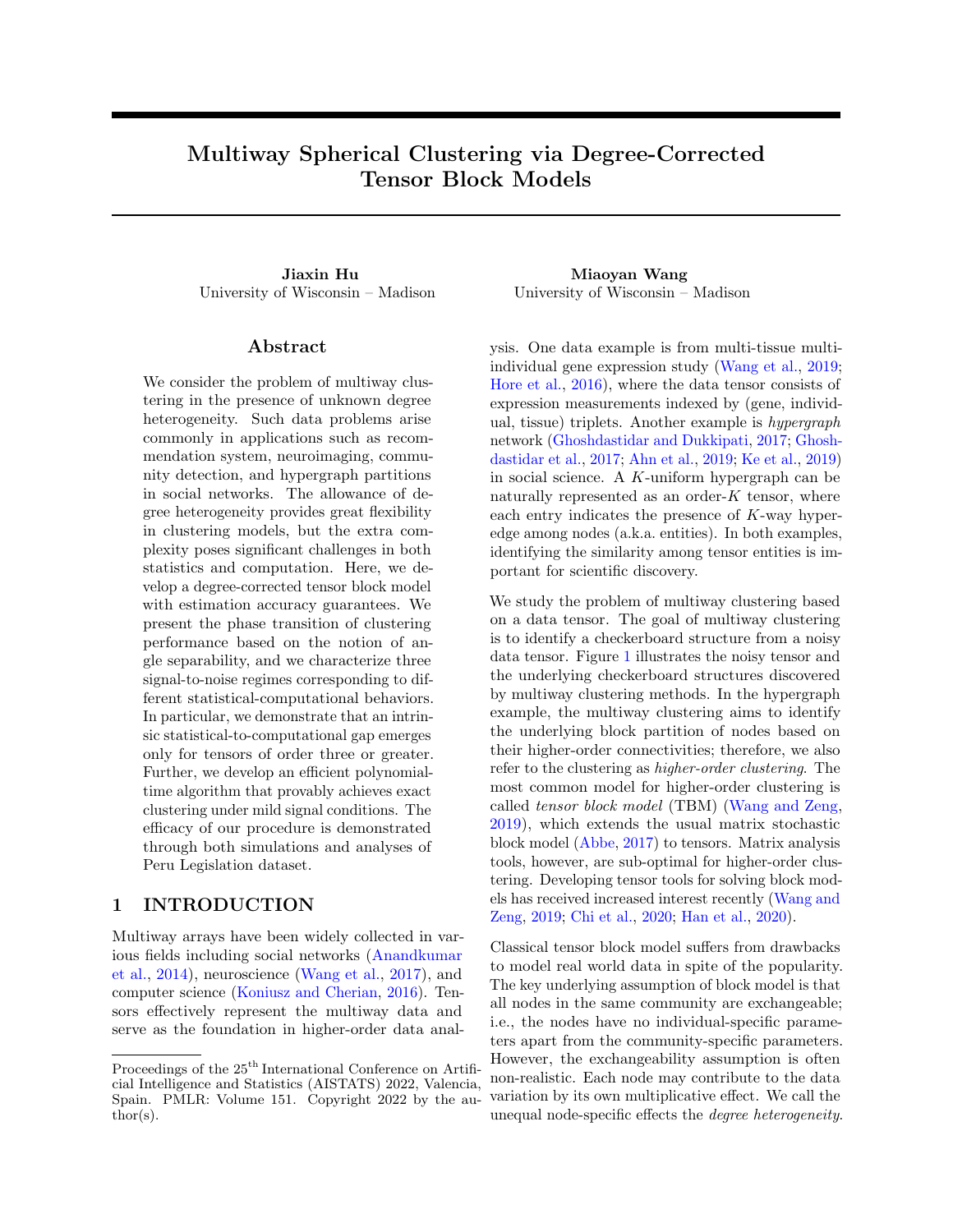<span id="page-2-0"></span>

| statistically impossible | statistically possible but computationally inefficient | computationally efficient |  |
|--------------------------|--------------------------------------------------------|---------------------------|--|
|                          | $\mathcal{O}(p^{-(K-1)})$                              | $\mathcal{O}(n^{-K/2})$   |  |

Figure 2: SNR thresholds for statistical and computational limits in order-K dTBM with dimension  $(p; \ldots; p)$  and  $K$  2. The SNR gap between statistical possibility and computational efficiency exists only for tensors with  $K$  3.

<span id="page-2-1"></span>

|                                     | Gao et al. (2018) | Han et al. $(2020)$ | Ghoshdastidar et al. (2017) | $K$ e et al. $(2019)$ | Ours              |
|-------------------------------------|-------------------|---------------------|-----------------------------|-----------------------|-------------------|
| Allow tensors of arbitrary order    |                   |                     |                             |                       |                   |
| Allow degree heterogeneity          |                   |                     |                             |                       |                   |
| Singular-value gap-free clustering  |                   |                     |                             |                       |                   |
| Misclustering rate (for order $K$ ) |                   | $n^{K/2}$<br>exp(   |                             |                       | $n^{K/2}$<br>exp( |

Table 1: Comparison between previous methods with our method. We list the result for order-K tensors with  $K = 3$ and general number of communities  $r = O(1)$ .

eralize the recent global-to-local strategy for matrix learning [\(Gao et al.,](#page-9-14) [2018;](#page-9-14) [Chi et al.,](#page-9-15) [2019;](#page-9-15) [Yun](#page-10-1) [and Proutiere,](#page-10-1) [2016\)](#page-10-1) to tensors [\(Han et al.,](#page-9-12) [2020;](#page-9-12) [Ahn et al.,](#page-9-16) [2018;](#page-9-16) [Kim et al.,](#page-9-17) [2018\)](#page-9-17). Despite the conceptual similarity, we address several fundamental challenges associated with this non-convex, noncontinuous problem. We show the insufficiency of the conventional tensor HOSVD [\(De Lathauwer et al.,](#page-9-18) [2000\)](#page-9-18), and we develop a weighted higher-order initialization that relaxes the singular-value gap separation condition. Furthermore, our local iteration leverages the angle-based clustering in order to avoid explicit estimation of degree heterogeneity. Our bounds reveal the interesting interplay between the computational and statistical errors. We show that our final estimate *provably* achieves the exact clustering within only polynomial-time complexity.

**Notation.** We use lower-case letters  $(e.g., a, b)$ for scalars, lower-case boldface letters (e.g.,  $a$ , ) for vectors, upper-case boldface letters (e.g.,  $X, Y$ ) for matrices, and calligraphy letters (e.g.,  $X, Y$ ) for tensors of order three or greater. We use  $\mathbf{1}_p$  to denote a vector of length  $p$  with all entries to be 1. We use  $j \neq j$  for the cardinality of a set and  $1 f g$  for the indicator function. For an integer  $p \nvert 2 \mathbb{N}_+$ , we use the shorthand  $[p] = f_1, 2, ..., p$ . For a length-p vector  $a$ , we use  $a(i)$   $\supseteq R$  to denote the *i*-th entry of **a**, and use  $a_I$  to denote the subvector by restricting the indices in the set  $I$  [p]. We use  $k$ **a** $k = \sqrt{\sum_i a^2(i)}$  to denote the  $\ell_2$ -norm,  $k$ **a** $k_1 = \sum_i j a_i j$  to denote the  $\ell_1$  norm of **a**. For two vector  $a, b$  of the same dimension, we denote the angle between  $a, b$  by  $\cos(a, b) = h a, b i / k a k k b k$ , where  $h\mathbf{a}, \mathbf{b}$  is the inner product of two vectors and  $\cos(\mathbf{a}, \mathbf{b})$  2 [ 1, 1]. We make the convention that  $\cos(\mathbf{a}, \mathbf{b}) = \cos(\mathbf{a}^T, \mathbf{b}^T)$ . Let  $Y \supseteq \mathbb{R}^{p_1}$ p<sup>K</sup> be an order- $K(p_1, ..., p_K)$ -dimensional tensor. We use  $Y(i_1, \ldots, i_K)$  to denote the  $(i_1, \ldots, i_K)$ -th entry of Y. The multilinear multiplication of a tensor

 $S \supseteq R^{r_1}$ <sup>rK</sup> by matrices  $\mathcal{M}_k$  2 R<sup>pk</sup> <sup>rk</sup> results in an order-d  $(p_1, \ldots, p_K)$ -dimensional tensor X

$$
X = S_{1} \mathbf{M}_{1} \qquad K \mathbf{M}_{K},
$$

where the entries of X are defined by  $X(i_1, \ldots, i_K) =$  $\sum_{(j_1,...,j_K)} S(j_1,...,j_K) M_1(i_1,j_1) \quad M_K(i_K,j_K).$ For a matrix **Y**, we use **Y**<sub>i</sub>: (respectively, **Y**<sub>i</sub>) to denote the  $i$ -th row (respectively,  $i$ -th column) of the matrix. Similarly, for an order-3 tensor, we use  $Y_{::i}$  to denote the *i*-th matrix slide of the tensor. We use Ave( ) to denote the operation of taking averages across elements and  $\text{Mat}_k()$  to denote the unfolding operation that reshapes the tensor along mode  $k$  into a matrix. For a symmetric tensor  $Y \nvert 2 \rvert \mathbb{R}^p$   $\frac{p}{\kappa}$  we omit the subscript and use Mat(Y) 2  $\mathbb{R}^{p}$   $p^{K-1}$  to denote the unfolding. For two sequences  $f a_p g$ ,  $f b_p g$ , we denote  $a_p$  .  $b_p$ <br>or  $a_p = O(b_p)$  if  $\lim_{p \to \infty} a_p/b_p$  c for some or  $a_p = O(b_p)$  if  $\lim_{p \downarrow} q_p/b_p$ constant c 0,  $a_p = o(b_p)$  if  $\lim_{p \to 1} a_p/b_p = 0$ , and  $a_p = \Omega(b_p)$  if both  $b_p$ .  $a_p$  and  $a_p$ .  $b_p$ . Throughout the paper, we use the terms "community" and "clusters" exchangeably.

### 2 MODEL FORMULATION

# 2.1 Degree-corrected Tensor Block Model

Suppose we have an order- $K$  data tensor  $Y$  2  $\mathbb{R}^p$  $\frac{p}{p}$ . For ease of notation, we focus on symmetric tensors in this section. Assume there exist  $r-2$  disjoint communities among the  $p$  nodes. We represent the community assignment by a function  $z: [p] \not\sqsubseteq [r]$ , where  $z(i) = a$  for *i*-th node that belongs to the a-th community. Then,  $z^{-1}(a) = \overline{a} \cdot z(p) : z(i) = a$ g denotes the set of nodes that belong to the a-th community, and  $jz^{-1}(a)j$  denotes the number of nodes in the a-th community. Let  $= (\theta(1), \ldots, \theta(p))^T$ denote the degree heterogeneity for  $p$  nodes. We con-sider the order-K dTBM [\(Ke et al.,](#page-9-8) [2019\)](#page-9-8),

$$
Y(i_1;\ldots;i_K)=S(z(i_1);\ldots;z(i_K))\prod_{k=1}^K i_k+E(i_1;\ldots;i_K);
$$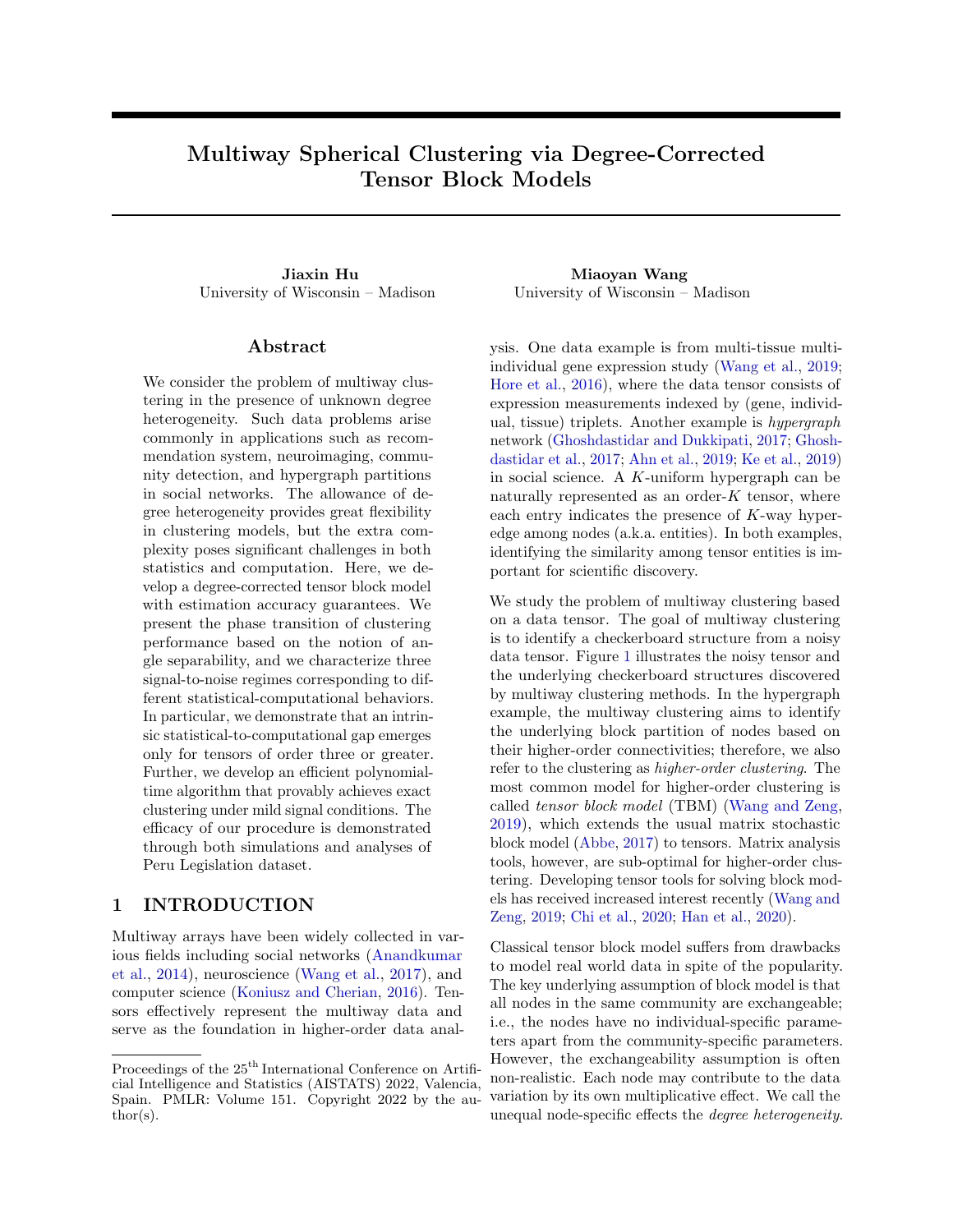where  $S \supseteq R^r$  <sup>r</sup> is an order-K tensor collecting the block means among communities, and  $E \,$  $\mathsf{R}^p$  $\frac{p}{q}$  is a noise tensor consisting of independent zero-mean sub-Gaussian entries with variance bounded by  $\sigma^2$ . The unknown parameters are z, S, and . The dTBM can be equivalently written in a compact form of tensor-matrix product:

$$
EY = S_{1} \Theta M_{2} \qquad K \Theta M, \qquad (1)
$$

where  $\mathbf{\Theta} = \text{diag}(\theta(1), ..., \theta(p)) \geq \mathbb{R}^{p-p}$  is a diagonal matrix,  $\mathcal{M}$  2  $\hat{\tau}$ 0, 1 $\hat{g}^{p-r}$  is the membership matrix associated with community assignment z such that  $\mathbf{M}(i, j) = \mathbf{1} fz(i) = jg$ . By definition, each row of  $M$  has one copy of 1's and 0's elsewhere. Note that the discrete nature of  $M$  renders our model  $(1)$ more challenging than Tucker decomposition. We call a tensor  $Y$  an r-block tensor with degree if  $Y$  admits (1). We are particularly interested in We are particularly interested in high-dimensional regime where  $p$  grows whereas  $r =$  $O(1)$ . The extension to general asymmetrical dTBM is obtained via replacing  $(M, \Theta)$  in [\(1\)](#page-3-0) by modespecific parameters  $(M_k, \Theta_k)$  for every mode  $k \n\geq [K]$ . Here, we give two special cases of dTBM.

**Example 1** (Gaussian TBM). Let  $\theta(i) = 1$  for all  $i \n\in [p]$  and E be a noise tensor with i.i.d.  $N(0, \sigma^2)$ entries. Our dTBM reduces to a non-degree Gaussian TBM [\(Wang and Zeng,](#page-9-9) [2019;](#page-9-9) [Han et al.,](#page-9-12) [2020\)](#page-9-12), which is widely used in previous clustering algorithms [\(Wang and Zeng,](#page-9-9) [2019;](#page-9-9) [Chi et al.,](#page-9-11) [2020\)](#page-9-11).

Example 2 (Binary dTBM). Consider a K-uniform hypergraph  $H = (V, E)$ , where  $V = [p]$  collects the nodes with  $r$  disjoint communities and  $E$  collects all the K-way hyperedges. Let  $Y \supseteq \text{f0}, 10^p$  $\frac{p}{q}$  denote the adjacency tensor, where the entries encode the presence or absence of hyperdeges among p nodes. Specifically, let  $Y(i_1, ..., i_K) = 1$  if  $(i_1, ..., i_K) \nvert 2E$ , otherwise,  $Y(i_1, ..., i_K) = 0$ , for all  $(i_1, ..., i_K)$  2  $[p]^K$ . The equation [\(1\)](#page-3-0) models  $\in Y$  with degree heterogeneity and subgaussianity parameter  $\sigma^2 = 1/4$ .

# 2.2 Identifiability under Angle Gap

The goal of clustering is to estimate the partition function  $z$  from model  $(1)$ . For ease of notation, we focus on symmetric tensors; the extension to nonsymmetric tensors are similar. We use  $P$  to denote the following parameter space for  $(z, S, \cdot)$ ,

$$
P = \left\{ (z; S; \boldsymbol{\theta}) : \boldsymbol{\theta} \ 2 \mathbb{R}^p_+; \text{for a } 2 [r]; \frac{c_1 p}{r} \quad jz^{-1}(a)j \quad \frac{c_2 p}{r} \right\}
$$

<span id="page-3-1"></span>;

$$
c_3 \quad k\text{Mat}(S)_{a:} k \quad c_4; ||\boldsymbol{\theta}_{z^{-1}(a)}||_1 = jz^{-1}(a)j \Big\}; \tag{2}
$$

where  $c_i > 0$ 's are universal constants. We briefly describe the rationale of the constraints in [\(2\)](#page-3-1). First,

<span id="page-3-0"></span>the entrywise positivity constraint on  $\frac{p}{+}$  is imposed to avoid sign ambiguity between entries in  $z^{-1}(a)$  and S. This constraint allows the trigonometric cos to describe the angle similarity in the Assumption [1](#page-3-2) below and Sub-algorithm [2](#page-6-0) in Section [4.](#page-5-0) Note that the positivity constraint can be achieved without sacrificing model flexibility, by using a slightly larger dimension of S in the factorization  $(1)$ ; see Supple-ment [A.1.](#page-11-0) Second, recall that the quantity  $jz^{-1}(a)$ denotes the number of nodes in a-th community. The constants  $c_1, c_2$  in the  $jz^{-1}(a)j$  bound assume the roughly balanced size across  $r$  communities. Third, the constants  $c_3, c_4$  in the magnitude of  $\text{Mat}(S)_{a}$ . requires no purely zero slide in S, so the core tensor S is not trivially reduced to a lower rank. Lastly, the  $\ell_1$  normalization  $k_{z-1}(a)k_1 = jz^{-1}(a)j$  is imposed to avoid the scalar ambiguity between  $z^{-1}(a)$  and S. This constraint, again, incurs no restriction to model flexibility but makes our presentation cleaner. See Supplement [A.2](#page-11-1) for the parameter space comparison with previous work [\(Gao et al.,](#page-9-14) [2018;](#page-9-14) [Han et al.,](#page-9-12) [2020;](#page-9-12) [Ke et al.,](#page-9-8) [2019\)](#page-9-8).

We now provide the identifiability conditions for our model before estimation procedures. When  $r = 1$ , the decomposition [\(1\)](#page-3-0) is always unique (up to cluster label permutation) in  $P$ , because dTBM is equivalent to the rank-1 tensor family under this case. When r 2, the Tucker rank of signal tensor  $E$  Y in [\(1\)](#page-3-0) is bounded by, but not necessarily equal to, the number of blocks r [\(Wang and Zeng,](#page-9-9) [2019\)](#page-9-9). Therefore, one can not apply the classical identifiability conditions for low-rank tensors to dTBM. Here, we introduce a key separation condition on the core tensor.

<span id="page-3-2"></span>**Assumption 1** (Angle gap). Let  $S = Mat(S)$ . Assume the minimal gap between normalized rows of S is bounded away from zero; i.e., for  $r = 2$ ,

<span id="page-3-3"></span>
$$
\Delta_{\min} := \min_{a \in b \, 2[r]} \left\| \frac{\mathcal{S}_{a:}}{k \mathcal{S}_{a:} k} \quad \frac{\mathcal{S}_{b:}}{k \mathcal{S}_{b:} k} \right\| > 0. \tag{3}
$$

We make the convention  $\Delta_{\text{min}} = 1$  for  $r = 1$ . Equivalently,  $(3)$  says that none of the two rows in  $S$  are parallel; i.e.,  $\max_{a \in b} 2[r] \cos(\mathcal{S}_a, \mathcal{S}_b) = 1 \quad \Delta_{\min}^2/2 < 1.$ The quantity  $\Delta_{\text{min}}$  characterizes the non-redundancy among clusters measured by angle separation. Denominators involved in definition [\(3\)](#page-3-3) are well posed because of the lower bound on  $kS_{a,k}$  in [\(2\)](#page-3-1). The following theorem shows that the angle separation is sufficient and necessary for the identifiability of dTBM.

<span id="page-3-4"></span>Theorem 1 (Model identifiability). Consider the dTBM with  $r = 2$ . The parameterization  $(1)$  is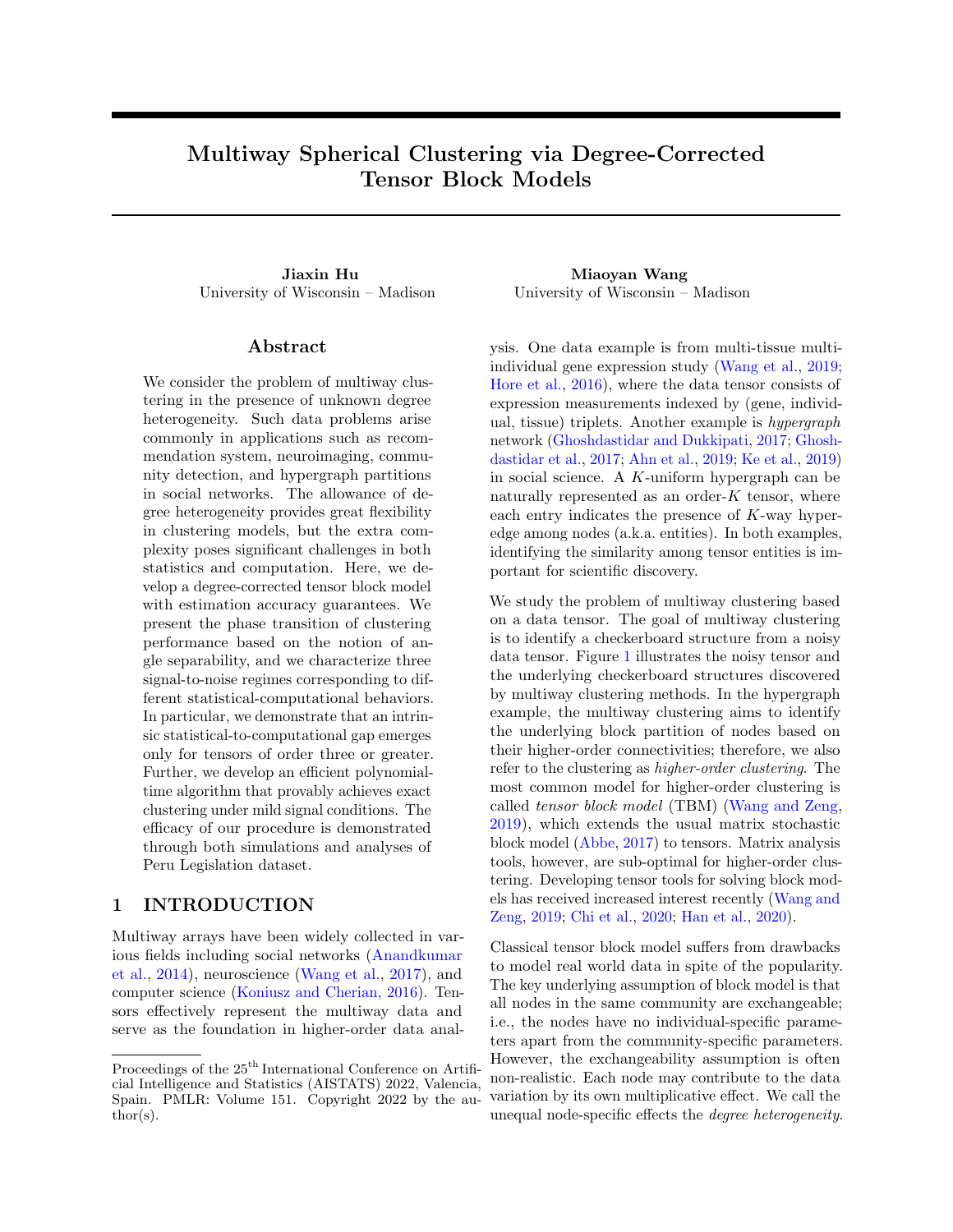unique in  $P$  up to cluster label permutations, if and only if Assumption [1](#page-3-2) holds.

The identifiability guarantee for the dTBM is more appealing than classical Tucker model. In the Tucker model, the factor matrix  $\boldsymbol{M}$  is identifiable only up to orthogonal rotations. In contrast, our model does not suffer from rotational invariance. This property benefits the interpretation of dTBM in practice.

# <span id="page-4-5"></span>3 THEORETICAL LIMITS

In this section, we study the statistical and computational limits of dTBM. We propose signal-to-noise ratio (SNR),

$$
\text{SNR} := \Delta_{\text{min}}^2 / \sigma^2 = p^\gamma,\tag{4}
$$

with varying  $\gamma$  2 R that quantifies different regimes of interest. We call  $\gamma$  the *signal exponent*. Intuitively, a larger SNR, or equivalently a larger  $\gamma$ , benefits the clustering in the presence of noise. With quantification [\(4\)](#page-4-0), consider following parameter space,

$$
P( ) = P \setminus fS
$$
 satisfies SNR condition (4) with  $g: (5)$ 

The 1-block dTBM does not belong to the space  $P(\gamma)$  when  $\gamma < 0$  by Assumption [1.](#page-3-2) Our goal is to characterize the clustering accuracy with respect to γ. Let  $\hat{z}$  and z be the estimated and true clustering functions in family  $(2)$ . Define the misclustering error by

$$
\ell(\hat{z}, z) = \frac{1}{p} \min_{\pi \geq 0} \sum_{i \geq [p]} \mathbf{1} f \hat{z}(i) \triangleq \pi \quad z(i) g,
$$

where  $\pi : [r] \not\sqsubseteq [r]$  is a permutation of cluster labels, denotes the composition operation, and Π denotes the collection of all possible permutations. The infinitum over all permutations accounts for the ambiguity in cluster label permutation.

In Sections [3.1](#page-4-1) and [3.2,](#page-4-2) we provide the lower bounds of  $\ell(\hat{z}, z)$  for general Gaussian dTBMs [\(1\)](#page-3-0) without symmetric assumptions. For general (asymmetric) Gaussian dTBMs, we assume Gaussian noise  $E(i_1, \ldots, i_K)$ <sup>i.i.d.</sup>  $N(0, \sigma^2)$ , and we extend the parameter space  $(2)$  to allow K clustering functions  $(z_k)_{k2[K]}$ , one for each mode. For notational simplicity, we still use z and  $P(\gamma)$  for this general (asymmetric) model. All lower bounds should be interpreted as the worst-case results across K modes.

# <span id="page-4-1"></span>3.1 Statistical Critical Values

The statistical limit means the minimal SNR required for solving dTBMs with unlimited computational cost. Our following result shows the minimax lower bound of SNR for exact recovery in dTBM.

<span id="page-4-3"></span>Theorem 2 (Statistical lower bound). Consider general Gaussian dTBMs under the parameter space  $P(\gamma)$  with K 1. Assume r .  $p^{1/3}$ . If the signal exponent satisfies  $\gamma < (K-1)$ , then, every estimator  $\hat{z}_{stat}$  obeys

$$
\sup_{(z,S,\ )\, \mathcal{D} \in \mathcal{P}(\gamma)} \mathsf{E}\left[p\ell(\hat{z}_{\text{stat}},z)\right] \quad 1.
$$

<span id="page-4-0"></span>Theorem [2](#page-4-3) demonstrates the impossibility of exact recovery of the assignment when  $\gamma < (K \ 1)$  in the high-dimensional regime  $p \mid 1$  for fixed r. The proof is information-theoretical, and therefore the results apply to all statistical estimators, including but not limited to, maximum likelihood estimation (MLE) [\(Wang and Zeng,](#page-9-9) [2019\)](#page-9-9) and trace maximization [\(Ghoshdastidar and Dukkipati,](#page-9-5) [2017\)](#page-9-5). As we will show in Section [4,](#page-5-0) the SNR threshold  $(K \ 1)$  is also a minimax upper bound, because MLE achieves exact recovery when  $\gamma$  > (K 1). Hence, the boundary  $\gamma_{\text{stat}} := (K - 1)$  is the critical value for statistical performance of dTBM.

# <span id="page-4-6"></span><span id="page-4-2"></span>3.2 Computational Critical Values

The computational limit means the minimal SNR required for exactly recovery with polynomial-time computational cost. An important ingredient to establish the computational limits is the hypergraphic planted clique (HPC) conjecture [\(Zhang and Xia,](#page-10-2) [2018;](#page-10-2) [Brennan and Bresler,](#page-9-19) [2020\)](#page-9-19). The HPC conjecture indicates the impossibility of fully recovering the planted cliques with polynomial-time algorithm when the clique size is less than the number of vertices in the hypergraph. The formal statement of HPC detection conjecture is provided in Supplement [C.4.](#page-17-0) Under the HPC conjecture, we establish the SNR lower bound that is necessary for any polynomial-time estimator to achieve exact clustering.

<span id="page-4-4"></span>Theorem 3 (Computational lower bound). Consider general Gaussian dTBMs under the parameter space  $P(\gamma)$  with K 2. Assume HPC conjecture holds. If the signal exponent  $\gamma < K/2$ , then, every polynomial-time estimator  $\hat{z}_{\text{comp}}$  obeys

$$
\liminf_{p \, | \, 7} \sup_{(z, S, \, ) \, 2P(\gamma)} \mathbb{E} \left[ p\ell(\hat{z}_{\text{comp}}, z) \right] \quad 1.
$$

Theorem [3](#page-4-4) indicates the impossibility of exact recovery by polynomial-time algorithms when  $\gamma < K/2$ . Therefore,  $\gamma_{\text{comp}} := K/2$  is the critical value for computational performance of dTBM. In Section [4,](#page-5-0) we will show the condition  $\gamma > K/2$  suffices for our proposed polynomial-time estimator. Thus,  $\gamma_{\text{comp}} := K/2$  is the critical value for computational performance of dTBM.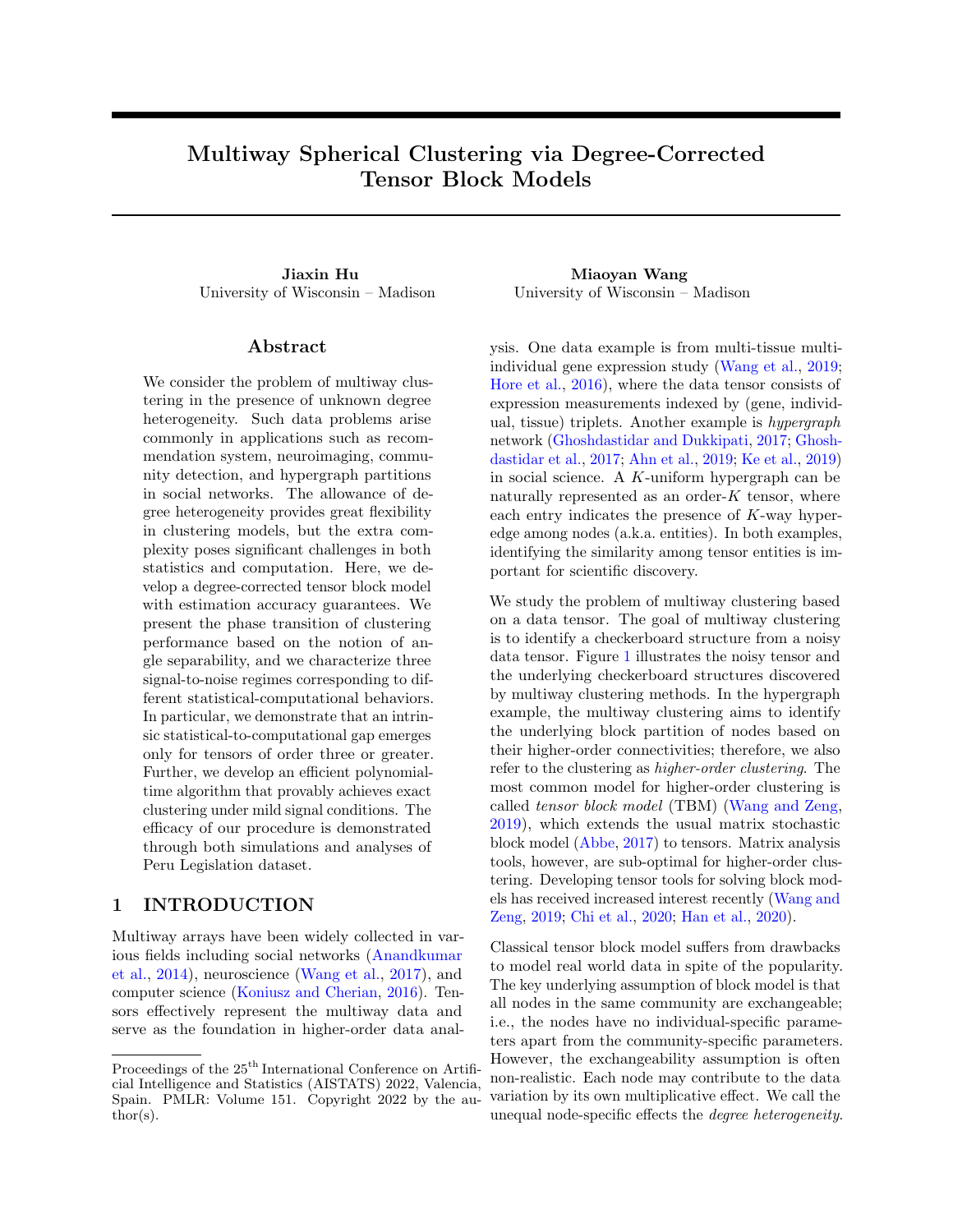Remark 1 (Statistical-computational gaps). Now, we have established the phase transition of exact clustering under order-K dTBM by combing Theorems [2](#page-4-3) and [3.](#page-4-4) Figure [2](#page-2-0) summarizes our results of critical SNRs when  $K = 2$ . Particularly, dTBM reduces to matrix degree-corrected model when  $K = 2$ , and the statistical and computational bounds show the same critical value. When  $K = 1$ , dTBM reduces to the degree-corrected sub-Gaussian mixture model (GMM). Earlier work [\(Lu and Zhou,](#page-9-20) [2016\)](#page-9-20) implies that polynomial-time algorithms are able to achieve the statistical minimax lower bound in GMM. Hence, the statistical-to-computational gap emerges only for higher-order tensors with  $K = 3$ , which reveals the intrinsic distinctions among (vector) one-dimensional clustering, (matrix) biclustering, and (tensor) higherorder clustering. We also find that the extra complexity from does not render the estimation of z qualitatively harder; see comparison of our phase transition with non-degree TBM [\(Han et al.,](#page-9-12) [2020\)](#page-9-12).

# <span id="page-5-0"></span>4 ALGORITHM

In this section, we present an efficient polynomialtime clustering algorithm under mild SNR. The procedure takes a global-to-local approach. See Figure [3](#page-5-1) for illustration. The global step finds the basin of attraction with polynomial miclustering error, whereas the local iterations improve the initial clustering to exact recovery. Both steps are critical to obtain a satisfactory algorithm output.

<span id="page-5-1"></span>

Figure 3: Illustration of our global-to-local algorithm.

### 4.1 Initialization

We start with weighted higher-order clustering algorithm as initialization. We take an order-3 symmetric tensor as illustration for insight. Consider noiseless case with  $X = EY$  and  $\mathbf{X} = \text{Mat}(X)$ . By model [\(1\)](#page-3-0), for all  $i \n\mathcal{Z}[p]$ , we have

$$
\theta(i)^{-1} \mathbf{X}_{i:} = \left[\text{Mat}(S \quad {}_{2} \mathbf{\Theta} \mathbf{M} \quad {}_{3} \mathbf{\Theta} \mathbf{M})\right]_{z(i):}.
$$

This implies that, all node  $i$  belonging to  $a$ -th community (i.e.,  $z(i) = a$ ) share the same normalized mean vector  $\theta(i)$ <sup>1</sup> $\mathbf{X}_{i:}$ , and vice versa. Intuitively, one can apply k-means clustering to the vectors  $f\theta(i)$ <sup>1</sup> $\mathbf{X}_i$ :  $g_i$ <sub>2[p]</sub>, which leads to main idea of our Sub-algorithm [1.](#page-6-0) Specifically, our initialization consists of denoising step and clustering step. The denoising step (lines 1-2 in Sub-algorithm [1\)](#page-6-0) estimates

 $X$  from Y by a double projection spectral method. The double projection improves usual matrix spectral methods in order to alleviate the noise effects for  $K = 3$  [\(Han et al.,](#page-9-12) [2020\)](#page-9-12). The clustering step (lines 3-5 in Sub-algorithm [1\)](#page-6-0) performs the weighted  $k$ -means clustering. The choice of weights is to bound the k-means objective function by the Frobenius-norm accuracy of  $\hat{X}$ . Unlike existing clustering algorithm [\(Ke](#page-9-8) [et al.,](#page-9-8) [2019\)](#page-9-8), we apply the clustering on the unfolded tensor  $\hat{\mathbf{X}}$  rather than on the factors  $\hat{\mathbf{U}}$ . This strategy relaxes the singular-value gap condition [\(Gao et al.,](#page-9-14) [2018;](#page-9-14) [Han et al.,](#page-9-12) [2020\)](#page-9-12). Full procedures are provided in Sub-algorithm [1.](#page-6-0)

We now establish the misclustering error rate of initialization. We call is balanced if the relative extent of heterogeneity is comparable across clusters in that

<span id="page-5-2"></span>
$$
\min_{a \, 2[r]} k \, z \, \mathbf{1}_{(a)} k = (1 + o(1)) \max_{a \, 2[r]} k \, z \, \mathbf{1}_{(a)} k. \tag{6}
$$

Note that, the assumption [\(6\)](#page-5-2) does not preclude degree heterogeneity. Indeed, within each of the clusters, the highest degree can be  $\theta(i) = \Omega(p)$ , whereas the lowest degree can be  $\theta(i) = O(1)$ .

<span id="page-5-3"></span>Theorem 4 (Error for weighted higher-order initialization). Consider the general sub-Gaussian dTBM with i.i.d. noise under the parameter space  $P$  and Assumption 1. Assume is balanced and and Assumption [1.](#page-3-2) Assume  $\min_{i \geq [p]} \theta(i)$  c for some constant  $c > 0$ . Let  $z^{(0)}$  denote the output of Sub-algorithm [1.](#page-6-0) With probability going to 1, we have

<span id="page-5-4"></span>
$$
\ell(z^{(0)}, z) \cdot r^K p^{-K/2} / \text{SNR}.\tag{7}
$$

Remark 2 (Comparison to previous results). For fixed SNR, our initialization error rate with  $K = 2$ agrees with the initialization error rate  $O(p^{-1})$  in matrix models [\(Gao et al.,](#page-9-14) [2018\)](#page-9-14). Furthermore, in the special case of non-degree TBMs with  $\theta_1 =$  $\theta_p = 1$ , we achieve the same initial misclustering error  $O(p^{-K/2})$  as in non-degree models [\(Han et al.,](#page-9-12) [2020\)](#page-9-12). Theorem [4](#page-5-3) implies the advantage of our algorithm in achieving both accuracy and model flexibility.

Remark 3 (Failure of conventional tensor HOSVD). If we use conventional HOSVD for tensor denoising; that is, we use  $U_{pre}$  in place of  $\hat{U}$  in line 2, then the misclustering rate becomes  $O(p^{-1})$  for all  $K = 2$ . This rate is substantially worse than our rate [\(7\)](#page-5-4).

# 4.2 Angle-based Iteration

Our Theorem [4](#page-5-3) has shown the polynomially decaying error rate from our initialization. Now we improve the error rate to exponential decay using local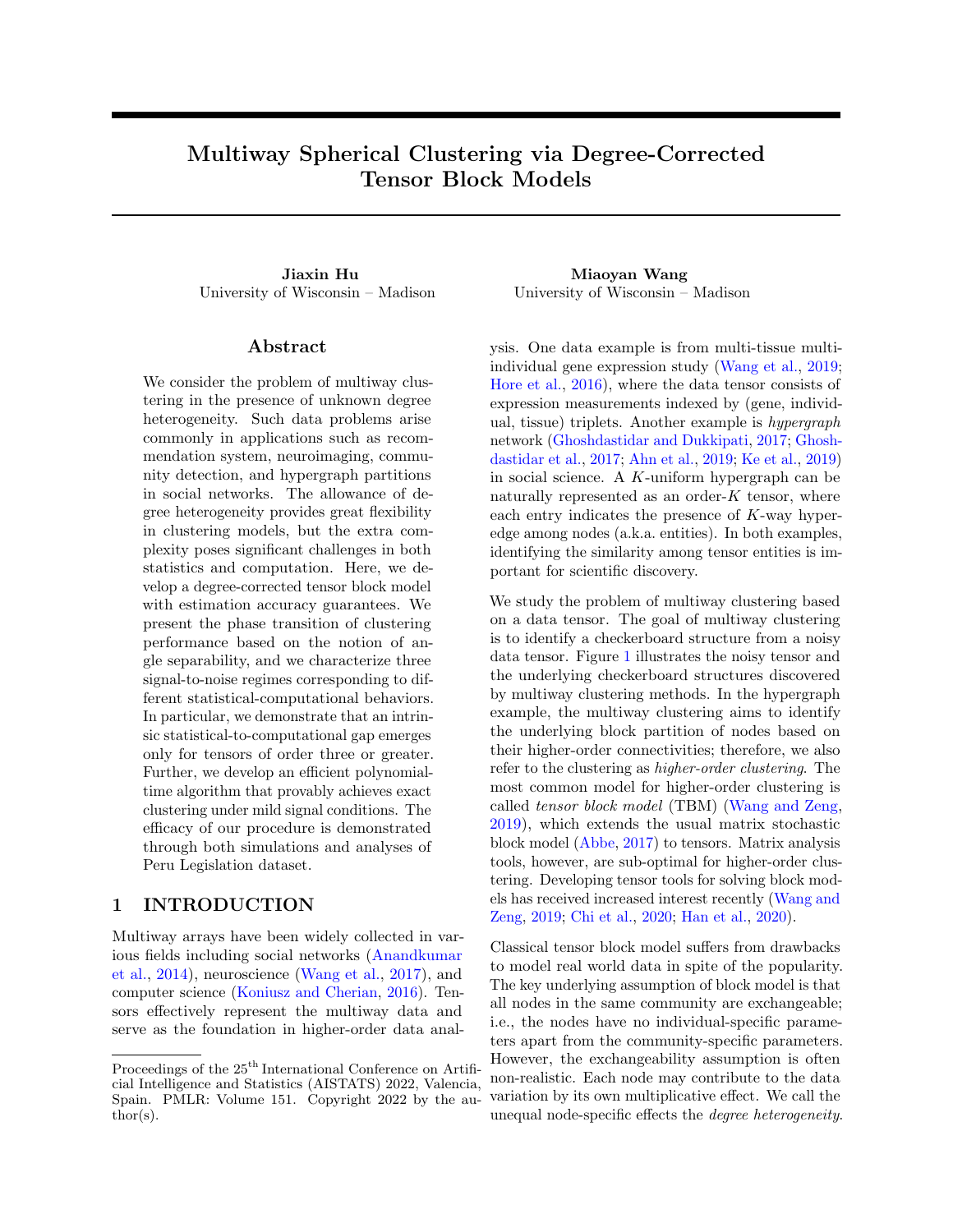# <span id="page-6-0"></span>Algorithm: Multiway spherical clustering for degree-corrected tensor block model

# Sub-algorithm 1: Weighted higher-order initialization

**Input:** Observation  $Y \in \mathbb{R}^{p \times \dots \times p}$ , cluster number r, relaxation factor  $\eta > 1$  in k-means clustering.

- 1: Compute factor matrix  $U_{pre} = \text{SVD}_r(\text{Mat}(Y))$  and the  $(K-1)$ -mode projection  $X_{pre} = Y \times_1 U_{pre} U_{pre}^T \times_2 \cdots \times_{K-1}$  $U_{\text{pre}}U_{\text{pre}}^T$ .
- 2: Compute factor matrix  $\hat{\mathbf{U}} = \text{SVD}_r(\text{Mat}(\mathcal{X}_{pre}))$  and denoised tensor  $\hat{\mathcal{X}} = Y \times_1 \hat{\mathbf{U}} \hat{\mathbf{U}}^T \times_2 \cdots \times_K \hat{\mathbf{U}} \hat{\mathbf{U}}^T$ .
- 3: Let  $\hat{\mathbf{X}} = \text{Mat}(\hat{X})$  and  $S_0 = \{i \mid [p]: \hat{\mathbf{X}}_{i:} = 0\}$ . Set  $\hat{z}(i)$  randomly in  $[r]$  for  $i \in S_0$ .
- 4: For all  $i$   $S_0^c$ , compute normalized rows  $\hat{\mathbf{X}}_{i:}^s := \hat{\mathbf{X}}_{i:}$   $^{-1} \hat{\mathbf{X}}_{i:}$ .
- 5: Solve the clustering  $\hat{z}$ :  $[p]$  [r] and centroids  $(\hat{\mathbf{X}}_j)_{j \in [r_k]}$  using weighted k-means, such that

$$
\sum_{i=S_0^c} \hat{X}_{i:} \;^2 \; \hat{X}_{i:}^s - \hat{X}_{\tilde{z}(i)} \;^2 \quad \eta \min_{\tilde{X}_j, j \in [r], \tilde{z}(i), i} \;^sS_0^c \sum_{i=S^c} \hat{X}_{i:} \;^2 \; \hat{X}_{i:}^s - \bar{X}_{\tilde{z}(i)} \;^2
$$

**Output:** Initial clustering  $z^{(0)}$   $\hat{z}$ .

# Sub-algorithm 2: Angle-based iteration

**Input:** Observation  $Y \longrightarrow \mathbb{R}^{p \times \cdots \times p}$ , initialization z  $[r]$  from Sub-algorithm 1, iteration number T. 6: for  $t = 0$  to  $T - 1$  do<br>7. Undate the block 1

- 7: Update the block tensor  $S^{(t)}$  via  $S^{(t)}(a_1,...,a_K) = \text{Ave}\{Y(i_1,...,i_K): z^{(t)}(i_k) = a_k, k \ [K]\}.$
- 8: Calculate reduced tensor  $\gamma^d$   $\mathbb{R}^{p \times r \times \cdots \times r}$  via

$$
\gamma^{\mathsf{d}}(i, a_2, \dots, a_K) = \text{Ave}\{ \gamma(i, i_2, \dots, i_K) : z^{(t)}(i_k) = a_k, k = 1 \}.
$$

- 9: Let  $Y^d = \text{Mat}(Y^d)$  and  $J_0 = \{i \mid [p] : ||Y_i^d|| = 0\}$ . Set  $z^{(t+1)}(i)$  randomly in [r] for  $i$   $J_0$ .
- 10: Let  $S^{(t)} = \text{Mat}(S^{(t)})$ . For all  $i \quad J_0^c$  update the cluster assignment by

$$
z(i)^{(t+1)} = \underset{a}{\arg\max} \cos\left(\mathbf{Y}_{i:}^{d}, \mathbf{S}_{a:}^{(t)}\right).
$$

11: end for **Output:** Estimated clustering  $z^{(T)}$  $[r]^p$ .

iterations. We propose an angle-based local iteration to improve the outputs from Sub-algorithm [1.](#page-6-0) To gain the intuition, consider an one-dimensional degree-corrected clustering problem with data vectors  $\mathbf{x}_i = \theta(i) \mathbf{s}_{z(i)} + i, i \geq [p]$ , where  $\mathbf{s}_i$ 's are known cluster centroids,  $\theta(i)$ 's are unknown positive degrees, and  $z: [p] \not\sqsubseteq [r]$  is the cluster assignment of interest. The angle-based k-means algorithm estimates the assignment z by minimizing the angle between data vectors and centroids; i.e.,

$$
z(i) = \underset{a \, \mathcal{L}[r]}{\arg \max} \cos(\mathbf{x}_i, \, \mathbf{s}_a), \text{ for all } i \, \mathcal{L}[p].
$$

The classical Euclidean-distance based cluster-ing [\(Han et al.,](#page-9-12)  $2020$ ) fails to recover z in the presence of degree heterogeneity, even under noiseless case. In contrast, the angle-based  $k$ -means clustering achieves accurate recovery without explicit estimation of . Our Sub-algorithm [2](#page-6-0) shares the same spirit as angle-based k-means, except that we use estimated centroids  $s_a^{(t)}$  in place of  $s_a$  based on estimated assignment in previous iterations. See Sub-algorithm [2](#page-6-0) for full procedures.

We now establish the misclustering error rate of iterations under the stability assumption.

<span id="page-6-3"></span>Definition 1 (Locally linear stability). Define the  $\varepsilon$ -neighborhood of z by  $N(z,\varepsilon) = f\overline{z}$ :  $\ell(\overline{z},z)$   $\varepsilon q$ . Let  $\bar{z}$ :  $[p]$  !  $[r]$  be a clustering function. The degree is  $\varepsilon$ -locally linearly stable if and only if

.

<span id="page-6-1"></span>
$$
\sin(\boldsymbol{p}(\bar{z}), \ \boldsymbol{p}(\ \bar{z})) \quad \varepsilon \Delta_{\text{min}}, \text{ for all } \bar{z} \ 2 \ N(z, \varepsilon), \ \ (8)
$$

where 
$$
\mathbf{p}(\bar{z}) = (j\bar{z}^{-1}(1)j, \ldots, j\bar{z}^{-1}(r)j)^T
$$
 and  $\mathbf{p}(\bar{z}) = (k_{z^{-1}(1)}k_1, \ldots, k_{z^{-1}(r)}k_1)^T$ .

Roughly speaking, the vector  $p(\bar{z})$  represents the raw cluster sizes, and  $\mathbf{p}_{\theta}(\bar{z})$  represents the relative cluster sizes weighted by degrees. The local stability holds trivially for  $\varepsilon = 0$  based on the construction of parameter space  $(2)$ . The condition  $(8)$  controls the impact of node degree to the  $p_{\theta}$  ) with respect to the misclassification rate  $\varepsilon$  and angle gap.

<span id="page-6-2"></span>Theorem 5 (Error for angle-based iteration). Con-sider the setup as in Theorem [4.](#page-5-3) Suppose  $r = O(1)$ and SNR  $\tilde{C}p^{-K/2}\log p$  for some sufficiently large constant  $\tilde{C}$ . Assume the local linear stability of degree holds in the neighborhood  $N(z, \varepsilon)$  for all  $\varepsilon$   $E_0$ gree holds in the neighborhood  $N(z, \varepsilon)$  for all  $\varepsilon$ and some  $E_0$   $\check{C} \log^{-1} p$  with some positive constant  $\check{C}$ . Let  $z^{(t)}$  denote the t-th iteration output in Sub-algorithm [2](#page-6-0) with initialization  $z^{(0)}$  from Subalgorithm [1.](#page-6-0) With probability going to 1, there exists a contraction parameter  $\rho \nightharpoonup (0,1)$  such that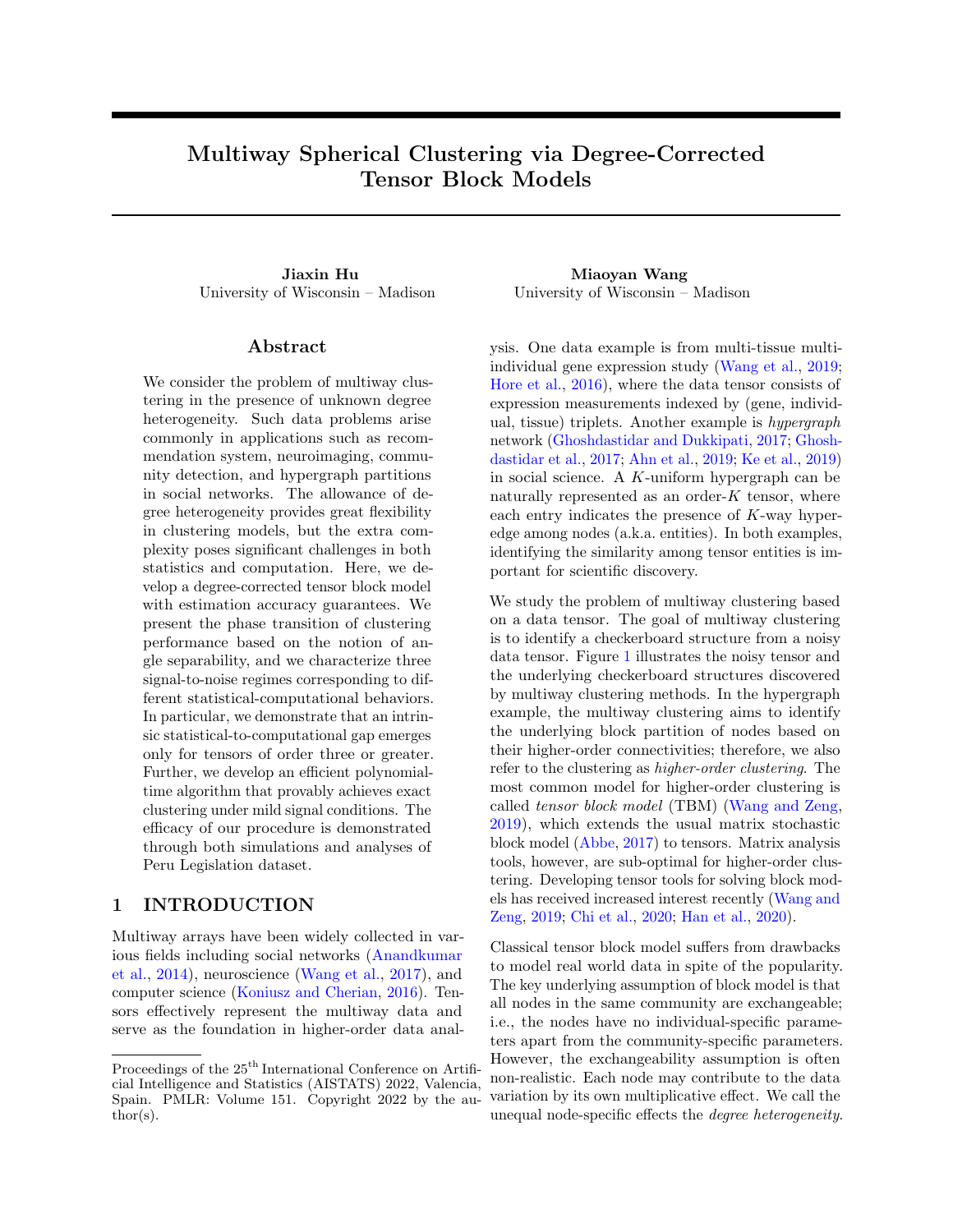$$
\left\{Z; 2^{(t+1)}\right\}.
$$
 
$$
\underbrace{\text{SNR}^{-1} \exp\left(\frac{p^{K-1} \text{SNR}}{r^{K-1}}\right)}_{\text{statistical error}} + \underbrace{\frac{t}{r^{(t)}(Z; Z^{(0)})}_{\text{computational}}}{\frac{t}{r^{K}}}
$$

The iteration error is decomposed into two parts: statistical error and computational error. The statistical error is unavoidable with noisy data regardless t, whereas the computational error decays in an exponential rate as the number of iterations  $t \mid 1$ . Theorem [5](#page-6-2) implies that, with probability going to 1, our estimate  $z^{(T)}$  achieves exact recovery within polynomial iterations; more precisely,

$$
z^{(T)} = \pi \quad z, \quad \text{for all } T \& \log_{1/\rho} p,
$$

for some permutation  $\pi$  2 Π. Hence, our combined algorithm is computationally efficient as long as SNR  $\& p^{K/2} \log p$ . Note that, ignoring the logarithmic term, the minimal SNR requirement,  $p^{K/2}$ , coincides with the computational lower bound in Theorem [3.](#page-4-4) Therefore, our algorithm is optimal regarding the signal requirement and lies in the sharpest computationally efficient regime in Figure [2.](#page-2-0)

# <span id="page-7-2"></span>5 NUMERICAL STUDIES

We evaluate the performance of our algorithm<sup>[1](#page-0-0)</sup> in this section. We report average errors and standard deviations across 30 replications in each experiment. Clustering accuracy is assessed by clustering error rate (CER, i.e., one minus rand index). Note that CER between  $(\hat{z}, z)$  is equivalent to misclustering error  $\ell(\hat{z}, z)$  up to constant multiplications (Meilă, [2012\)](#page-9-21), and lower CERs indicate better performances.

We generate order-3 tensors with *assortative* [\(Gao](#page-9-14) [et al.,](#page-9-14) [2018\)](#page-9-14) core tensors to control SNR; i.e., we set  $S_{aaa} = s_1$  for a 2 [r] and others be  $s_2$ , where  $s_1 > s_2 > 0$ . Let  $\alpha = s_1/s_2$ . We set  $\alpha$  close to 1 such that 1  $\alpha = o(p)$ . In particular, we have  $\alpha = 1 + \Omega(p^{\gamma/2})$  $\alpha = 1 + \Omega(p^{\gamma/2})$  $\alpha = 1 + \Omega(p^{\gamma/2})$  with  $\gamma < 0$  by Assumption 1 and definition [\(4\)](#page-4-0). Hence, we easily adjust SNR via varying  $\alpha$ . The assortative setting is proposed for simulations, and our algorithm is applicable for general tensors in practice. The cluster assignment  $z$  is randomly generated with equal probability across  $r$  clusters for each mode. Without further explanation, we generate degree heterogeneity from absolute normal distribution by  $\theta(i) = jX_i j + 1 \quad 1/$  $\frac{p_{\text{acc}}}{2\pi}$  with  $(X_i)$ <sup>i.i.d.</sup>  $N(0, 1), i \geq [p]$  and normalize to satisfy [\(2\)](#page-3-1). We set  $\sigma^2 = 1$  for Gaussian data.

#### 5.1 Verification of Theoretical Results

The first experiment verifies statistical-computational gap described in Section [3.](#page-4-5) Consider the Gaussian

<span id="page-7-0"></span>

Figure 4: SNR phase transitions for clustering in dTBM with  $p = f80; 100g; r = 5$  under (a) matrix case with  $[1.2; 0.4]$  and (b) tensor case with  $2[2.1; 1.4]$ .

<span id="page-7-1"></span>

Figure 5: CER versus signal exponent ( ) for initialization only and for combined algorithm. We set  $p = f80; 100q; r = 5; 2 \mid 2.1; 1.4$  under (a) Gaussian models and (b) Bernoulli models.

model with  $p = f80, 100q$ ,  $r = 5$ . We vary  $\gamma$  in [ 1.2, 0.4] and [ 2.1, 1.4] for matrix  $(K = 2)$ and tensor  $(K = 3)$  clustering, respectively. Note that finding MLE under dTBM is computationally intractable. We approximate MLE using an oracle estimator, i.e., the output of Sub-algorithm [2](#page-6-0) initialized from true assignment. Figure [4a](#page-7-0) shows that both our algorithm and oracle estimator start to decrease around the critical value  $\gamma_{stat} = \gamma_{comp} = 1$  in matrix case. In contrast, Figure [4b](#page-7-0) shows a significant gap in the phase transitions between the algorithm estimator and oracle estimator in tensor case. The oracle error rapidly decreases to 0 when  $\gamma_{stat} = 2$ , whereas the algorithm estimator tends to achieve exact clustering when  $\gamma_{\text{comp}} = 1.5$ . Figure [4](#page-7-0) confirms the existence of the statistical-computational gap in our Theorems [2](#page-4-3) and [3.](#page-4-4)

The second experiment verifies the performance guarantees of two algorithms: (i) weighted higher-order initialization; (ii) combined algorithm of weighted higher-order initialization and angle-based iteration. We consider both the Gaussian and Bernoulli models with  $p = 780, 100q$ ,  $r = 5, \gamma 2[2.1, 1.4]$  $r = 5, \gamma 2[2.1, 1.4]$  $r = 5, \gamma 2[2.1, 1.4]$ . Figure 5 shows the substantial improvement of combined algorithm over initialization, especially under weak and intermediate signals. This phenomenon agrees with the error rates in Theorems [4](#page-5-3) and [5](#page-6-2) and confirms the necessity of the local iterations.

<sup>&</sup>lt;sup>1</sup>The R package and data used are available at https://cran.r-project.org/package=dTBM.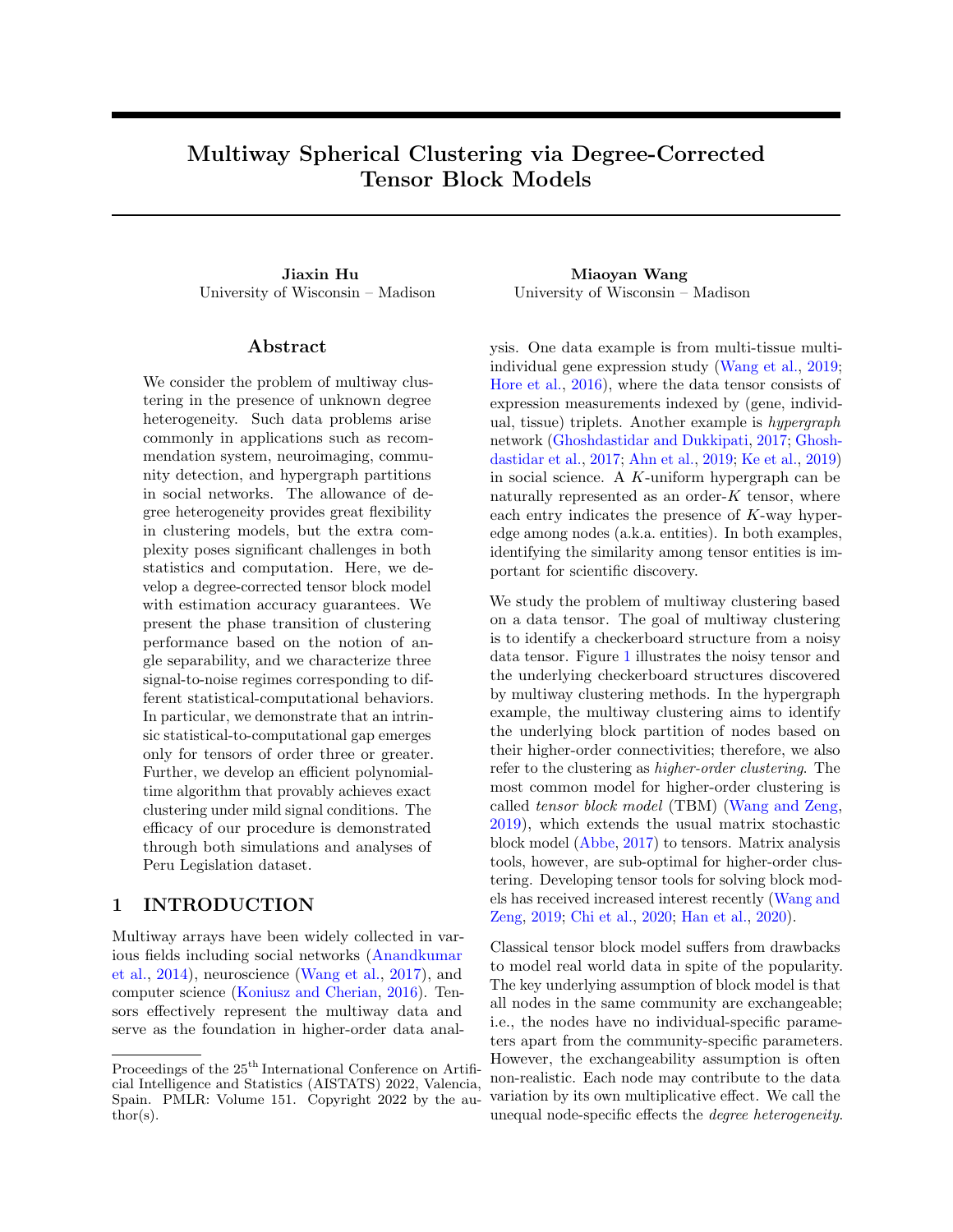#### <span id="page-8-1"></span>5.2 Comparison with Other Methods

We compare our algorithm with higher-order clustering methods below:

• **HOSVD**: HOSVD on data tensor and *k*-means on the rows of the factor matrix;

• HOSVD+: HOSVD on data tensor and  $k$ -means on the  $\ell_2$ -normalized rows of the factor matrix;

• HLloyd [\(Han et al.,](#page-9-12) [2020\)](#page-9-12): High-order clustering algorithm developed for non-degree TBM;

• **SCORE** [\(Ke et al.,](#page-9-8) [2019\)](#page-9-8): Tensor-SCORE for clustering developed for binary tensors.

Among the four alternative algorithms, the SCORE is the closest method to ours. We set the tuning parameters of SCORE as in previous literature [\(Ke](#page-9-8) [et al.,](#page-9-8) [2019\)](#page-9-8). The methods SCORE and HOSVD+ are designed for dTBM [\(1\)](#page-3-0), whereas HOSVD and HLloyd are designed for non-degree models. We conduct two experiments to assess the impacts of (i) signal strength and (ii) degree heterogeneity under Gaussian and Bernoulli models with  $p = 100, r = 5$ . We call our algorithm as dTBM in comparison.

We investigate the effects of signal to clustering performance by varying  $\gamma$  2 [ 1.5, 1.1]. Figure [6](#page-8-0) shows the consistent outperformance of our method dTBM among all algorithms. The sub-optimality of SCORE and HOSVD+ indicates the necessity of local iterations on the clustering. Furthermore, Figure [6](#page-8-0) shows the inadequacy of non-degree algorithms in the presence of mild degree heterogeneity. The only exception is the slightly better performance of HLloyd over HOSVD+ under Gaussian model. However, we find the advantage of HLloyd disappears with higher degree heterogeneity; see Supplement [B.](#page-11-2) The experiment demonstrates the benefits of addressing heterogeneity in higher-order clustering tasks.

The last experiment investigates the effects of degree heterogeneity to clustering performance. We use the same setting as in the first experiment in the Section [5.2,](#page-8-1) except that we fix the signal exponent  $\gamma = 1.2$  and generate the degree heterogeneity from Pareto distribution prior to normalization. The density function of Pareto distribution is  $f(x/a, b) =$  $ab^a x^{-(a+1)} \mathbf{1} f x$  bg, where a is called *shape* parameter. We vary the shape parameter  $a \nightharpoonup [3, 6]$  and choose b such that  $EX = a(a \t 1)^{-1}b = 1$  for X following  $Pareto(a, b)$ . Note that a smaller a leads to a larger variance in and hence a larger degree heterogeneity. Figure [7](#page-8-2) demonstrates the stability of degreecorrected algorithms (dTBM, SCORE, HOSVD+) over the entire range of degree heterogeneity under consideration. In contrast, non-degree algorithms (HLloyd, HOSVD) show poor performance with

large heterogeneity, especially in Bernoulli cases. This experiment, again, highlights the benefit of addressing degree heterogeneity in clustering.

<span id="page-8-0"></span>

Figure 6: CER versus signal exponent (denoted ) for different methods. We set  $p = 100, r = 5, 2 \, | \, 1.5, 1.1$ under (a) Gaussian and (b) Bernoulli models.

<span id="page-8-2"></span>

Figure 7: CER versus shape parameter in degree (denoted a 2 [3;6]) for different methods with  $p = 100; r =$  $5: = 1.2$  under (a) Gaussian and (b) Bernoulli models.

# 5.3 Peru Legislation Data Analysis

We apply our method to the legislation networks in the Congress of the Republic of Peru [\(Lee et al.,](#page-9-22) [2017\)](#page-9-22). Because of the frequent political power shifts in the Peruvian Congress during 2006-2011, we choose to focus on the data for the first half of 2006-2007 year. The dataset records the co-sponsorship of 116 legislators from top 5 parties and 802 bill proposals. We reconstruct legislation network as an order-3 binary tensor  $Y \nightharpoonup 2$   $f0$ ,  $1g^{116}$   $116$   $116$ , where  $Y_{ijk} = 1$  if the legislators  $(i, j, k)$  have sponsored the same bill, and  $Y_{ijk} = 0$  otherwise. True party affiliations of legislators are provided and serve as the ground truth. We apply various higher-order clustering methods to Y with  $r = 5$ . Table [2](#page-8-3) shows that our **dTBM** achieves the best performance compared to others. The second best method is the two-stage algorithm HLloyd, followed by the spectral methods SCORE and HOSVD+. The result is consistent with simulations under moderate heterogeneity.

<span id="page-8-3"></span>

| $Method \mid dTBM$ |                     | $HOSVD+$ | HLloyd SCORE |       |
|--------------------|---------------------|----------|--------------|-------|
| <b>CER</b>         | $\vert 0.116 \vert$ | 0.213    | 0.149        | 0.199 |

Table 2: Clustering errors (measured by CER) for various methods in the analysis of Peru Legislation dataset.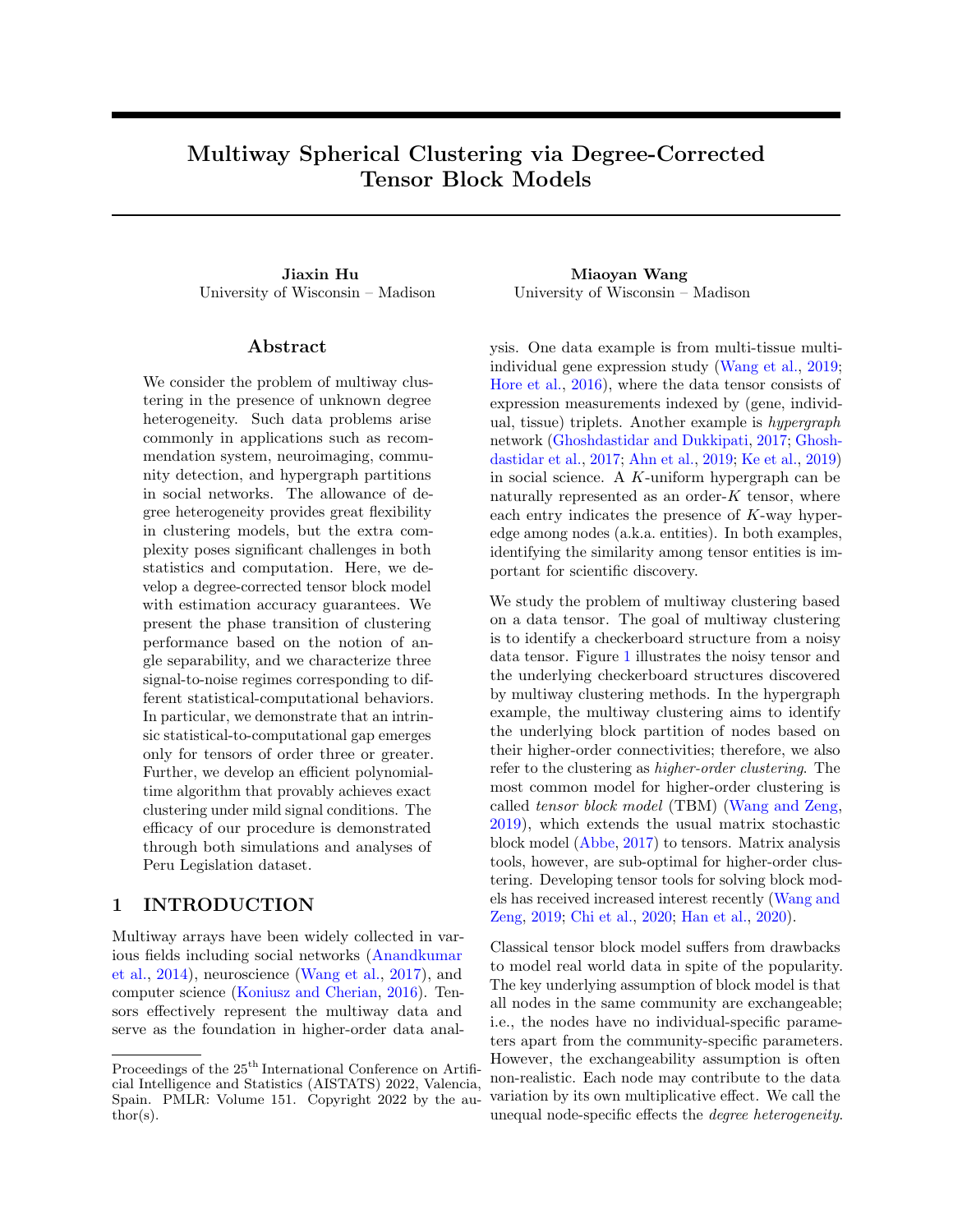### Acknowledgments

This research is supported in part by NSF grants DMS-1915978, DMS-2023239, EF-2133740, and funding from the Wisconsin Alumni Research foundation. We thank Zheng Tracy Ke, Rungang Han, Yuetian Luo for helpful discussions and for sharing software packages.

### References

- <span id="page-9-10"></span>Abbe, E. (2017). Community detection and stochastic block models: recent developments. The Journal of Machine Learning Research, 18(1):6446– 6531.
- <span id="page-9-16"></span>Ahn, K., Lee, K., and Suh, C. (2018). Hypergraph spectral clustering in the weighted stochastic block model. IEEE Journal of Selected Topics in Signal Processing, 12(5):959–974.
- <span id="page-9-7"></span>Ahn, K., Lee, K., and Suh, C. (2019). Community recovery in hypergraphs. IEEE Transactions on Information Theory, 65(10):6561–6579.
- <span id="page-9-0"></span>Anandkumar, A., Ge, R., Hsu, D., Kakade, S. M., and Telgarsky, M. (2014). Tensor decompositions for learning latent variable models. The Journal of Machine Learning Research, 15(1):2773–2832.
- <span id="page-9-13"></span>Bickel, P. J. and Chen, A. (2009). A nonparametric view of network models and newman–girvan and other modularities. Proceedings of the National Academy of Sciences, 106(50):21068–21073.
- <span id="page-9-19"></span>Brennan, M. and Bresler, G. (2020). Reducibility and statistical-computational gaps from secret leakage. In Conference on Learning Theory, pages 648–847. PMLR.
- <span id="page-9-11"></span>Chi, E. C., Gaines, B. J., Sun, W. W., Zhou, H., and Yang, J. (2020). Provable convex co-clustering of tensors. Journal of Machine Learning Research, 21(214):1–58.
- <span id="page-9-15"></span>Chi, Y., Lu, Y. M., and Chen, Y. (2019). Nonconvex optimization meets low-rank matrix factorization: An overview. IEEE Transactions on Signal Processing, 67(20):5239–5269.
- <span id="page-9-18"></span>De Lathauwer, L., De Moor, B., and Vandewalle, J. (2000). A multilinear singular value decomposition. SIAM Journal on Matrix Analysis and Applications, 21(4):1253–1278.
- <span id="page-9-14"></span>Gao, C., Ma, Z., Zhang, A. Y., and Zhou, H. H. (2018). Community detection in degree-corrected block models. The Annals of Statistics, 46(5):2153– 2185.
- <span id="page-9-5"></span>Ghoshdastidar, D. and Dukkipati, A. (2017). Uniform hypergraph partitioning: Provable tensor

methods and sampling techniques. The Journal of Machine Learning Research, 18(1):1638–1678.

- <span id="page-9-6"></span>Ghoshdastidar, D. et al. (2017). Consistency of spectral hypergraph partitioning under planted partition model. The Annals of Statistics, 45(1):289– 315.
- <span id="page-9-12"></span>Han, R., Luo, Y., Wang, M., and Zhang, A. R. (2020). Exact clustering in tensor block model: Statistical optimality and computational limit. arXiv preprint arXiv:2012.09996.
- <span id="page-9-4"></span>Hore, V., Viñuela, A., Buil, A., Knight, J., McCarthy, M. I., Small, K., and Marchini, J. (2016). Tensor decomposition for multiple-tissue gene expression experiments. Nature genetics, 48(9):1094.
- <span id="page-9-8"></span>Ke, Z. T., Shi, F., and Xia, D. (2019). Community detection for hypergraph networks via regularized tensor power iteration. arXiv preprint arXiv:1909.06503.
- <span id="page-9-17"></span>Kim, C., Bandeira, A. S., and Goemans, M. X. (2018). Stochastic block model for hypergraphs: Statistical limits and a semidefinite programming approach. arXiv preprint arXiv:1807.02884.
- <span id="page-9-2"></span>Koniusz, P. and Cherian, A. (2016). Sparse coding for third-order super-symmetric tensor descriptors with application to texture recognition. In *Proceed*ings of the IEEE Conference on Computer Vision and Pattern Recognition, pages 5395–5403.
- <span id="page-9-22"></span>Lee, S. H., Magallanes, J. M., and Porter, M. A. (2017). Time-dependent community structure in legislation cosponsorship networks in the congress of the republic of peru. Journal of Complex Net $works, 5(1):127-144.$
- <span id="page-9-20"></span>Lu, Y. and Zhou, H. H. (2016). Statistical and computational guarantees of lloyd's algorithm and its variants. arXiv preprint arXiv:1612.02099.
- <span id="page-9-21"></span>Meilă, M. (2012). Local equivalences of distances between clusterings—a geometric perspective. Machine Learning, 86(3):369–389.
- <span id="page-9-1"></span>Wang, L., Durante, D., Jung, R. E., and Dunson, D. B. (2017). Bayesian network–response regression. Bioinformatics, 33(12):1859–1866.
- <span id="page-9-3"></span>Wang, M., Fischer, J., and Song, Y. S. (2019). Threeway clustering of multi-tissue multi-individual gene expression data using semi-nonnegative tensor decomposition. The Annals of Applied Statistics, 13(2):1103–1127.
- <span id="page-9-9"></span>Wang, M. and Zeng, Y. (2019). Multiway clustering via tensor block models. In Advances in Neural Information Processing Systems, pages 713–723.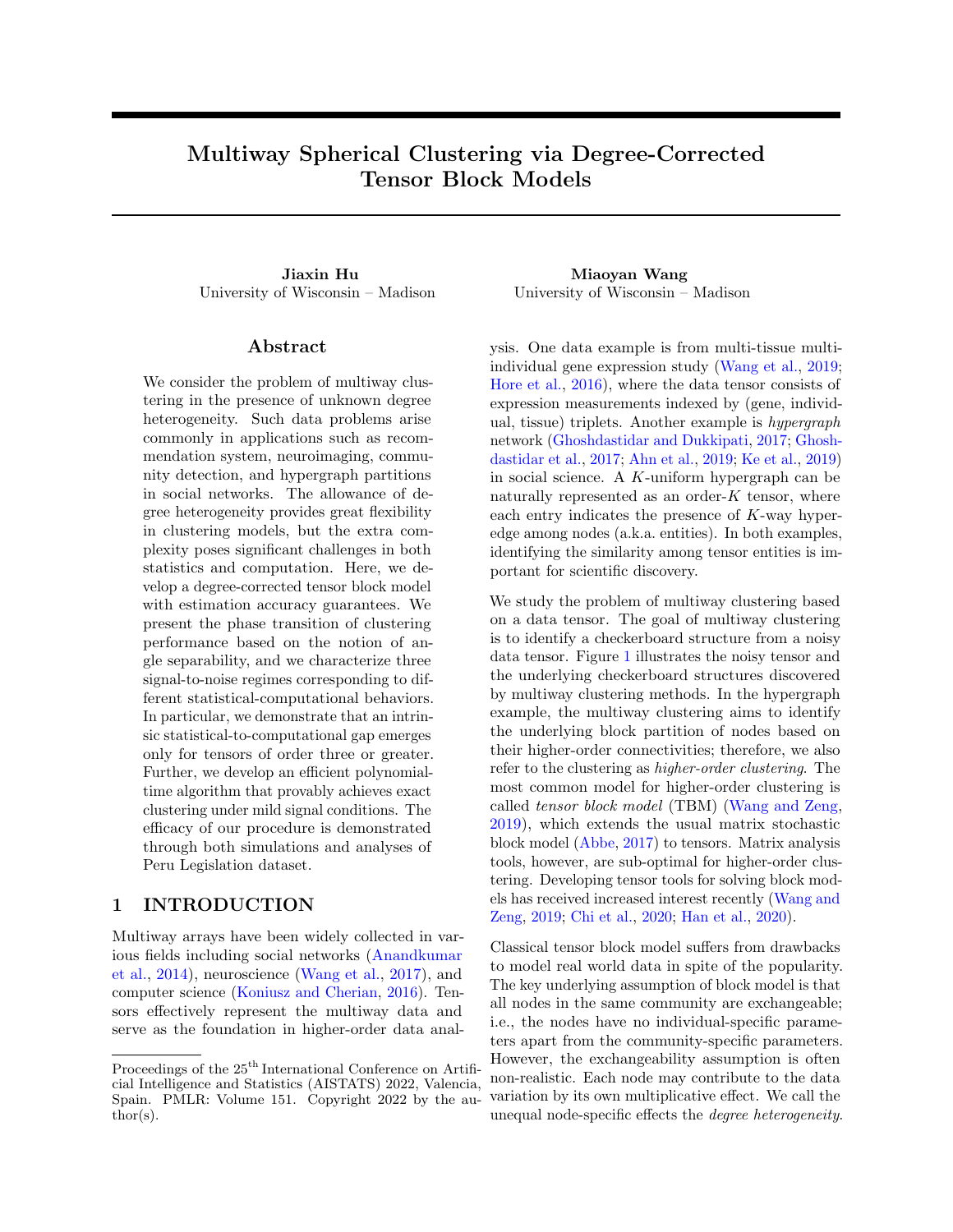- <span id="page-10-0"></span>Yuan, M., Liu, R., Feng, Y., and Shang, Z. (2018). Testing community structures for hypergraphs. arXiv preprint arXiv:1810.04617.
- <span id="page-10-1"></span>Yun, S.-Y. and Proutiere, A. (2016). Optimal cluster recovery in the labeled stochastic block model. Advances in Neural Information Processing Systems, 29:965–973.
- <span id="page-10-2"></span>Zhang, A. and Xia, D. (2018). Tensor SVD: Statistical and computational limits. IEEE Transactions on Information Theory, 64(11):7311–7338.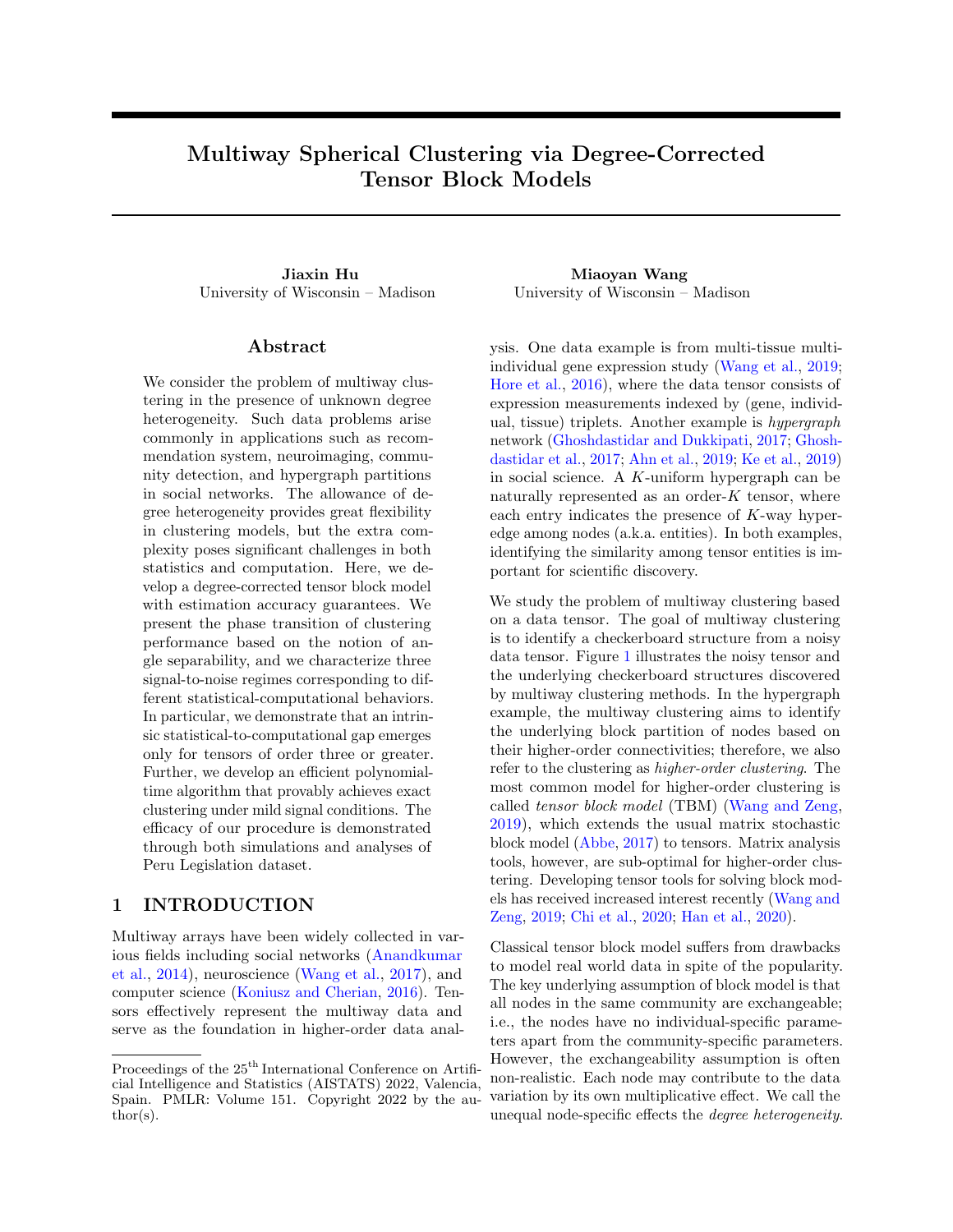# Supplementary Material: Multiway Spherical Clustering via Degree-Corrected Tensor Block Models

# A PARAMETER SPACE

Here, we provide the parameter space comparison with previous works and extra explanation for the positvity constraint of degree parameters.

# <span id="page-11-0"></span>A.1 Positivity of Degree Parameters

Here we provide an example to show the positivity constraints on incurs no loss on the model flexibility. Consider an order-3 dTBM with core tensor  $S = 1$  and degree  $= (1, 1, 1, 1)^T$ . We have the mean tensor

$$
X = S_{-1} \Theta M_{-2} \Theta M_{-3} \Theta M,
$$

where  $\Theta = \text{diag}(\ )$  and  $\mathcal{M} = (1, 1, 1, 1)^T$ . Note that  $X \supseteq \mathbb{R}^{4 \times 4}$  is a 1-block tensor with *mixed-signed* degree , and the mode-3 slices of  $X$  are

$$
X_{::1} = X_{::2} = X_{::3} = X_{::4} = \begin{bmatrix} 1 & 1 & 1 & 1 \\ 1 & 1 & 1 & 1 \\ 1 & 1 & 1 & 1 \\ 1 & 1 & 1 & 1 \end{bmatrix}.
$$

Now, instead of original decomposition, we encode  $X$  as a 2-block tensor with *positive-signed* degree. Specifically, we write

$$
X = S^0 \mathbf{1} \mathbf{\Theta}^0 \mathbf{M}^0 \mathbf{2} \mathbf{\Theta}^0 \mathbf{M}^0 \mathbf{3} \mathbf{\Theta}^0 \mathbf{M}^0,
$$

where  $\mathbf{\Theta}^{\theta} = \text{diag}(\begin{array}{c} \theta \\ \end{array}) = \text{diag}(1, 1, 1, 1)$ , the core tensor  $S^{\theta} \geq R^{2}$  as mode-3 slices, and the membership matrix  $\mathcal{M}^{\theta} \supseteq \mathcal{F}0, 1 \mathcal{G}^{\mathcal{A} - 2}$  defines the clustering  $z^{\theta}$ : [4]  $!$  [2],

$$
S_{::1}^{\emptyset} = S_{::2}^{\emptyset} = \begin{bmatrix} 1 & 1 \\ 1 & 1 \end{bmatrix}, \quad \mathbf{M}^{\emptyset} = \begin{bmatrix} 1 & 0 \\ 1 & 0 \\ 0 & 1 \\ 0 & 1 \end{bmatrix}.
$$

The triplet  $(z^{\ell}, S^{\ell}, \ell)$  lies in our parameter space [\(2\)](#page-3-1). In general, we can always reparameterize a block-r tensor with mixed-signed degree using a block-2r tensor with positive-signed degree. Since we assume  $r = O(1)$ throughout the paper, the splitting does not affect the error rates of our interest.

### <span id="page-11-1"></span>A.2 Parameter Space Comparison with Previous Work

Table [3](#page-12-0) indicates that our parameter space is flexible compared to existing work. The balanced community assumption is mild in literature. In fact, our simulation requires only the positive community size (i.e.,  $\min_{a\geq [r]}(z^{-1}(a))$  1) but no balanced community assumptions; see Section [5.](#page-7-2) The outperformance of dTBM shows the robustness of our algorithm to the imbalanced communities.

# <span id="page-11-2"></span>B ADDITIONAL EXPERIMENTS

We provide extra simulation results for the comparison with other higher-order clustering algorithms. We use the same setting as in the first experiment in the Section [5.2,](#page-8-1) except that we now generate the degree heterogeneity from Pareto distribution with shape parameter a prior to normalization. We consider the Gaussian model under low  $(a = 6)$  and high  $(a = 2)$  degree heterogeneity. Figure [8](#page-12-1) shows that the errors for non-degree algorithms (HLloyd, HOSVD) increases with degree heterogeneity. In addition, the advantage of HLloyd over HOSVD+ disappears with higher degree heterogeneity. This experiment supports the conclusion we obtained in Section [5.2.](#page-8-1)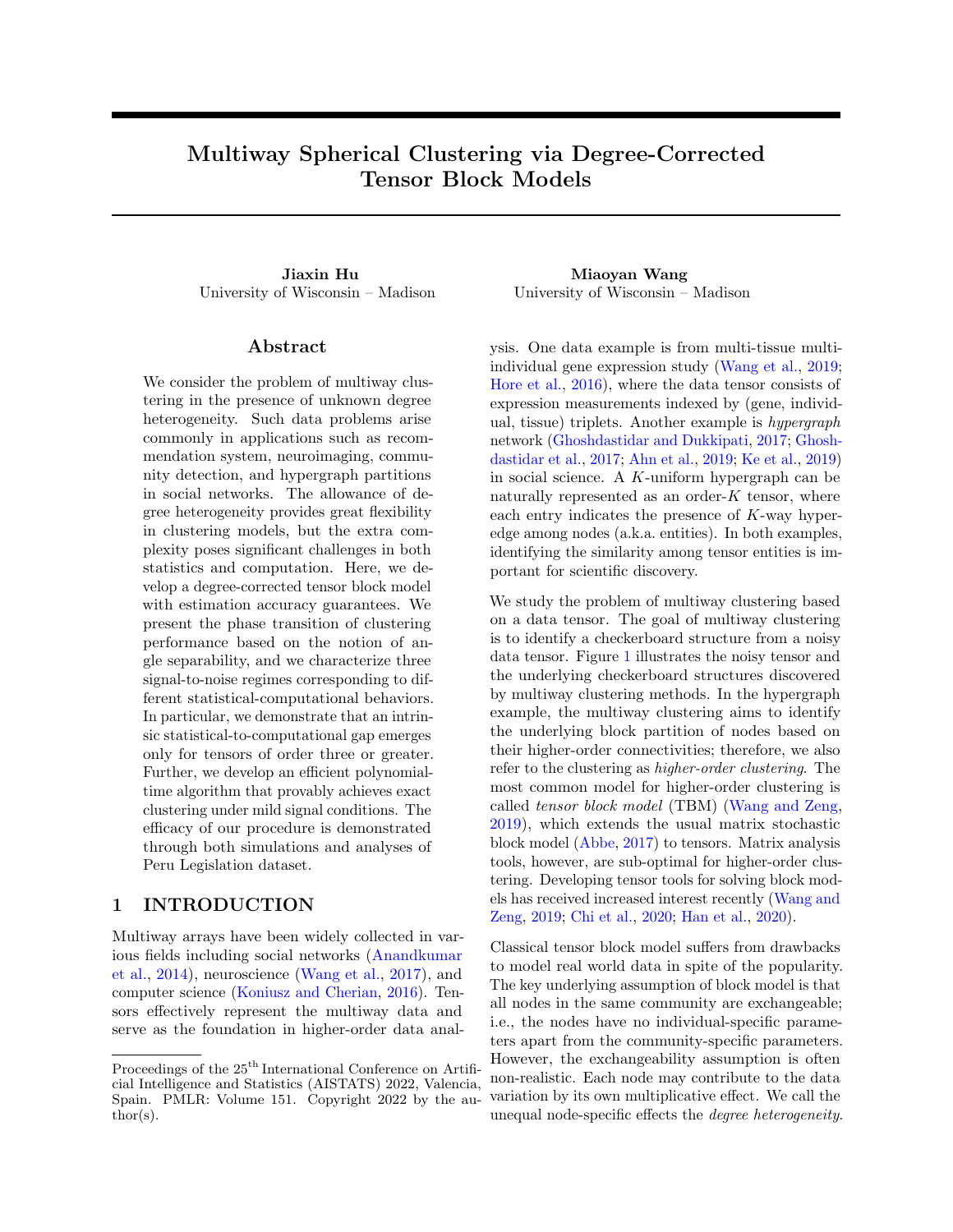<span id="page-12-0"></span>

| Assumptions in parameter space | Gao et al. (2018)             | Han et al. $(2020)$ | $\kappa$ et al. $(2019)$ | Ours      |
|--------------------------------|-------------------------------|---------------------|--------------------------|-----------|
| Balanced community size        |                               |                     |                          |           |
| Balanced degree parameters     |                               |                     |                          |           |
| Flexible in-group connections  |                               |                     |                          |           |
| Gap among cluster centers      | In-between cluster difference | Euclidean gap       | Eigen gap                | Angle gap |

Table 3: Comparison of parameter space of previous works with our work.

<span id="page-12-1"></span>

Figure 8: CER comparison versus signal exponent (denoted ) under (a) low (shape parameter  $a = 6$ ) (b) high (shape parameter  $a = 2$ ) degree heterogeneity. We set  $p = 100$ ;  $r = 5$ ; 2 [ 1:5; 1:1] under Gaussian model.

# C PROOFS

We provide the proofs for all the theorems in our main paper. In each sub-section, we first show the proof of main theorem and then collect the useful lemmas in the end.

#### C.1 Notation

Before the proofs, we first introduce the notation used throughout the appendix and the generalized dTBM without symmetric assumptions. The parameter space and minimal gap assumption are also extended for the generalized dTBM.

# Preliminaries.

1. For mode  $k \nightharpoonup K$ , denote the mode-k tensor matricizations by

$$
\mathbf{Y}_k = \mathrm{Mat}_k(\mathbf{Y}), \quad \mathbf{S}_k = \mathrm{Mat}_k(\mathbf{S}), \quad \mathbf{E}_k = \mathrm{Mat}_k(\mathbf{E}), \quad \mathbf{X}_k = \mathrm{Mat}_k(\mathbf{X}).
$$

2. For a vector  $a$ , let  $a^s := a/kak$  denote the normalized vector. We make the convention that  $a^s = 0$  if  $a = 0$ .

3. For a matrix  $\mathbf{A} \, 2 \, \mathbb{R}^{n-m}$ , let  $\mathbf{A}^{-K} := \mathbf{A}$  $A 2 R^{n^K}$  m<sup>K</sup> denote the Kronecker product of K copies of matrices A.

4. For a matrix  $A$ , let  $k A k_{\sigma}$  denote the spectral norm of matrix  $A$ , which is equal to the maximal singular value of A; let  $\lambda_k(A)$  denote the k-th largest singular value of A; let  $kA_kF$  denote the Frobenius norm of matrix A.

5. For two sequence a and b, let a b if there exist two positive constants c, C such that  $cb$  a Cb.

# Model extension to generalized dTBM.

The general order-K  $(p_1, \ldots, p_K)$ -dimensional dTBM model with  $r_k$  communities and degree heterogeneity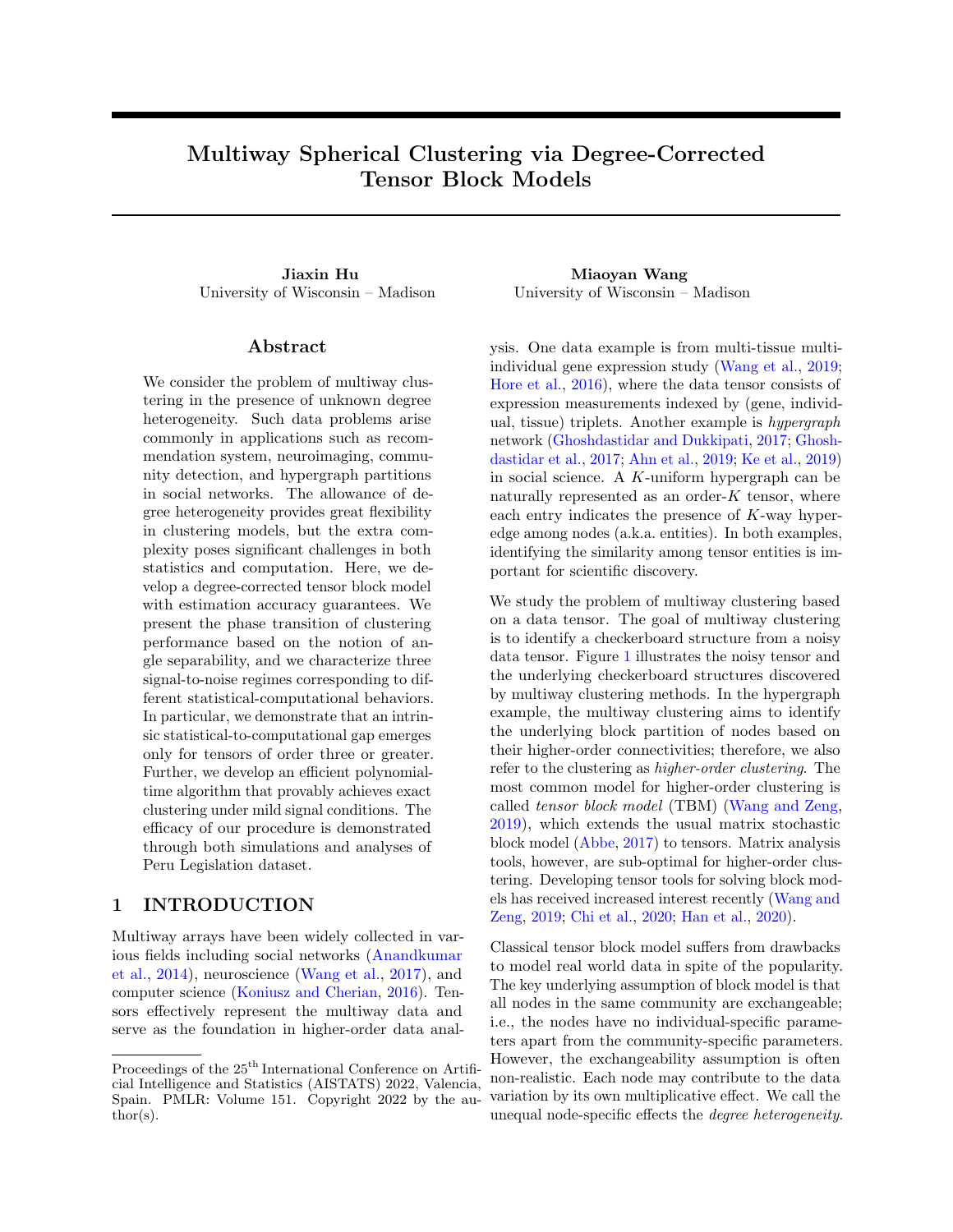$\mathbf{h}_k = \mathbf{0} \mathbf{\theta}_k(i)$  K  $2 \mathsf{R}_+^{p_k}$  is represented by

<span id="page-13-1"></span>
$$
Y = X + E, \quad \text{where} \quad X = S \quad 1 \mathbf{\Theta}_1 \mathbf{M}_1 \quad 2 \qquad K \mathbf{\Theta}_K \mathbf{M}_K, \tag{9}
$$

where  $\overline{Y}$  2  $\mathbb{R}^{p_1}$ <sup>pK</sup> is the data tensor,  $X \nvert 2 \rvert R^{p_1}$  rate mean tensor,  $S \nvert 2 \rvert R^{r_1}$  rate is the core tensor,  $E \supseteq \mathbb{R}^{p_1}$  p<sub>K</sub> is the noise tensor consisting of independent zero-mean sub-Gaussian entries with variance bounded by  $\sigma^2$ ,  $\Theta_k = \text{diag}(\epsilon_k)$ , and  $\mathcal{M}_k \supseteq \mathcal{D}$ ,  $1g^{p_k - r_k}$  is the membership matrix corresponding to the assignment  $z_k : [p_k] \not\sqsubseteq [r_k]$ , for all  $k \supseteq [K]$ .

For ease of notation, we use  $fz_kg$  to denote the collection  $fz_kg_{k=1}^K$ , and  $f$   $_kg$  to denote the collection  $f$   $_kg_{k=1}^K$ . Correspondingly, we consider the parameter space for the triplet  $(fz_k g, S, f_k g)$ ,

$$
P(fr_kg) = \begin{cases} (fz_kg, S, f \, g) : \\ k \, 2 \, \mathbb{R}^p_+, \frac{c_1p_k}{r_k} jz_k^{-1}(a)j & \frac{c_2p_k}{r_k}, c_3 \quad k\mathbf{S}_{k,a}: k \quad c_4, k \, k, z_k^{-1}(a)k_1 = jz_k^{-1}(a)j, a \, 2 \, [r_k], k \, 2 \, [K] \end{cases}.
$$

We call the degree heterogeneity  $f_{k}g$  is balanced if for all  $k \n\geq [K]$ ,

$$
\min_{a \geq [r]} k_{k,z_k^{-1}(a)} k = (1+o(1)) \max_{a \geq [r]} k_{k,z_k^{-1}(a)} k.
$$

We also consider the generalized Assumption [1](#page-3-2) on angle gap.

<span id="page-13-0"></span>**Assumption 2** (Generalized angle gap). Recall  $S_k = Mat_k(S)$ . We assume the minimal gap between normalized rows of  $S_k$  is bounded away from zero for all  $k \n\geq [K]$ ; i.e.,

<span id="page-13-2"></span>
$$
\Delta_{\min} \coloneqq \min_{k \, \mathcal{Z}[K]} \min_{a \in b \, \mathcal{Z}[r_k]} \| \mathbf{S}_{k,a}^s - \mathbf{S}_{k,b:}^s \| > 0.
$$

Similarly, let SNR =  $\Delta_{\text{min}}^2/\sigma^2$  with the generalized minimal gap  $\Delta_{\text{min}}^2$  defined in Assumption [2.](#page-13-0) We define the regime

$$
P(\gamma) = P(f r_k g) \setminus fS \text{ satisfies SNR} = p^{\gamma} \text{ and } p_k \quad p \text{, for all } k \geq [K]g.
$$

### C.2 Proof of Theorem [1](#page-3-4)

*Proof of Theorem [1.](#page-3-4)* To study the identifiability, we consider the noiseless model with  $E = 0$ . Assume there exist two parameterizations satisfying

$$
X = S_{1} \Theta_{1} \mathbf{M}_{1} \quad 2 \qquad K \Theta_{K} \mathbf{M}_{K}^{\theta} = S^{\theta} \quad 1 \Theta_{1}^{\theta} \mathbf{M}_{1}^{\theta} \quad 2 \qquad K \Theta_{K}^{\theta} \mathbf{M}_{K}^{\theta}, \tag{10}
$$

where  $(fz_k g, S, f_k g) \supseteq P(fr_k g)$  and  $(fz_k^{\theta} g, S^{\theta}, f_k^{\theta} g) \supseteq P(fr_k^{\theta} g)$  are two sets of parameters. We prove the sufficient and necessary conditions separately.

(() For the necessity, it suffices to construct two distinct parameters up to cluster label permutation, if the model [\(9\)](#page-13-1) violates Assumption [2.](#page-13-0) Without loss of generality, we assume  $||S_{1,1}^s - S_{1,2}^s|| = 0$ .

If  $S_{1,1}$  is a zero vector, construct  $\int_{1}^{\theta}$  such that  $\int_{1,z_1}^{\theta} 1_{(1)} \notin (1, z_1^{-1}(1))$ . Let  $\int_{1}^{z_2} 1_{(1)} \notin (1, z_2^{-1}(1))$ . for all  $k = 2, ..., K$ . Then the triplet  $(fz_k^y g, S^y, f^y g)$  is distinct from  $(fz_k g, S, f^y g)$  up to label permutation. Similar conclusion holds when  $\textit{S}_{1,2:}$  is a zero vector.

If neither  $S_{1,1}$ : nor  $S_{1,2}$ : is a zero vector, there exists a positive constant c such that  $S_{1,1} = cS_{1,2}$ . Thus, there exists a core tensor  $S_0 \, 2 \, \mathbb{R}^{r_1 - 1}$  r<sub>K</sub> such that

$$
S = S_0 \t C R, \t where \t C = diag(1, c, 1, ..., 1) 2 R^{r_1 r_1}, \t R = \begin{pmatrix} 1 & 0 \\ 1 & 0 \\ 0 & 1_{r_1} 2 \end{pmatrix} 2 R^{r_1 (r_1 1)}.
$$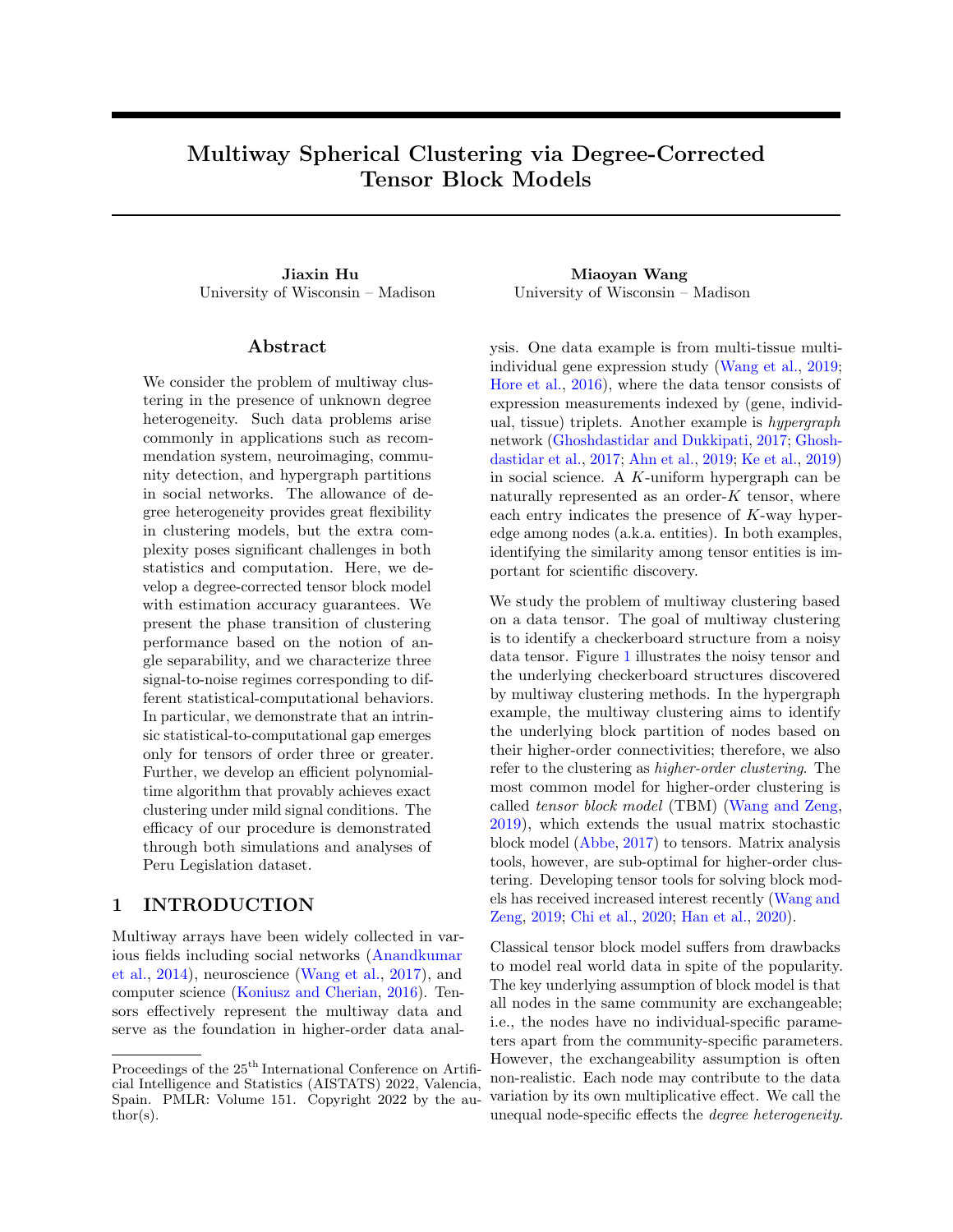Let  $D = diag(1 + c, 1, ..., 1) \nvert 2 \rvert \nvert \nvert r_1 \rvert 1 \rvert r_1 \rvert 1$ . Consider the parameterization

$$
\mathbf{M}_{1}^{\theta} = \mathbf{M}_{1} \mathbf{R}, \quad S^{\theta} = S_{0} \quad 1 \mathbf{D}, \quad \theta_{1}^{\theta}(i) = \begin{cases} \frac{1}{1+c} \theta_{1}(i) & i \geq z_{1}^{-1}(1), \\ \frac{c}{1+c} \theta_{1}(i) & i \geq z_{1}^{-1}(2), \\ \theta_{1}(i) & \text{otherwise}, \end{cases}
$$

and  $\mathcal{M}_k^{\theta} = \mathcal{M}_k$ ,  $k = k$  for all  $k = 2, ..., K$ . Then we have constructed a triplet  $(\mathit{fz}_k^{\theta}, \mathit{g}, \mathit{S}^{\theta}, \mathit{f}^{\theta}, \mathit{g})$  that is distinct from  $(fz_k g, S, f_k g)$  up to label permutation.

() For the sufficiency, it suffices to show that all possible triplets  $(\bar{z}_k^y g, S^y, \bar{f}^y g)$  are identical to  $(fz_k, S, f_k, g)$  up to label permutation if the model [\(9\)](#page-13-1) satisfies Assumption [\(2\)](#page-13-0). We show the uniqueness of the three parameters,  $f\mathcal{M}_k$ g, fSg, f  $_k$ g separately.

First, we show the uniqueness of  $\mathcal{M}_k$  for all  $k \geq [K]$ . Without loss of generality, we consider  $k = 1$  and show the first mode membership matrix; i.e.,  $M_1^{\ell} = M_1 P_1$  where  $P_1$  is a permutation matrix. The conclusion for  $k$  2 can be showed similarly and thus omitted.

Consider an arbitrary node pair  $(i, j)$ . If  $z_1(i) = z_1(j)$ , then we have  $k\mathbf{X}_{1, z_1(i)}^s$ .  $\mathbf{X}_{1, z_1(j)}^s$ .  $k = 0$  and thus  $k(\mathbf{S}^{\emptyset})^s_{1,z_1^{\emptyset}(i)}$ :  $(\mathbf{S}^{\emptyset})^s_{1,z_1^{\emptyset}(j)}$ :  $k = 0$  by Lemma [1.](#page-14-0) Then, by Assumption [\(2\)](#page-13-0), we have  $z_1^{\emptyset}(i) = z_1^{\emptyset}(j)$ . Conversely, if  $z_1(i) \notin z_1(j)$ , then we have  $\|\mathbf{X}^s_{1,i:}$   $\mathbf{X}^s_{1,j:}\| \notin 0$  and thus  $\|(S^0)_{1,z_1^0(i):}^s$   $(S^0)_{1,z_1^0(j):}^s$  $\parallel \phi 0 \text{ by Lemma 1. Hence,}$  $\parallel \phi 0 \text{ by Lemma 1. Hence,}$  $\parallel \phi 0 \text{ by Lemma 1. Hence,}$ we have  $z_1^{\ell}(i) \notin z_1^{\ell}(j)$ . Therefore, we have proven that  $z_1^{\ell}$  is identical  $z_i$  up to label permutation.

Next, we show the uniqueness of  $k$  for all  $k \geq [K]$  provided that  $z_k = z_k^{\ell}$ . Similarly, consider  $k = 1$  only, and omit the procedure for  $k = 2$ .

Consider an arbitrary  $j \n\geq [p_1]$  such that  $z_1(j) = a$ . Then for all the nodes  $i \n\geq z_1^{-1}(a)$  in the same cluster of j, we have

$$
\frac{\mathbf{X}_{1,z_1(i):}}{\mathbf{X}_{1,z_1(j):}} = \frac{\mathbf{X}_{1,z_1(i):}}{\mathbf{X}_{1,z_1(j):}^{\theta}} \text{, which implies } \frac{\theta_1(j)}{\theta_1(i)} = \frac{\theta_1^{\theta}(j)}{\theta_1^{\theta}(i)}.
$$
\n(11)

Let  $\theta_1^{\theta}(j) = c\theta_1(j)$  for some positive constant c. By equation [\(11\)](#page-14-1), we have  $\theta_1^{\theta}(i) = c\theta_1(i)$  for all  $i \geq z_1^{-1}(a)$ . By the constraint  $(fz_k g, S^{\theta}, f^{\theta} g)$  2  $P(fr_k g)$ , we have

<span id="page-14-1"></span>
$$
\sum_{j \geq z_1^{-1}(a)} \theta_1^{\ell}(j) = c \sum_{j \geq z_1^{-1}(a)} \theta_1(j) = 1,
$$

which implies  $c = 1$ . Hence, we have proven  $1 = \begin{bmatrix} 0 \\ 1 \end{bmatrix}$  provided that  $z_1 = z_1^0$ .

Last, we show the uniqueness of S; i.e.,  $S^{\ell} = S_{-1} P_{1}^{-1} Q_{2} R_{K}^{-1}$ , where  $P_{k}$ 's are permutation matrices for all  $k \n\geq [K]$ . Provided  $z_k^{\ell} = z_k$ ,  $\frac{\ell}{k} = -k$ , we have  $\mathcal{M}_k^{\ell} = \mathcal{M}_k \mathcal{P}_k$  and  $\Theta_k^{\ell} = \Theta_k$  for all  $k \n\geq [K]$ .

Let  $\mathcal{D}_k = \left[ (\mathbf{\Theta}_k^{\theta} \mathbf{\mathcal{M}}_k^{\theta})^T (\mathbf{\Theta}_k^{\theta} \mathbf{\mathcal{M}}_k^{\theta}) \right]^{-1} (\mathbf{\Theta}_k^{\theta} \mathbf{\mathcal{M}}_k^{\theta})^T, k \geq [K]$ . By the parameterization [\(10\)](#page-13-2), we have

$$
S^{0} = X + D_{1} - 2 \qquad K D_{K}
$$
  
=  $S + D_{1} \Theta_{1} M_{1} + K D_{K} \Theta_{K} M_{K}$   
=  $S + P_{1}^{-1} - 2 \qquad K P_{K}^{-1}$ .

Therefore, we finish the proof of Theorem [1.](#page-3-4)

# Useful Lemma for the Proof of Theorem [1](#page-3-4)

<span id="page-14-0"></span>**Lemma 1** (Motivation of angle-based clustering). Consider the signal tensor  $X$  in the generalized dTBM [\(9\)](#page-13-1) with  $(fz_k g, S, f_k g) \supseteq P(fr_k g)$  and  $r_k$  2. Then, for any  $k \supseteq [K]$  and index pair  $(i, j) \supseteq [p_k]^2$ , we have

$$
\left\|\mathcal{S}_{k,z_k(i):}^s \quad \mathcal{S}_{k,z_k(j):}^s\right\| = 0 \quad \text{if and only if} \quad \left\|\mathcal{X}_{k,z_k(i):}^s \quad \mathcal{X}_{k,z_k(j):}^s\right\| = 0.
$$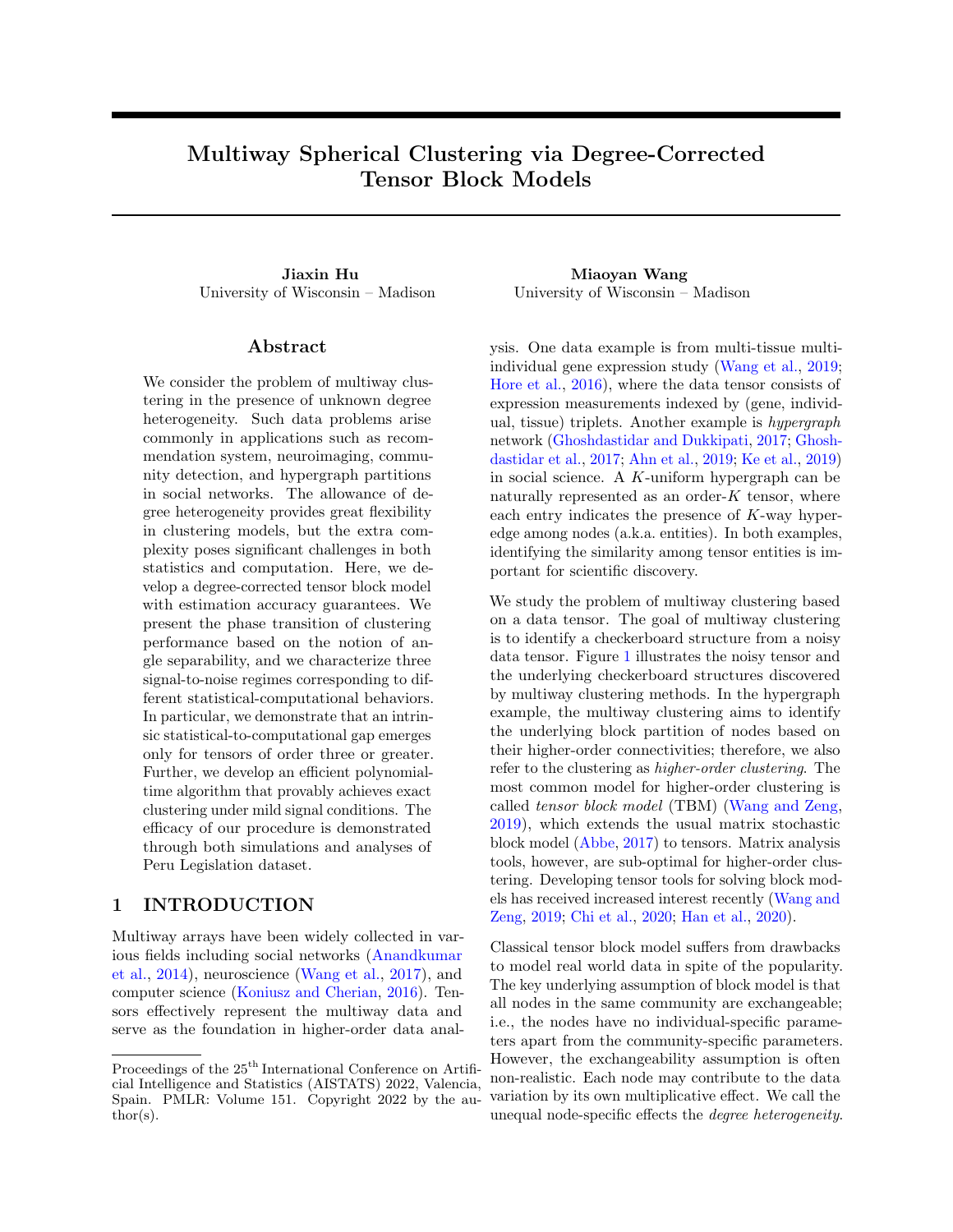*Proof of Lemma [1.](#page-14-0)* Without loss of generality, we prove  $k = 1$  only and drop the subscript k in  $\mathbf{X}_k$ ,  $\mathbf{S}_k$  for notational convenience. By tensor matricization, we have

$$
\boldsymbol{X}_{j:} = \theta_1(j) \boldsymbol{S}_{z_1(j):} \left[\boldsymbol{\Theta}_2 \boldsymbol{M}_2 \right] \qquad \boldsymbol{\Theta}_K \boldsymbol{M}_K \right]^T.
$$

Let  $\tilde{M} = \Theta_2 M_2$  $\Theta_K \mathcal{M}_K$ . Notice that for two vectors  $a, b$  and two positive constants  $c_1, c_2 > 0$ , we have

$$
k\mathbf{a}^s
$$
  $\mathbf{b}^s k = k(c_1\mathbf{a})^s$   $(c_2\mathbf{b})^s k$ .

Thus it suffices to show the following statement holds for any index pair  $(i, j) \n\supseteq [p_1]^2$ ,

$$
\left\|\mathbf{S}_{z_1(i):}^s \quad \mathbf{S}_{z_1(j):}^s\right\| = 0 \quad \text{if and only if} \quad \left\|\left[\mathbf{S}_{z_1(i):} \tilde{\mathbf{M}}^T\right]^s \quad \left[\mathbf{S}_{z_1(j):} \tilde{\mathbf{M}}^T\right]^s\right\| = 0.
$$

 $((\ )\ \text{Suppose}\ \n\Big\|$  $\left[\mathbf{S}_{z_1(i)}\cdot \tilde{\mathbf{M}}^T\right]^s \left\| = 0.$  There exists a positive constant c such that  $\mathbf{S}_{z_1(i)}\cdot \tilde{\mathbf{M}}^T =$  $c\mathcal{S}_{z_1(j)}$   $\tilde{\mathcal{M}}^T$ . Note that

$$
\mathbf{S}_{z_1(i):} = \mathbf{S}_{z_1(i):} \tilde{\mathbf{M}}^T \left[ \tilde{\mathbf{M}} \left( \tilde{\mathbf{M}}^T \tilde{\mathbf{M}} \right)^{-1} \right],
$$

where  $\tilde{M}^T \tilde{M}$  is an invertiable diagonal matrix with positive diagonal elements. Thus, we have  $S_{z_1(i)}$ :  $cS_{z_1(j)}$ , which implies  $\left\|S_{z_1(i)}^s\right\| \cdot S_{z_1(j)}^s$ .  $\Big\| = 0.$ 

( ) ) Suppose 
$$
\|\mathcal{S}_{z_1(i)}^s \mathcal{S}_{z_1(j)}^s\| = 0
$$
. There exists a positive constant  $c$  such that  $\mathcal{S}_{z_1(i)} = c \mathcal{S}_{z_1(j)}$ , and thus  $\mathcal{S}_{z_1(i)} \mathcal{M}^T = c \mathcal{S}_{z_1(j)} \mathcal{M}^T$ , which implies  $\left\|\left[\mathcal{S}_{z_1(i)} \mathcal{M}^T\right]^s \quad \left[\mathcal{S}_{z_1(j)} \mathcal{M}^T\right]^s\right\| = 0$ .

Therefore, we finish the proof of Lemma [1.](#page-14-0)

### C.3 Proof of Theorem [2](#page-4-3)

*Proof of Theorem [2.](#page-4-3)* We will prove a more general conclusion than the main paper by allowing growing  $r_k$ 's. Consider the generalized dTBM [\(9\)](#page-13-1) in the special case that  $p_k = p$  and  $r_k = r$  for all  $k \geq [K]$ . Specifically, we will show that, under the assumptions  $K = 1, r = p^{1/3}$  and SNR condition

$$
\frac{\Delta_{\min}^2}{\sigma^2} \cdot \frac{r^{K-1}}{p^{K-1}}, \quad \text{or equivalently,} \quad \gamma \qquad (K-1)(1+\log_p r),
$$

the desired conclusion in Theorem [2](#page-4-3) holds; i.e, for all  $k \sim [K]$ , every estimator  $\hat{z}_{k, \text{stat}}$  obeys

<span id="page-15-1"></span><span id="page-15-0"></span>
$$
\sup_{(fz_k,g,S,f_k,g)\geq P(\gamma)} \mathbb{E}\left[p\ell(\hat{z}_{k,\text{stat}},z_k)\right] \quad 1. \tag{12}
$$

Since the inequality [\(12\)](#page-15-0) is a minimax lower bound, it suffices to show the inequality holds for a particular  $(fz_k g, S, f \nvert_k g) \nvert\geq P(\gamma)$ . Specifically, we consider the estimation problem based on a particular parameter point  $(fz_k g, S, f_k g)$  with the following three properties:

(i) 
$$
\theta_k(i) = 1
$$
 for all  $i \ 2[p]$ ; (ii)  $\Delta_{\text{min}}$ .  $\left(\frac{p}{r}\right)^{\frac{K-1}{2}} \sigma$ ; (iii)  $jz_k^{-1}(a)j = \frac{p}{r} 2 Z_+$  for all  $a \ 2[r]$ , (13)

for all  $k \n\geq [K]$ . Furthermore, we define a subset of indices  $T_k \quad [p_k], k \n\geq [K]$  in order to avoid the complication of label permutation. Based on [Han et al.](#page-9-12) [\(2020,](#page-9-12) Proof of Theorem 6), we consider the minimax rate over the restricted family of  $\hat{z}_k$ 's for which the following three conditions are satisfied:

(iv) 
$$
\hat{z}_k(i) = z_k(i)
$$
 for all  $i \, 2 \, T_k$ ; (v)  $J T_k^c j - \frac{p}{r}$ ; (vi)  $\min_{\pi \ge 2} \sum_{i \ge [p]} 1 f \hat{z}_k(i) \neq \pi$   $z_k(i)g = \sum_{i \ge [p]} 1 f \hat{z}_k(i) \neq z_k(i)g$ ,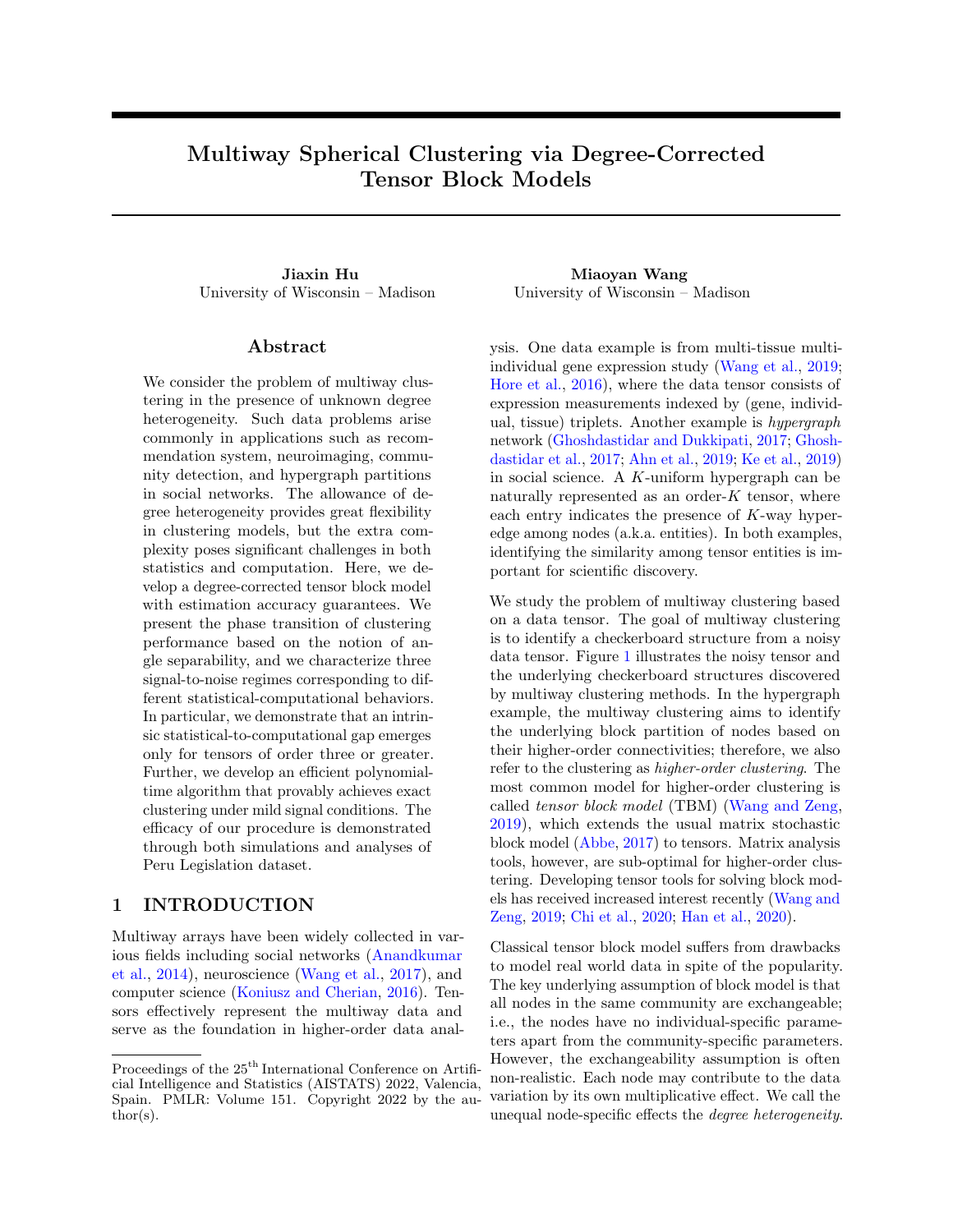for all  $k \n\t\geq |K|$ . The construction of T is precisely the same as [Han et al.](#page-9-12) [\(2020,](#page-9-12) Proof of Theorem 6). Then, following the proof of [Gao et al.](#page-9-14) [\(2018,](#page-9-14) Theorem 2), for all  $k \n\geq |K|$ , we have

$$
\inf_{\hat{z}_k} \sup_{z_k} \mathbb{E}\ell(\hat{z}_k, z_k) \, \, \& \, \, \frac{1}{r^3 \mathcal{F}_k^c} \sum_{i \ge T_k^c} \inf_{\hat{z}_k} f \mathbb{P}[\hat{z}_k(i) = 2j z_k(i) = 1] + \mathbb{P}[\hat{z}_k(i) = 1 j z_k(i) = 2]g, \tag{14}
$$

where  $\hat{z}_k$  and  $z_k$  on the left hand side denote the generic clustering functions in  $P(\gamma)$ ,  $z_k$  on the right hand side denotes a particular parameter satisfying properties (i)-(vi), and the infimum on the right hand side is taken over the restricted family of  $\hat{z}$  satisfying (iv)-(vi). Here, the factor  $r^3 = r \; r^2$  in [\(14\)](#page-16-0) comes from two sources:  $r^2$  $r \choose 2$  comes from the multiple testing burden for all pairwise comparisons among r clusters; and another r comes from the number of elements  $\int T_k^c$   $p/r$  to be clustered.

Next, we need to find the lower bound of the rightmost side in  $(14)$ . For simplicity, we show the bound for the mode-1 case  $k = 1$  only. We drop the subscripts 1 in  $z_1, T_1, S_1, 1$  and omit the repeated procedures for the cases of  $k = 2, \ldots, K$ .

We consider the hypothesis test based on model  $(9)$ . First, we reparameterize the model under the construction [\(13\)](#page-15-1)

$$
\mathbf{X}_a = [\text{Mat}_1 \begin{pmatrix} S & 2 \mathbf{M}_2 & 3 \end{pmatrix} \quad K \mathbf{M}_K \end{pmatrix}]_{a:}, \quad \text{for all } a \ 2 \ [r],
$$

where  $X_a$ 's are centroids in  $\mathbb{R}^{p^{K-1}}$ . Without loss of generality, we consider the lower bound for the summand in [\(14\)](#page-16-0) for  $i = 1$ . The analysis for other  $i \, 2 \, T^c$  are similar. For notational simplicity, we suppress the subscript i and write  $\mathbf{y}, \theta, z$  in place of  $\mathbf{y}_1, \theta_1$  and  $z(1)$ , respectively. The equivalent vector problem for assessing the summand in  $(14)$  is

<span id="page-16-1"></span><span id="page-16-0"></span>
$$
y = \theta x_z + e, \tag{15}
$$

where  $\theta \neq \mathbb{R}_+$  and  $z \neq \mathbb{R}$ , 2g are unknown parameters,  $x_1, x_2 \neq \mathbb{R}^{p^{K-1}}$  are given centroids, and  $e \neq \mathbb{R}^{p^{K-1}}$ consists of i.i.d.  $N(0, \sigma^2)$  entries. Then, we consider the hypothesis testing under the model [\(15\)](#page-16-1):

<span id="page-16-3"></span><span id="page-16-2"></span>
$$
H_0
$$
:  $z = 1$ , v.s.  $H_\alpha$ :  $z = 2$ .

Note that the profile log-likelihood with respect to  $z$  is

$$
L(z, \theta(z); \mathbf{y}) \; / \; \inf_{\theta>0} k\mathbf{y} \quad \theta\mathbf{x}_z k^2 \; / \cos^2(\mathbf{y}, \mathbf{x}_z) \mathbf{1} \; \text{fhy}, \mathbf{x}_z \; \text{i} > 0 \, \text{g},
$$

and the MLE's of  $\theta$  and z are

$$
\hat{\theta}_{\text{MLE}} = \hat{\theta}(\hat{z}_{\text{MLE}}) = \frac{h\mathbf{y}, \mathbf{x}_{\hat{z}_{\text{MLE}}}i}{k\mathbf{x}_{\hat{z}_{\text{MLE}}}k^2} = 0, \quad \hat{z}_{\text{MLE}} = \underset{a,2\in\mathbb{N},2g}{\arg\max} \text{fcos}(\mathbf{y}, \mathbf{x}_a) = 0g.
$$

Then, the decision rule  $\hat{z}_{MLE} \geq \hat{z}$ , 2g based on profile log-likelihood ratio is defined as

$$
\hat{z}_{MLE} = \begin{cases}\n1 & \text{if } \cos(\mathbf{y}, \mathbf{x}_1) \cos(\mathbf{y}, \mathbf{x}_2) \text{ and } \hbar \mathbf{y}, \mathbf{x}_1 \neq 0, \\
2 & \text{if } \cos(\mathbf{y}, \mathbf{x}_1) < \cos(\mathbf{y}, \mathbf{x}_2) \text{ and } \hbar \mathbf{y}, \mathbf{x}_2 \neq 0, \\
1 \text{ or } 2 \text{ with equal probability} \text{ otherwise.} \n\end{cases}
$$
\n(16)

The Neyman-Pearson Lemma implies

$$
\inf_{\hat{z}} f \mathcal{P}[\hat{z} = 2jz = 1] + \mathcal{P}[\hat{z} = 1jz = 2]g = \mathcal{P}[\hat{z}_{MLE} = 1jz = 2] + \mathcal{P}[\hat{z}_{MLE} = 2jz = 1].
$$
\n(17)

By symmetric, it suffices to bound  $P[\hat{z}_{MLE} = 1/z = 2]$ . Using [\(16\)](#page-16-2), we obtain

$$
P[\hat{z}_{MLE} = 1jz = 2] = P[\cos(\theta \mathbf{x}_2 + \mathbf{e}, \mathbf{x}_1) \cos(\theta \mathbf{x}_2 + \mathbf{e}, \mathbf{x}_2) \text{ and } \hbar \theta \mathbf{x}_2 + \mathbf{e}, \mathbf{x}_1 i > 0]
$$
  
\n
$$
P\left[\left\langle \mathbf{e}, \frac{\mathbf{x}_1^s}{k\mathbf{x}_1^s} \frac{\mathbf{x}_2^s}{\mathbf{x}_2^s k} \right\rangle_{17} \frac{\theta}{2} k\mathbf{x}_2 k k \mathbf{x}_1^s \mathbf{x}_2^s k i \right]
$$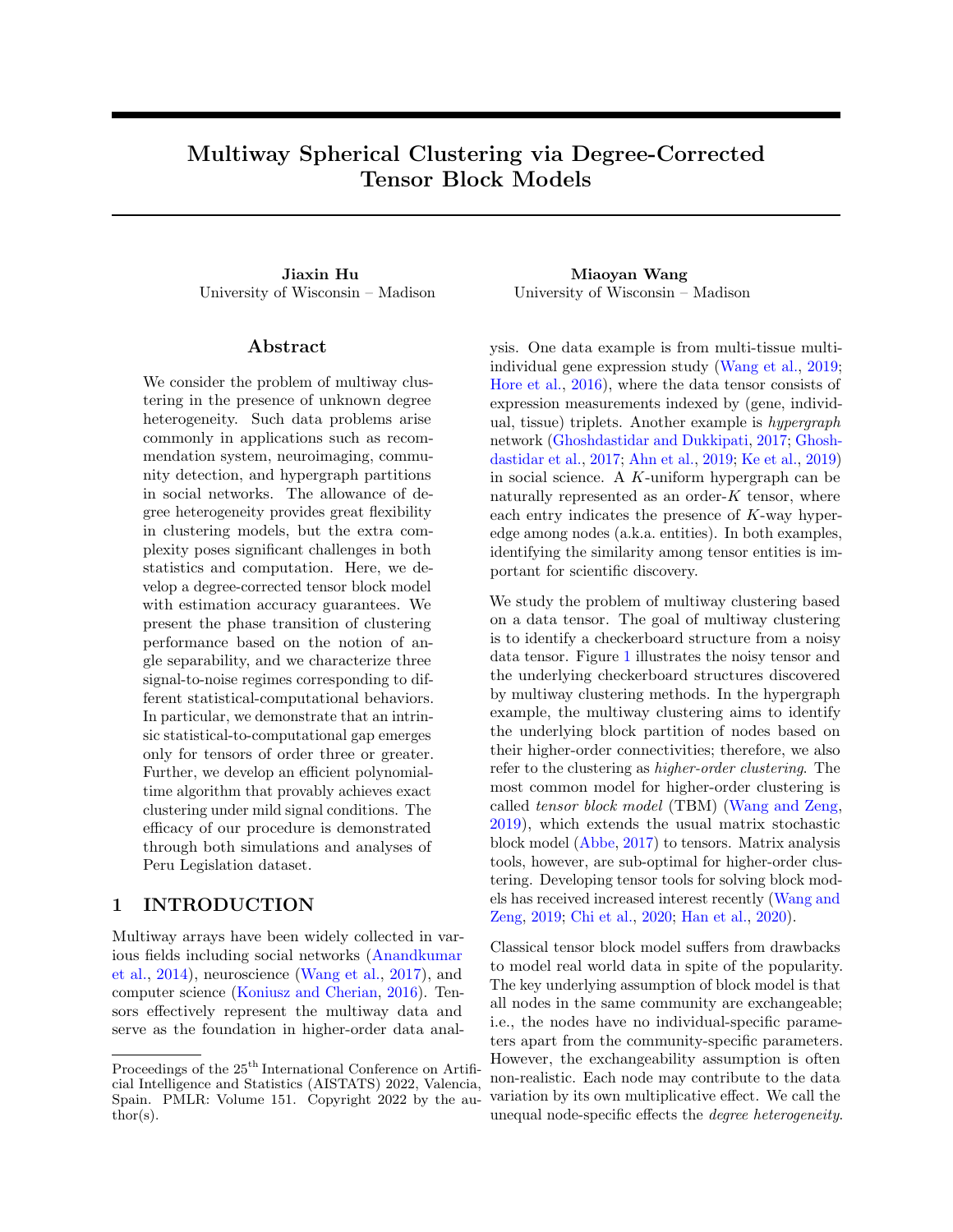<span id="page-17-1"></span>
$$
\mathbb{P}\left[\hbar \mathbf{e}, \mathbf{x}_1^s \mathbf{i} \quad \frac{\theta}{2} k \mathbf{x}_2 k \left(2 - k \mathbf{x}_1^s \quad \mathbf{x}_2^s \mathbf{k}^2\right)\right]
$$
\n
$$
\stackrel{\text{(1)}{\triangleq}}{=} \Phi\left(\frac{\theta}{2} k \mathbf{x}_2 k \left(2 - k \mathbf{x}_1^s \quad \mathbf{x}_2^s \mathbf{k}^2\right)\right) \quad \Phi\left(\frac{\theta}{2} k \mathbf{x}_2 k k \mathbf{x}_1^s \quad \mathbf{x}_2^s \mathbf{k}\right),\tag{18}
$$

where  $\Phi$ () denotes the CDF for standard normal distribution. Here step () is based on the inequality  $P(A | B)$   $P(B<sup>c</sup>)$  and the identity 1  $h\mathbf{x}_1^s, \mathbf{x}_2^s i = \frac{1}{2} k\mathbf{x}_1^s$   $\mathbf{x}_2^s k^2$ ; and step () is based on isotropic property of i.i.d. Gaussian distribution

$$
\left\langle e, \frac{\mathbf{x}_1^s - \mathbf{x}_2^s}{k\mathbf{x}_1^s - \mathbf{x}_2^s k} \right\rangle
$$
  $N(0, \sigma^2)$ , *he*,  $\mathbf{x}_1^s i - N(0, \sigma^2)$ .

By construction [\(13\)](#page-15-1) of  $(fz_k g, S, f_k g)$  with three properties and lower bound  $\min_{a \geq [r]} kS_{a:}k$  c<sub>3</sub> in the definition of  $P(\gamma)$ , we have  $\theta = 1$ ,  $k\mathbf{x}_2 k$   $k\mathbf{S}_2 k \min_{a \geq [r]} ||z|^{a} \alpha \left\| \frac{K^{-1} \alpha}{\gamma} \frac{(\frac{p}{r})^{(K-1)/2}}{\alpha} \right\|$ . Also, note that under the construction [\(13\)](#page-15-1)

$$
\cos(\mathbf{x}_1,\mathbf{x}_2)=\frac{h\mathbf{x}_1,\mathbf{x}_2i}{k\mathbf{x}_1k k\mathbf{x}_2k}=\frac{(p/r)^{K-1}h\mathbf{S}_{1:},\mathbf{S}_{2:}i}{\sqrt{(p/r)^{K-1}k\mathbf{S}_{1:}k^2}\sqrt{(p/r)^{K-1}k\mathbf{S}_{2:}k^2}}=\cos(\mathbf{S}_{1:},\mathbf{S}_{2:}),
$$

which implies  $k\mathbf{x}_1^s$   $\mathbf{x}_2^s k = kS_{1:}^s$   $S_{2:}^s k = \Delta_{\text{min}}$  1. Therefore, the equation [\(18\)](#page-17-1) is lower bounded by

$$
P[\hat{z}_{MLE} = 1/z = 2] \quad P\left[\left(\frac{p}{r}\right)^{(K-1)/2} \Delta_{\min}. \quad N(0,1). \quad \left(\frac{p}{r}\right)^{(K-1)/2}\right] \quad C > 0,\tag{19}
$$

where the existence of strictly positive constant C is based on the SNR assumption  $(13)$ . Combining  $(14)$ ,  $(17)$  and  $(19)$  yields

$$
\inf_{\hat{z}_1} \sup_{(f z_k g, S, f_k g) \geq P(\gamma)} \mathbb{E}\ell(\hat{z}_1, z_1) \& C > 0,
$$

and henceforth for all  $k \nightharpoonup K$ 

$$
\inf_{\hat{z}_k} \sup_{(fz_k, g, S, f_k, g) \ge P(\gamma)} \mathbb{E}\left[p\ell(\hat{z}_k, z_k)\right] \quad 1.
$$

<span id="page-17-3"></span><span id="page-17-2"></span>

# <span id="page-17-0"></span>C.4 Proof of Theorem [3](#page-4-4)

Proof of Theorem [3.](#page-4-4) The idea of proving computational hardness is to show the computational lower bound for a special class of degree-corrected tensor clustering model with  $K<sub>2</sub>$ . We construct the following special class of higher-order degree-corrected tensor clustering model. For a given signal level  $\gamma$  2 R and noise variance  $\sigma$ , define a rank-2 symmetric tensor  $S \times \mathbb{R}^3$  <sup>3</sup> subject to

$$
S = S(\gamma) = \begin{bmatrix} 1 \\ 1 \\ 1 \end{bmatrix}^K + \sigma p^{-\gamma/2} \begin{bmatrix} 1 \\ 1 \\ 0 \end{bmatrix}^K.
$$
 (20)

Then, we consider the signal tensor family

$$
P_{\text{shifted}}(\gamma) = fX \colon X = S_{-1} \mathbf{M}_{1-2} \qquad K \mathbf{M}_{K}, \mathbf{M}_{k} \ 2 \ \text{f0}, 10^{p-3} \text{ is a membership matrix that satisfies } j\mathbf{M}_{k}(:,i)j \quad p \text{ for all } i \ 2 \ [3] \text{ and } k \ 2 \ [K]g.
$$

We claim that the constructed family satisfies the following two properties:

(i) For every  $\gamma$  2 R,  $P_{\text{shifted}}(\gamma)$   $P(\gamma)$ , where  $P(\gamma)$  is the degree-corrected cluster tensor family [\(5\)](#page-4-6).

(ii) For every  $\gamma \ge R$ ,  $fX \equiv 1: X \ge P_{\text{shifted}}(\gamma)g - P_{\text{non-degree}}(\gamma)$ , where  $P_{\text{non-degree}}(\gamma)$  denotes the sub-family of rank-one tensor block model constructed in the proof of [Han et al.](#page-9-12) [\(2020,](#page-9-12) Theorem 7).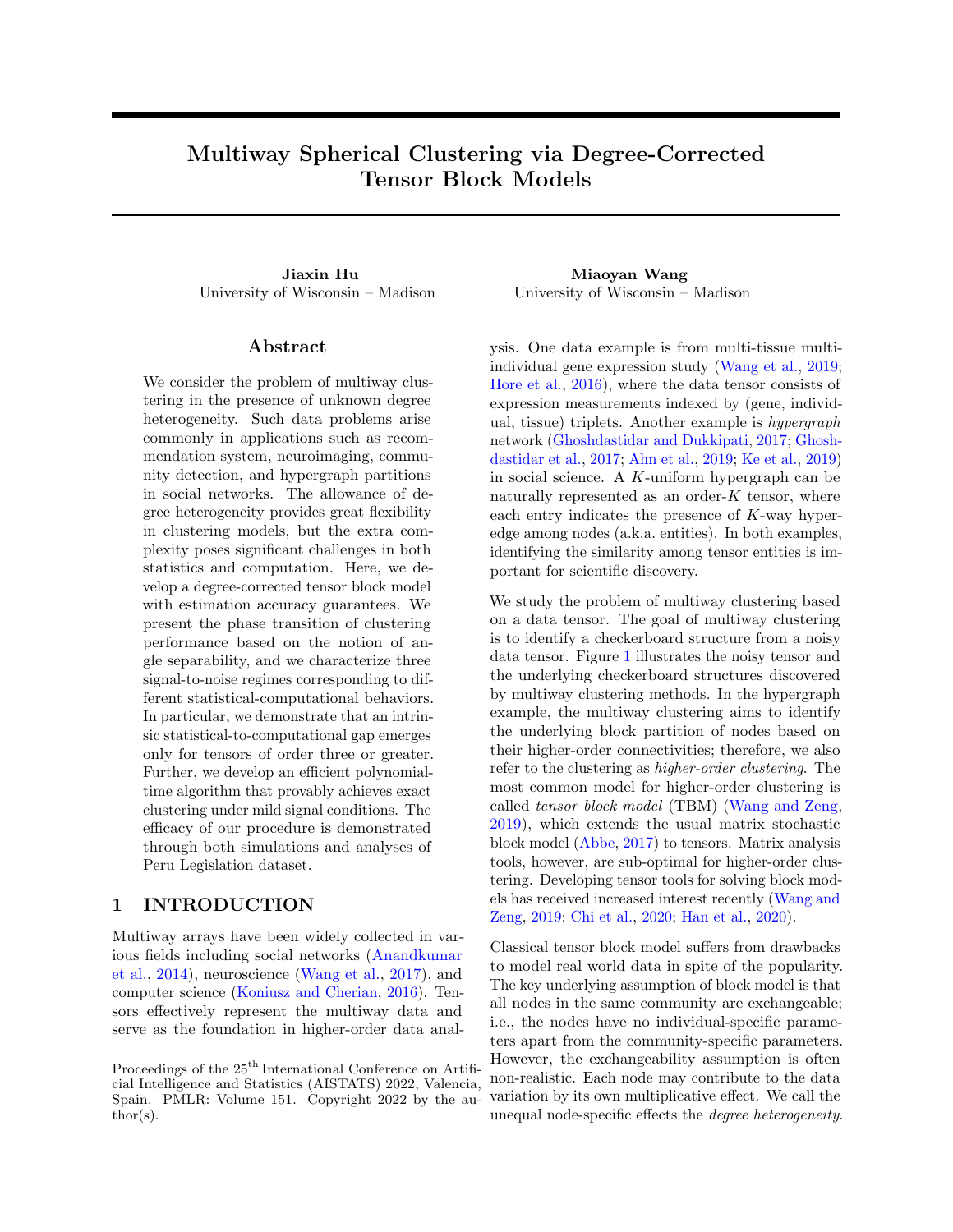The verification of the above two properties is provided in the end of this proof.

Now, following the proof of [Han et al.](#page-9-12) [\(2020,](#page-9-12) Theorem 7), when  $\gamma < K/2$ , every polynomial-time algorithm estimator  $(\hat{\mathcal{M}}_k)_{k2[K]}$  obeys

$$
\liminf_{p \mid T} \sup_{X \ge P_{\text{non-degree}}(\gamma)} \mathsf{P}(\mathcal{R} \ 2 \ [K], \ \hat{\mathcal{M}}_k \neq \mathcal{M}_k) \quad 1/2,\tag{21}
$$

under the HPC Conjecture [1.](#page-18-0) The inequality  $(21)$  implies

$$
\liminf_{p \, | \, -1} \sup_{\chi \geq P_{\text{non-degree}}(\gamma)} \max_{k \geq [K]} \mathbb{E}[p\ell(z_k, \hat{z}_k)] - 1.
$$

Based on properties (i)-(ii), we conclude that

<span id="page-18-1"></span>
$$
\liminf_{p! \to 1} \sup_{\chi \ge P(\gamma)} \max_{k \ge [K]} \mathbb{E}[p\ell(z_k, \hat{z}_k)] \quad 1.
$$

We complete the proof by verifying the properties (i)-(ii). For (i), we verify that the angle gap for the core tensor S in [\(20\)](#page-17-3) is on the order of  $\sigma p$   $\gamma/2$ . Specifically, write  $\mathbf{1} = (1, 1, 1)$  and  $\mathbf{e} = (1, 1, 0)$ . We have

$$
Mat(S) = \begin{bmatrix} \text{Vec}(1^{-K-1}) + \sigma p^{-\gamma/2} \text{Vec} \left( e^{-(K-1)} \right) \\ \text{Vec}(1^{-K-1}) - \sigma p^{-\gamma/2} \text{Vec} \left( e^{-(K-1)} \right) \\ \text{Vec}(1^{-K-1}) \end{bmatrix}.
$$

Based on the orthogonality  $h\mathbf{1}, e\mathbf{i} = 0$ , the minimal angle gap among rows of  $\text{Mat}(S)$  is

$$
\Delta_{\min}^2(S) \quad \tan^2(\text{Mat}(S)_{1:}, \text{Mat}(S)_{3:}) = \left(\frac{k\mathbf{e}k_2}{k\mathbf{1}k_2}\right)^{2(K-1)} \sigma^2 d^{-\gamma} \quad \sigma^2 d^{-\gamma}.
$$

Therefore, we have shown that  $P_{\text{shi}}$  ted( $\gamma$ ) =  $P(\gamma)$ . Finally, the property (ii) follows directly by comparing the definition of S in (20) with that in the proof of Han et al. (2020, Theorem 7). the definition of S in  $(20)$  with that in the proof of [Han et al.](#page-9-12)  $(2020,$  Theorem 7).

# Useful Definition and Conjecture for Theorem [3](#page-4-4)

<span id="page-18-2"></span>**Definition 2** (Hypergraphic planted clique (HPC) detection). Consider an order-K hypergraph  $H = (V, E)$ where  $V = [p]$  collects vertices and E collects all the order-K edges. Let  $H_k(p, 1/2)$  denote the Erdős-Rényi K-hypergraph where the edge  $(i_1, \ldots, i_K)$  belongs to E with probability 1/2. Further, we let  $H_K(p, 1/2, \kappa)$ denote the hyhpergraph with planted cliques of size  $\kappa$ . Specifically, we generate a hypergraph from  $H_k(p, 1/2)$ , pick  $\kappa$  vertices uniformly from [p], denoted K, and then connect all the hyperedges with vertices in K. Note that the clique size  $\kappa$  can be a function of p, denoted  $\kappa_p$ . The order-K HPC detection aims to identify whether there exists a planted clique hidden in an Erdős-Rényi K-hypergraph. The HPC detection is formulated as the following hypothesis testing problem

$$
H_0: H \quad H_K(p,1/2) \quad \text{versus} \quad H_1: H \quad H_K(p,1/2,\kappa_p).
$$

<span id="page-18-0"></span>Conjecture 1 (HPC conjecture). Consider the HPC detection problem in Definition [2.](#page-18-2) Suppose the sequence  $f_{\kappa_p}g$  such that  $\limsup_{p \to \infty} \log \kappa_p / \log \frac{p}{p}$  (1  $\tau$ ). Then, for every sequence of polynomial-time test  $f\varphi_p g : H \not\sqsubseteq f0, 1g$  we have

$$
\lim_{p^{j}} \inf_{\mathcal{T}} \mathsf{P}_{H_0}(\varphi_p(H) = 1) + \mathsf{P}_{H_1}(\varphi_p(H) = 0) \frac{1}{2}.
$$

# C.5 Proof of Theorem [4](#page-5-3)

*Proof of Theorem [4](#page-5-3).* We prove Theorem 4 under the symmetric dTBM  $(1)$  with parameters  $(z, S, \cdot)$ . We drop the subscript k in the matricizations  $M_k, X_k, S_k$ . For simplicity, let  $\hat{z}$  denote the output,  $\hat{z}^{(0)}$ , of Sub-algorithm [1.](#page-6-0)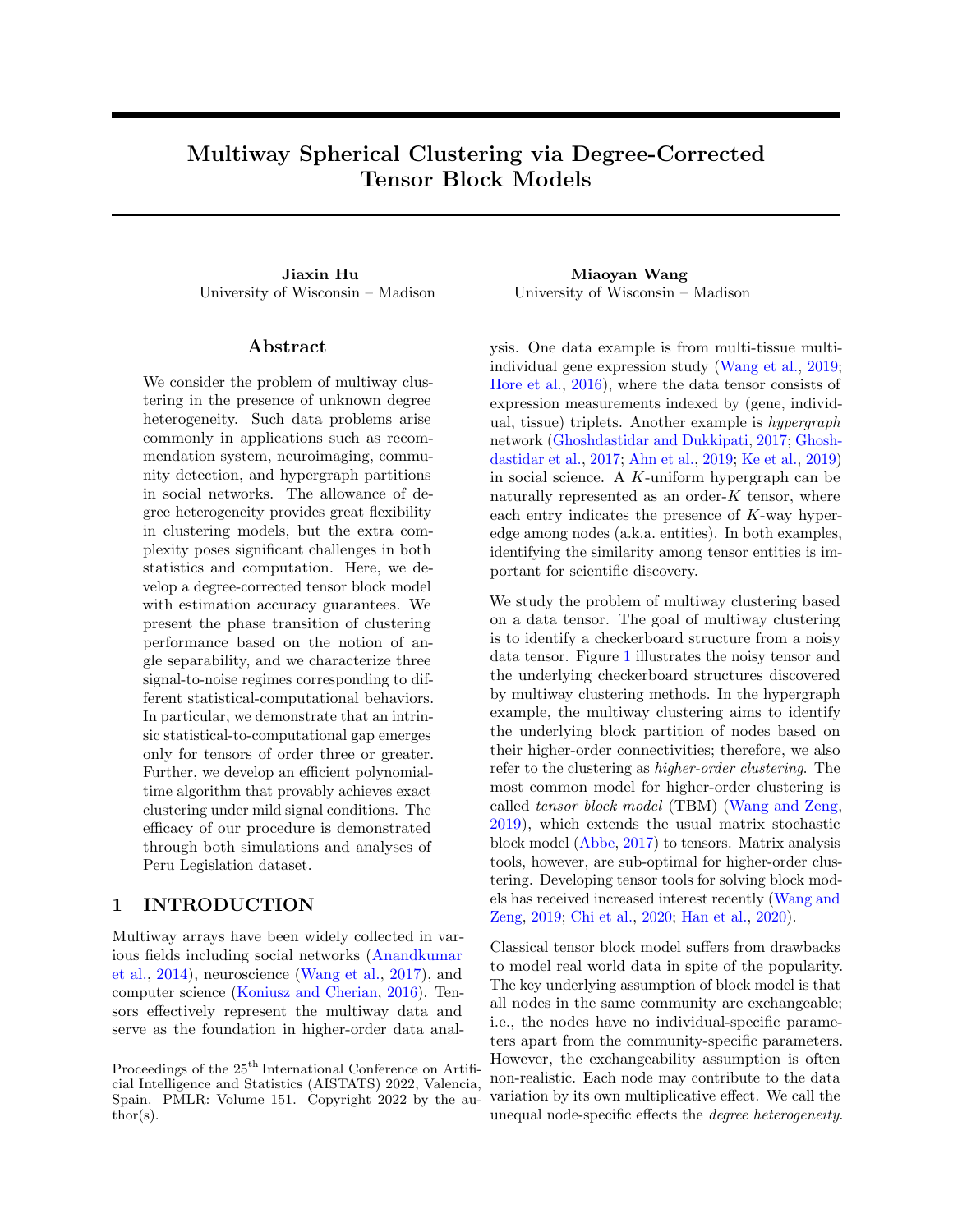First, by Lemma [4,](#page-23-0) there exists a positive constant such that  $\min_{z(i)\neq z(j)} ||X_{i:}^{s} - X_{j:}^{s}||$   $c_0\Delta_{\min}$ . By the balance assumption on and Lemma [7,](#page-24-0) we have

<span id="page-19-6"></span>
$$
\min_{\pi/2} \sum_{i:\hat{z}(i)\in\pi(z(i))} \theta(i)^2 \sum_{i\geq S_I} \theta(i)^2 + 4 \sum_{i\geq S} \theta(i)^2,\tag{22}
$$

where

$$
S_0 = \widehat{r_i} : k\hat{X}_{i:k} = 0g, \quad S = \widehat{r_i} \ 2 \ S_0^c : k\hat{X}_{i:k} \quad X_{i:k}^s \quad c_0 \Delta_{\min}/2g.
$$

On one hand, note that for any set  $P \supseteq [p]$ ,

$$
\sum_{i2P} kX_{i:}k^{2} = \sum_{i2P} k\theta(i) \mathbf{S}_{z(i):}(\Theta M)^{T, (K-1)}k^{2}
$$

$$
\sum_{i2P} \theta(i)^{2} \min_{a2[r]} k\mathbf{S}_{a:}k^{2}\lambda_{r}^{2(K-1)}(\Theta M)
$$

$$
\&\sum_{i2P} \theta(i)^{2} p^{K-1} r^{(K-1)},
$$

where the last inequality follows Lemma [5,](#page-24-1) the assumption that  $\min_{i\geq [p]} \theta(i)$  c, and the constraint  $\min_{a \geq [r]} kS_{a:}k$  c<sub>3</sub> in the parameter space [\(2\)](#page-3-1). Thus, we have

<span id="page-19-7"></span><span id="page-19-2"></span><span id="page-19-1"></span><span id="page-19-0"></span>
$$
\sum_{i\geq P} \theta(i)^2 \cdot \sum_{i\geq P} k \mathbf{X}_{i:} k^2 p^{-(K-1)} r^{K-1}.
$$
 (23)

On the other hand, note that

$$
\sum_{i2S} kX_{i:}k^{2} - 2\sum_{i2S} k\hat{X}_{i:}k^{2} + 2\sum_{i2S} k\hat{X}_{i:} - X_{i:}k^{2}
$$
\n(24)

$$
\frac{8}{c_0^2 \Delta_{\min}^2} \sum_{i \geq S} k \hat{\mathbf{X}}_{i:} k^2 k \hat{\mathbf{X}}_{\hat{z}(i)} \qquad \mathbf{X}_{i:}^s k^2 + 2k \hat{X} \qquad \times k_F^2 \tag{25}
$$

$$
\frac{16}{c_0^2 \Delta_{\min}^2} \sum_{i \geq S} k \hat{\mathbf{X}}_{i:} k^2 \left[ k \hat{\mathbf{X}}_{\hat{z}(i)} \quad \hat{\mathbf{X}}_{i:}^s k^2 + k \hat{\mathbf{X}}_{i:}^s \quad \mathbf{X}_{i:}^s k^2 \right] + 2k \hat{X} \quad X k_F^2 \tag{26}
$$

<span id="page-19-4"></span><span id="page-19-3"></span>
$$
\frac{16(1+\eta)}{c_0^2 \Delta_{\min}^2} \sum_{i \geq S} k \hat{\mathbf{X}}_{i:} k^2 k \hat{\mathbf{X}}_{i:}^s \quad \mathbf{X}_{i:}^s k^2 + 2k \hat{X} \quad X k_F^2 \tag{27}
$$

<span id="page-19-8"></span><span id="page-19-5"></span>
$$
\left(\frac{16(1+\eta)}{c_0^2 \Delta_{\min}^2} + 2\right)k\hat{X} \quad Xk_F^2
$$
\n(28)

$$
\left( \frac{16(1+\eta)}{c_0^2 \Delta_{\min}^2} + 2 \right) \left( p^{K/2} r + p r^2 + r^K \right) \sigma^2,
$$
\n(29)

where inequalities [\(24\)](#page-19-0) and [\(26\)](#page-19-1) follow from the triangle inequality, [\(25\)](#page-19-2) follows from the definition of  $S$ , [\(27\)](#page-19-3) follows from the update rule of k-means in Step 5 of Sub-algorithm [1,](#page-6-0) [\(28\)](#page-19-4) follows from Lemma [2,](#page-21-0) and the last inequality [\(29\)](#page-19-5) follows from Lemma [6.](#page-24-2) Also, note that

$$
\sum_{i\geq S_0} k\mathbf{X}_{i:} k^2 = \sum_{i\geq S_0} k\hat{\mathbf{X}}_{i:} \quad \mathbf{X}_{i:} k^2 \quad k\hat{\mathbf{X}} \quad \mathbf{X}_{k:} k^2 \quad \left(p^{K/2}r + pr^2 + r^K\right)\sigma^2,\tag{30}
$$

where the equation follows from the definition of  $S_0$ . Therefore, combining the inequalities  $(22)$ ,  $(23)$ ,  $(29)$ , and  $(30)$ , we have

$$
\min_{\pi 2} \sum_{i:\hat{z}(i)\in\pi(z(i))} \theta(i)^2 \cdot \left( \sum_{i\geq S} kX_{i:}k^2 + \sum_{i\geq S_0} kX_{i:}k^2 \right) p^{-(K-1)}r^{K-1} + \frac{\sigma^2r^{K-1}}{\Delta_{\min}^2 p^{K-1}} \left( p^{K/2}r + pr^2 + r^K \right).
$$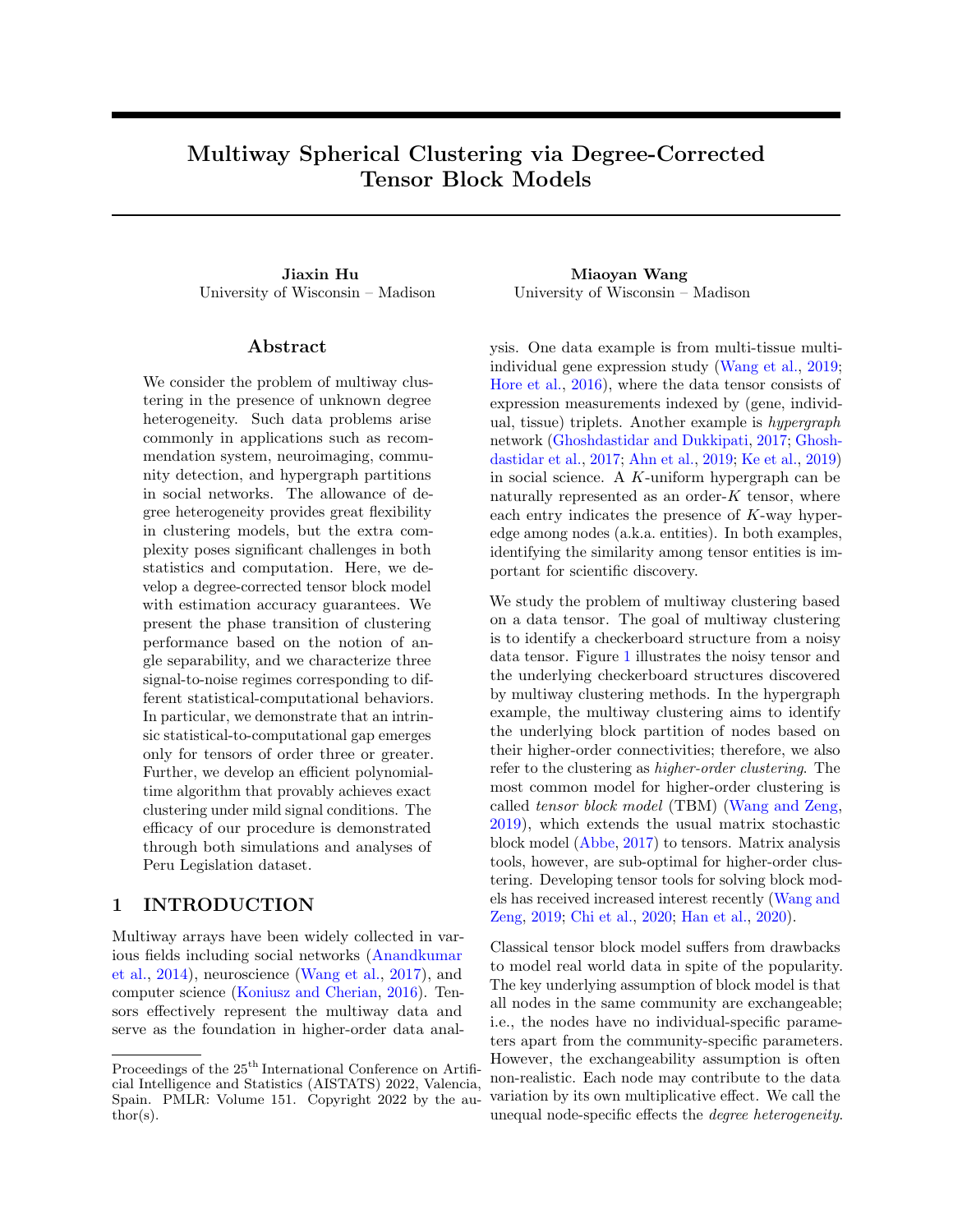With the assumption that  $\min_{i\geq [p]} \theta(i)$  c, we finally obtain the result

$$
\ell(z,z) = \frac{1}{p} \min_{\pi/2} \sum_{i:\hat{z}(i)\in\pi(z(i))} \theta(i)^2 = \frac{r^K p^{-K/2}}{\text{SNR}},
$$

where the last inequality follows from the definition  $\text{SNR} = \Delta_{\text{min}}^2 / \sigma^2$ .

# Useful Corollary of Theorem [4](#page-5-3)

<span id="page-20-0"></span>**Corollary 1** (Initial misclustering loss). Under the setup of Theorem [4,](#page-5-3) assume SNR  $\tilde{C}p^{-K/2}\log p$  for some positive universal constant  $\tilde{C}$  and  $\sigma^2 = 1$ . With probability going to 1, the misclustering loss for the initialization is upper bounded as

$$
L^{(0)} = \frac{1}{p} \sum_{i \geq [p]} \theta(i) \sum_{b \geq [r]} \left( z^{(0)}(i) = b \right) k[\mathbf{S}_{\pi^{(0)}(z(i))}]^s \quad [\mathbf{S}_{b:}]^s k^2 \quad \frac{\bar{C} \Delta_{\min}^2}{\tilde{C} r \log p},
$$

where  $\pi^{(0)}$  minimizes the initial misclustering error; i.e.,  $\pi^{(0)} = \arg \min_{\pi \geq 0} \sum_{i \geq [p]} 1 \{z^{(0)}(i) \notin \pi \mid z(i) \}$ , and  $\overline{C} > 1$  is a positive universal constant.

Proof of Corollary [1.](#page-20-0) Without loss of generality, we assume  $\pi^{(0)}$  is the identity mapping such that  $\pi^{(0)}(a) = a$ for all  $a \n\geq [r]$ . Note that  $\mathbf{X}_{i:}^{s}$  have only r different values. We let  $\mathbf{X}_{a}^{s} = \mathbf{X}_{i:}^{s}$  for all i such that  $z(i) = a, a \n\geq [r]$ . Notice that

 $k\mathbf{X}_{i:}\kappa^{2} \otimes p^{K-1}r^{-(K-1)}$  and  $k\mathbf{X}_{i:}\tilde{\mathbf{X}}_{i:}\kappa^{2} k\hat{\chi}^{2} k\hat{\chi}^{2} k\hat{\chi}^{2} p^{K/2}r + pr^{2} + r^{K}.$ 

Therefore, when  $p$  is large enough, we have

$$
\sum_{i\geq [p]} k\mathbf{X}_{i\cdot} k^{2} k \hat{\mathbf{X}}_{i}^{s} \quad \hat{\mathbf{X}}_{z^{(0)}(i)} k^{2} \quad \sum_{i\geq [p]} \left( k\mathbf{X}_{i\cdot} k^{2} \quad k\mathbf{X}_{i\cdot} \quad \hat{\mathbf{X}}_{i\cdot} k^{2} \right) k \hat{\mathbf{X}}_{i\cdot}^{s} \quad \hat{\mathbf{X}}_{z^{(0)}(i)} k^{2} \\
 \quad \sum_{i\geq [p]} k\hat{\mathbf{X}}_{i\cdot} k^{2} k \hat{\mathbf{X}}_{i\cdot}^{s} \quad \hat{\mathbf{X}}_{z^{(0)}(i)} k^{2} \\
 \quad \eta \sum_{i\geq [p]} k\hat{\mathbf{X}}_{i\cdot} k^{2} k \hat{\mathbf{X}}_{i\cdot}^{s} \quad \mathbf{X}_{i\cdot}^{s} k^{2} \\
 \quad \kappa \hat{\mathbf{X}} \quad X_{k_{F}}^{2} \\
 \quad \kappa \hat{\mathbf{X}} \quad X_{k_{F}}^{2} \\
 \quad \eta \quad \mathbf{X}_{i\cdot} k^{2} k \hat{\mathbf{X}}_{i\cdot}^{s} \quad \mathbf{X}_{i\cdot} k^{2} \tag{31}
$$

Hence, we have

<span id="page-20-2"></span><span id="page-20-1"></span>
$$
\sum_{i\geq [p]} k\hat{\mathbf{X}}_{i:}^{s} \quad \hat{\mathbf{X}}_{z^{(0)}(i)} k^{2} \quad \sum_{i\geq [p]} \theta(i)^{2} k\hat{\mathbf{X}}_{i}^{s} \quad \hat{\mathbf{X}}_{z^{(0)}(i)} k^{2}
$$
\n
$$
\frac{r^{K-1}}{p^{K-1}} \sum_{i\geq [p]} k\mathbf{X}_{i:} k^{2} k\hat{\mathbf{X}}_{i:}^{s} \quad \hat{\mathbf{X}}_{z^{(0)}(i)} k^{2}
$$
\n
$$
\frac{r^{K-1}}{p^{K-1}} \left( p^{K/2}r + pr^{2} + r^{K} \right), \tag{32}
$$

where the first inequality follows from the assumption  $\min_{i\geq [p]} \theta(i)$  c, the second inequality follows from the inequality [\(23\)](#page-19-7), and the last inequality comes from the inequality [\(31\)](#page-20-1).

Next, we consider the following quantity,

$$
\sum_{i\ge[p]}\theta(i)\mathcal{k}\mathbf{X}^s_{i:} \quad \hat{\mathbf{X}}_{z^{(0)}(i)}\mathcal{k}^2 \quad \sum_{i\ge[p]}\theta(i)^2\mathcal{k}\mathbf{X}^s_{i:} \quad \hat{\mathbf{X}}^s_{i:}\mathcal{k}^2 + \sum_{i\ge[p]}\theta(i)^2\mathcal{k}\hat{\mathbf{X}}^s_{i:} \quad \hat{\mathbf{X}}_{z^{(0)}(i)}\mathcal{k}^2
$$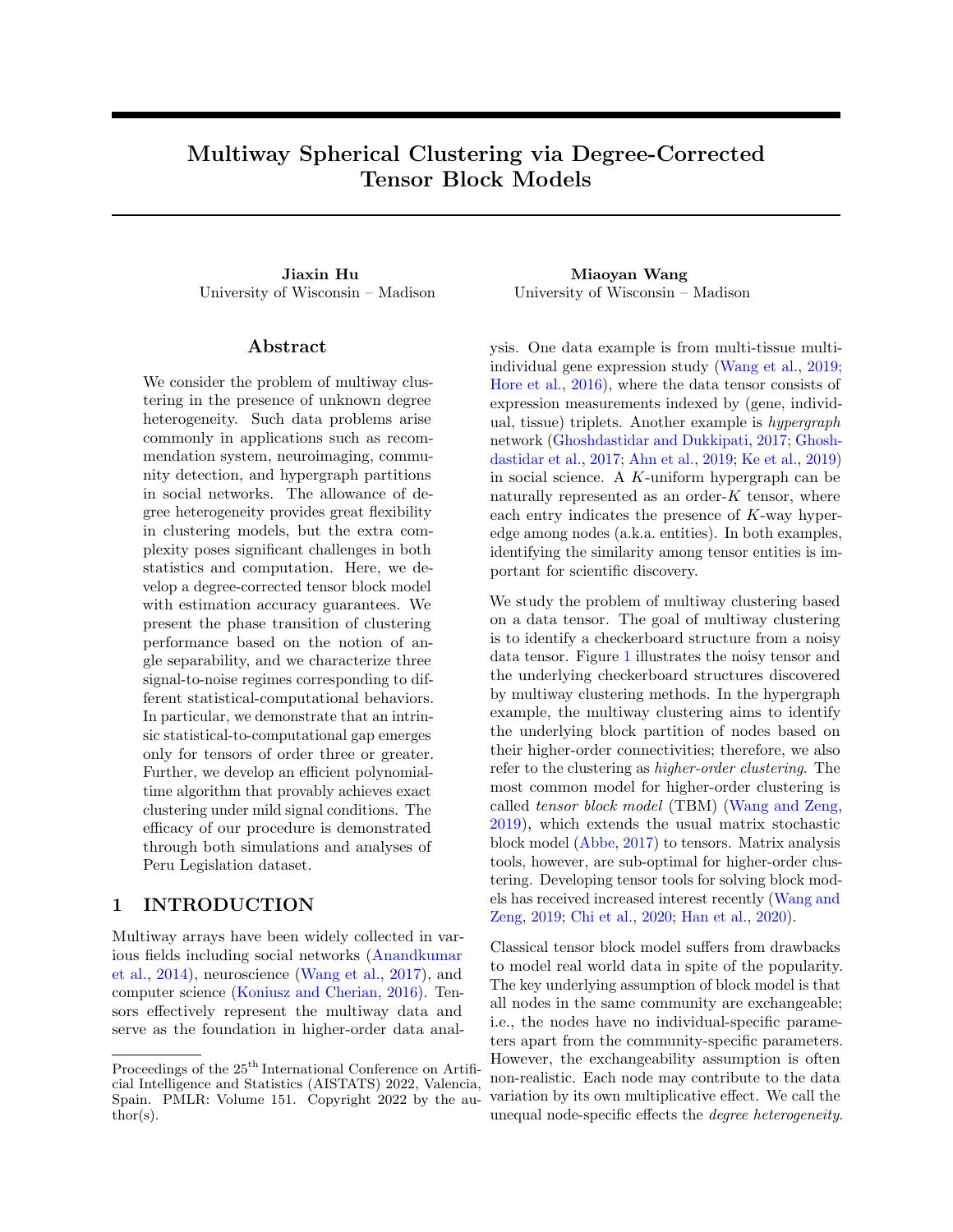<span id="page-21-1"></span>
$$
\sum_{i\geq [p]} \frac{\theta(i)^2}{k\mathbf{X}_{i:}k^2} k\mathbf{X}_{i:} \quad \hat{\mathbf{X}}_{i:}k^2 + \sum_{i\geq [p]} \theta(i)^2 k\hat{\mathbf{X}}_{i:}^s \quad \hat{\mathbf{X}}_{z^{(0)}(i)}k^2
$$
\n
$$
\frac{r^K}{p^{K-1}} \left( p^{K/2}r + pr^2 + r^K \right), \tag{33}
$$

where the first inequality follows from the assumption of  $\theta(i)$  and triangle inequality, the second inequality follows from Lemma [2,](#page-21-0) and the last inequality follows from [\(32\)](#page-20-2). In addition, with Theorem [4](#page-5-3) and the condition SNR &  $p^{-K/2} \log p$ , for all  $a \n\mathcal{Z}[r]$ , we have

$$
jz^{-1}(a) \setminus (z^{(0)})^{-1}(a)j \quad jz^{-1}(a)j \quad p\ell(z^{(0)},z) \& \frac{p}{r} \quad \frac{p}{\log p} \& \frac{p}{r},
$$

when p is large enough. Therefore, for all  $a \n\mathcal{Z}[r]$ , we have

<span id="page-21-2"></span>
$$
k\hat{\mathbf{x}}_a \quad \mathbf{X}_a^s k^2 = \frac{\sum_{i \geq z^{-1}(a) \setminus (z^{(0)})^{-1}(a)} \left\| \mathbf{X}_i^s \quad \hat{\mathbf{x}}_{z^{(0)}(i)} \right\|^2}{j z^{-1}(a) \setminus (z^{(0)})^{-1}(a)j}
$$

$$
\frac{r}{p} \left( \sum_{i \geq [p]} k \mathbf{X}_i^s \quad \hat{\mathbf{X}}_i^s k^2 + \sum_{i \geq [p]} k \hat{\mathbf{X}}_i^s \quad \hat{\mathbf{x}}_{z^{(0)}(i)} k^2 \right)
$$

$$
\frac{r^K}{p^K} \left( p^{K/2} r + pr^2 + r^K \right), \tag{34}
$$

where the last inequality follows from the inequality  $(32)$ .

Finally, we obtain

$$
L^{(0)} = \frac{1}{p} \sum_{i \ge [p]} \theta(i) \sum_{b \ge [r]} 1 \left\{ z^{(0)}(i) = b \right\} k[\mathbf{S}_{z(i)}]^{s} \quad [\mathbf{S}_{b:}]^{s} k^{2}
$$
  

$$
\frac{1}{p} \sum_{i \ge [p], z^{(0)}(i) \notin z(i)} \theta(i) k\mathbf{X}_{i:}^{s} \mathbf{X}_{z^{(0)}(i)}^{s} k^{2}
$$
  

$$
\frac{1}{p} \sum_{i \ge [p], z^{(0)}(i) \notin z(i)} \theta(i) \left( k\mathbf{X}_{i:}^{s} \mathbf{\hat{x}}_{z^{(0)}(i)} k^{2} + k\mathbf{\hat{x}}_{z^{(0)}(i)} \mathbf{X}_{z^{(0)}(i)}^{s} k^{2} \right)
$$
  

$$
\bar{C} \frac{r^{K}}{p^{K}} \left( p^{K/2}r + pr^{2} + r^{K} \right),
$$
  

$$
\frac{\bar{C} \Delta_{\min}^{2}}{\bar{C} r \log p}
$$

where the first inequality follows from Lemma [4,](#page-23-0) the third inequality follows from inequalities [\(33\)](#page-21-1) and [\(34\)](#page-21-2), and the last inequality follows from the assumption that SNR  $\tilde{C}p^{-K/2}\log p$ .  $\Box$ 

# Useful Definitions and Lemmas for the Proof of Theorem [4](#page-5-3)

<span id="page-21-0"></span>**Lemma 2** (Basic inequality). For any two nonzero vectors  $V_1$ ,  $V_2$  of same dimension, we have

$$
\sin(\mathbf{v}_1,\mathbf{v}_2) \quad k\mathbf{v}_1^s \quad \mathbf{v}_2^s k \quad \frac{2 k \mathbf{v}_1 \quad \mathbf{v}_2 k}{\max(k\mathbf{v}_1 k, k\mathbf{v}_2 k)}.
$$

*Proof of Lemma [2.](#page-21-0)* For the first inequality, let  $\alpha$  2 [0,  $\pi$ ] denote the angle between  $v_1$  and  $v_2$ . We have

$$
k\mathbf{v}_1^s
$$
  $\mathbf{v}_2^s k = \sqrt{2(1 - \cos \alpha)} = 2\sin \frac{\alpha}{2} - \sin \alpha,$ 

where the equations follows from the properties of trigonometric function and the inequality follows from the fact the cos  $\frac{\alpha}{2}$  1 and  $\sin \alpha = 2 \sin \frac{\alpha}{2} \cos \frac{\alpha}{2} > 0$  for  $\alpha \stackrel{\frown}{2} [0, \pi]$ .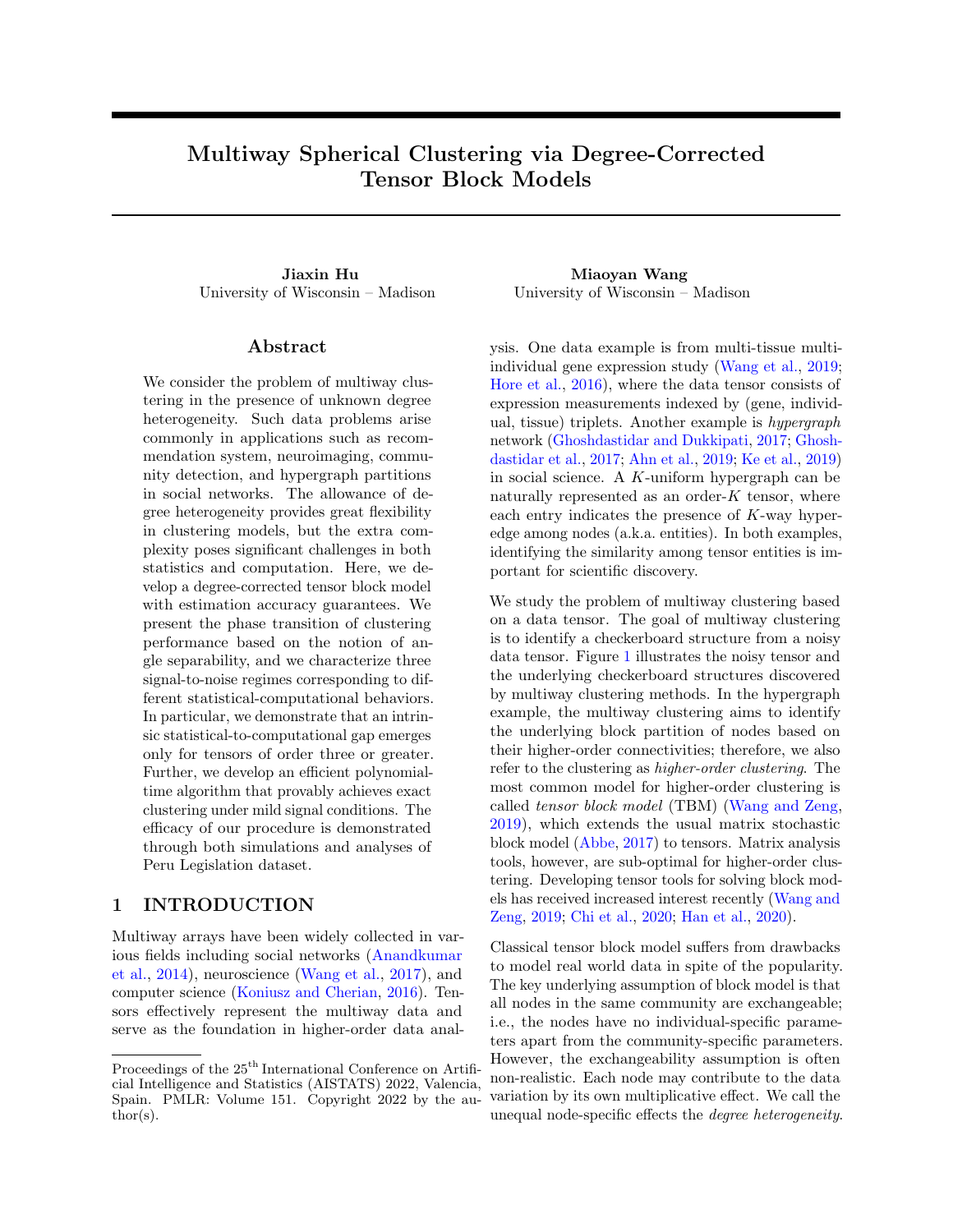For the second inequality, without loss of generality, we assume  $kV_1k - kV_2k$ . Then

$$
k\mathbf{v}_1^s \quad \mathbf{v}_2^s k = \begin{Vmatrix} \mathbf{v}_1 & \mathbf{v}_2 & \mathbf{v}_2 \\ k\mathbf{v}_1 k & k\mathbf{v}_1 k + \frac{\mathbf{v}_2}{k\mathbf{v}_1 k} & \frac{\mathbf{v}_2}{k\mathbf{v}_2 k} \end{Vmatrix}
$$

$$
\frac{k\mathbf{v}_1}{k\mathbf{v}_1 k} + \frac{k\mathbf{v}_2 k k\mathbf{v}_1 k}{k\mathbf{v}_1 k k\mathbf{v}_2 k}
$$

$$
\frac{2 k\mathbf{v}_1 \quad \mathbf{v}_2 k}{k\mathbf{v}_2 k}.
$$

Therefore, Lemma [2](#page-21-0) is proved.

<span id="page-22-2"></span>**Definition 3** (Weighted padding vectors). For a vector  $a = Ja_i \nvert \nvert 2 \aleph^d$ , we define the padding vector of a with the weight collection  $M = fu \cdot M = \vert uv \vert^d$  2  $D_i u \cdot d$  as with the weight collection  $\mathbf{w} = f\mathbf{w}_i$ :  $\mathbf{w}_i = \int w_{ik} \mathbf{k} \cdot \mathbf{z} \cdot \mathbf{R}^{p_i} g_{i-1}^d$  as

$$
\text{Pad}_{\mathcal{W}}(\boldsymbol{a}) = [a_1 \quad \mathcal{W}_1, \dots, a_d \quad \mathcal{W}_d]^T, \quad \text{where} \quad a_i \quad \mathcal{W}_i = [a_i w_{i1}, \dots, a_i w_{ip_i}]^T, \text{ for all } i \geq [d]. \tag{35}
$$

Here we also view  $\text{Pad}_W$   $\colon \mathbb{R}^d$   $\mathbb{Z}$   $\mathbb{R}^{\sum_{i\geq [d]} p_i}$  as an operator. We have the bounds of the weighted padding vector

$$
\min_{i\geq [d]} k \mathbf{W}_i k^2 k \mathbf{a} k^2 \qquad k \text{Pad}_w(\mathbf{a}) k^2 \qquad \max_{i\geq [d]} k \mathbf{W}_i k^2 k \mathbf{a} k^2. \tag{36}
$$

Further, we define the inverse weighted padding operator Pad<sup>1</sup>:  $R^{\sum_{i\geq d}p_i}$   $N$   $R^d$  which satisfies

<span id="page-22-4"></span><span id="page-22-3"></span><span id="page-22-1"></span>
$$
\mathrm{Pad}_{\mathcal{W}}^{-1}(\mathrm{Pad}_{\mathcal{W}}(\boldsymbol{a})) = \boldsymbol{a}.
$$

<span id="page-22-0"></span>**Lemma 3** (Angle for weighted padding vectors). Suppose we have two non-zero vectors  $a, b \ge R^d$ . Given the weight collection  $w$ , we have

$$
\frac{\min_{i\geq [d]}k\mathbf{w}_i k}{\max_{i\geq [d]}k\mathbf{w}_i k} \sin(\boldsymbol{a}, \boldsymbol{b}) \quad \sin(\text{Pad}_w(\boldsymbol{a}), \text{Pad}_w(\boldsymbol{b})) \quad \frac{\max_{i\geq [d]}k\mathbf{w}_i k}{\min_{i\geq [d]}k\mathbf{w}_i k} \sin(\boldsymbol{a}, \boldsymbol{b}).\tag{37}
$$

Proof of Lemma [3.](#page-22-0) We prove the two inequalities separately with similar ideas.

First, we prove the inequality  $**$  in [\(37\)](#page-22-1). Decomposing **b** yields

$$
\boldsymbol{b}=\cos(\boldsymbol{a},\boldsymbol{b})\frac{k\boldsymbol{b}k}{k\boldsymbol{a}k}\boldsymbol{a}+\sin(\boldsymbol{a},\boldsymbol{b})\frac{k\boldsymbol{b}k}{k\boldsymbol{a}^2k}\boldsymbol{a}^2,
$$

where  $a^2 \nightharpoonup R^d$  is in the orthogonal complement space of a. By the Definition [3,](#page-22-2) we have

$$
\mathrm{Pad}_{\mathcal{W}}(\boldsymbol{b}) = \cos(\boldsymbol{a}, \boldsymbol{b}) \frac{k b k}{k a k} \mathrm{Pad}_{\mathcal{W}}(\boldsymbol{a}) + \sin(\boldsymbol{a}, \boldsymbol{b}) \frac{k b k}{k a^2 k} \mathrm{Pad}_{\mathcal{W}}(\boldsymbol{a}^2).
$$

Note that  $\text{Pad}_W(\boldsymbol{a}^{\geq})$  is not necessary equal to the orthogonal vector of  $\text{Pad}(\boldsymbol{a})$ ; i.e.,  $\text{Pad}_W(\boldsymbol{a}^{\geq}) \notin (\text{Pad}_W(\boldsymbol{a}))^{\geq}$ . By the geometry property of trigonometric functions, we obtain

$$
\sin(\text{Pad}_{W}(\boldsymbol{a}), \text{Pad}_{W}(\boldsymbol{b})) = \frac{k\boldsymbol{b}kk\text{Pad}_{W}(\boldsymbol{a}^{\vee})k}{k\boldsymbol{a}^{\wedge}kk\text{Pad}_{W}(\boldsymbol{b})k} \sin(\boldsymbol{a}, \boldsymbol{b})
$$

$$
\frac{\max_{i \geq [d]} k\boldsymbol{w}_{i}k}{\min_{i \geq [d]} k\boldsymbol{w}_{i}k} \sin(\boldsymbol{a}, \boldsymbol{b}),
$$

where the second inequality follows by applying the property  $(36)$  to vectors **b** and **a**<sup> $\epsilon$ </sup>.

Next, we prove inequality  $*$  in [\(37\)](#page-22-1). With the decomposition of Pad<sub>W</sub>(b) and the inverse weighted padding operator, we have

$$
\bm{b}=\cos(\mathrm{Pad}_\mathcal{W}(\bm{a}),\mathrm{Pad}_\mathcal{W}(\bm{b}))\frac{\mathcal{R}\mathrm{Pad}_\mathcal{W}(\bm{b})\mathcal{k}}{\mathcal{R}\mathrm{Pad}_\mathcal{W}(\bm{a})\mathcal{k}}\bm{a}+\sin(\mathrm{Pad}_\mathcal{W}(\bm{a}),\mathrm{Pad}_\mathcal{W}(\bm{b}))\frac{\mathcal{R}\mathrm{Pad}_\mathcal{W}(\bm{b})\mathcal{k}}{\mathcal{K}\mathrm{Pad}_\mathcal{W}(\bm{a})\mathcal{R}}\mathrm{Pad}_\mathcal{W}(\bm{b})^2\mathcal{k}}\mathrm{Pad}_\mathcal{W}(\bm{a})\mathcal{R}^2).
$$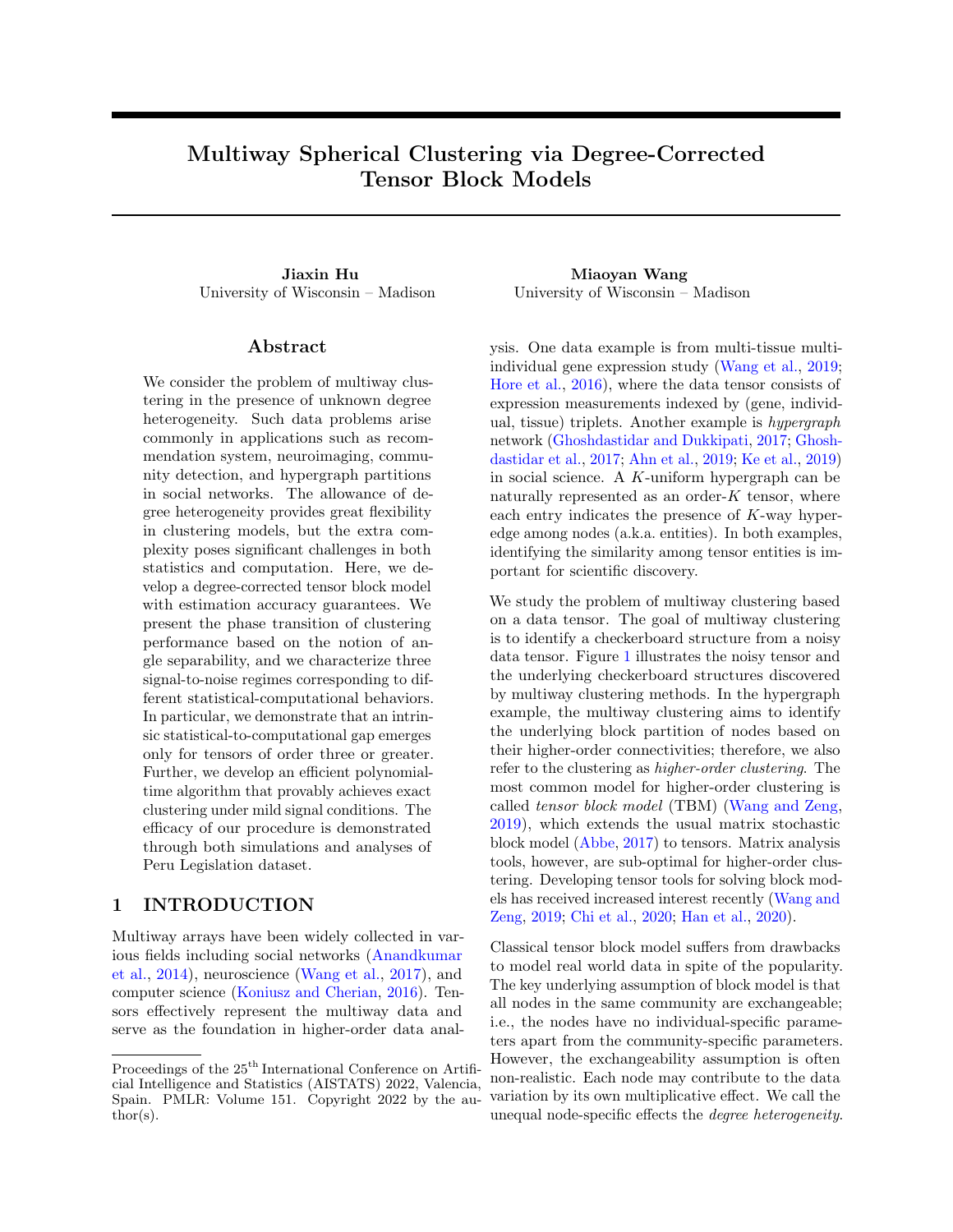Therefore, we obtain

$$
\sin(\boldsymbol{a}, \boldsymbol{b}) \quad \frac{k \text{Pad}_{\mathcal{W}}(\boldsymbol{b}) k k \text{Pad}_{\mathcal{W}}((\text{Pad}_{\mathcal{W}}(\boldsymbol{a}))^2) k}{k (\text{Pad}_{\mathcal{W}}(\boldsymbol{a}))^2 k k \text{bk}} \sin(\text{Pad}_{\mathcal{W}}(\boldsymbol{a}), \text{Pad}_{\mathcal{W}}(\boldsymbol{b}))
$$
\n
$$
\frac{\max_{i \geq [d]} k \mathbf{W}_i k}{\min_{i \geq [d]} k \mathbf{W}_i k} \sin(\text{Pad}_{\mathcal{W}}(\boldsymbol{a}), \text{Pad}_{\mathcal{W}}(\boldsymbol{b})),
$$

where the second inequality follows by applying the property [\(36\)](#page-22-3) to vectors **b** and  $\text{Pad}_{w}^{-1}((\text{Pad}_{w}(\boldsymbol{a}))^{2})$ .

<span id="page-23-0"></span>**Lemma 4** (Angle gap in X). Consider the dTBM model [\(1\)](#page-3-0) under the parameter space P in [\(2\)](#page-3-1). Suppose Assumption [1](#page-3-2) holds and is balanced satisfying  $(6)$ . Then the angle gap in X is asymptotically lower bounded by the angle gap in S; i.e., for all  $i, j$  such that  $z(i) \neq z(j)$ 

<span id="page-23-1"></span>
$$
kX_{i:}^s
$$
  $X_{j:}^s k \& KS_{z_1(i):}^s$   $S_{z_1(j):}^s k \& \Delta_{\min}$ .

Proof of Lemma [4.](#page-23-0) Note that the vector  $S_{z(i)}$ : can be folded to a tensor  $S^{\theta} = S^{\theta}_{a_2,...,a_K}$   $\&$   $\supseteq R^{r^{K-1}}$ ; i.e.,  $\text{vec}(S^{\emptyset}) = \mathbf{S}_{z(i)}$ . Define weight vectors  $\mathbf{W}_{a_2, \dots, a_K}$  correspond to the elements in  $S^{\emptyset}_{a_2, \dots, a_K}$  by

$$
W_{a_2 \ a_K} = \begin{bmatrix} T \\ z^{-1}(a_2) \end{bmatrix} \qquad T_{1(a_K)} \big| \ 2 \, \mathsf{R}^{j z^{-1}(a_2) j} \qquad j z^{-1}(a_K) j,
$$

for all  $a_k \geq [r], k = 2, \ldots, K$ , where denotes the Kronecker product. Therefore, we have  $X_{i:} = \theta(i) \text{Pad}_W(\mathcal{S}_{z(i):})$  where  $W = \tau W_{a_2, \dots, a_K} g_{a_k 2[r], k2[K]/\tau}$  Specifically, we have  $kW_{a_2, \dots, a_K} k^2 =$  $\prod_{k=2}^{K} k_{z-1(a_k)} k^2$ , and by the balanced assumption [\(6\)](#page-5-2) we have

$$
\max_{(a_2,...,a_K)} k w_{a_2,...,a_K} k^2 = (1+o(1)) \min_{(a_2,...,a_K)} k w_{a_2,...,a_K} k^2.
$$
\n(38)

Consider the inner product of  $X_i$ : and  $X_j$ : for  $z(i) \notin z(j)$ . By the definition of weighted padding operator [\(35\)](#page-22-4) and the balanced assumption [\(38\)](#page-23-1), we have

$$
\begin{aligned} \hbar \bm{X}_{i:}, \bm{X}_{j:} &\mathbf{i} = \theta(i) \theta(j) \left\langle \mathrm{Pad}_{\mathcal{W}}(\bm{S}_{z(i):}), \mathrm{Pad}_{\mathcal{W}}(\bm{S}_{z(j):}) \right\rangle \\ &= \theta(i) \theta(j) \min_{(a_2,...,a_K)} k \bm{W}_{a_2,...,a_K} k^2 \left\langle \bm{S}_{z(i):}, \bm{S}_{z(j):} \right\rangle (1+o(1)). \end{aligned}
$$

Therefore, when p large enough, the inner product  $\Delta X_i$ ;  $X_j$ : *i* has the same sign as  $\langle S_{z(i)}$ ;  $S_{z(j)}$ . Next, we discuss the angle between  $X_i$ : and  $X_j$ : by two cases.

1. Case 1: Suppose  $\langle S_{z(i)}^{\dagger}, S_{z(j)}^{\dagger} \rangle$  0. Then, we also have  $\Delta x_i^{\dagger}, X_j^{\dagger}$  0, which implies  $kX_i^s$   $X_j^s$ .  $P_{\overline{2}}$ . Note that  $kS_{z(i)}^s$ :  $S_{z(j)}^s$   $k$  2 by the definition of angle gap. We have  $kX_{i:}^s$   $X_{j:}^s$   $k$  &  $kS_{z(i):}^s$   $S_{z(j):}^s$   $k$ .

2. Case 2: Suppose  $\langle S_{z(i)}., S_{z(j)}\rangle > 0$ . Then, we have  $\cos(S_{z(i)}., S_{z(j)}.) > 0$ . Note that the fact  $\frac{\rho_{\text{max}}}{1-\cos\alpha} =$  $2 \sin \frac{\alpha}{2}$ .  $\sin \alpha$  for the angle  $\alpha$   $\mathcal{Z}[0, \frac{\pi}{2})$ . Then, we have

$$
kS_{z(i)}^{s}: \quad S_{z(j)}^{s}: k = \sqrt{1 - \cos(S_{z(i):}, S_{z(j):})}
$$
  
\n
$$
= \frac{\sin(S_{z(i):}, S_{z(j):})}{\max(a_{2}, ..., a_{K})kW_{a_{2}, ..., a_{K}}k} \sin(\text{Pad}_{W}(S_{z(i):}), \text{Pad}_{W}(S_{z(j):}))
$$
  
\n
$$
(1 + o(1))kX_{i:}^{s}: X_{j:}^{s}k,
$$

where the second inequality follows from Lemma [3,](#page-22-0) and the last inequality follows from the balanced weight [\(38\)](#page-23-1) and Lemma [2.](#page-21-0)

Hence, we conclude that for all  $i, j$  such that  $z(i) \notin z(j)$ ,

$$
kX_i^s
$$
,  $X_j^s$ ,  $k \& KS_{z_1(i)}^s$ ,  $S_{z_1(j)}^s$ ,  $k \& \Delta_{\min}$ .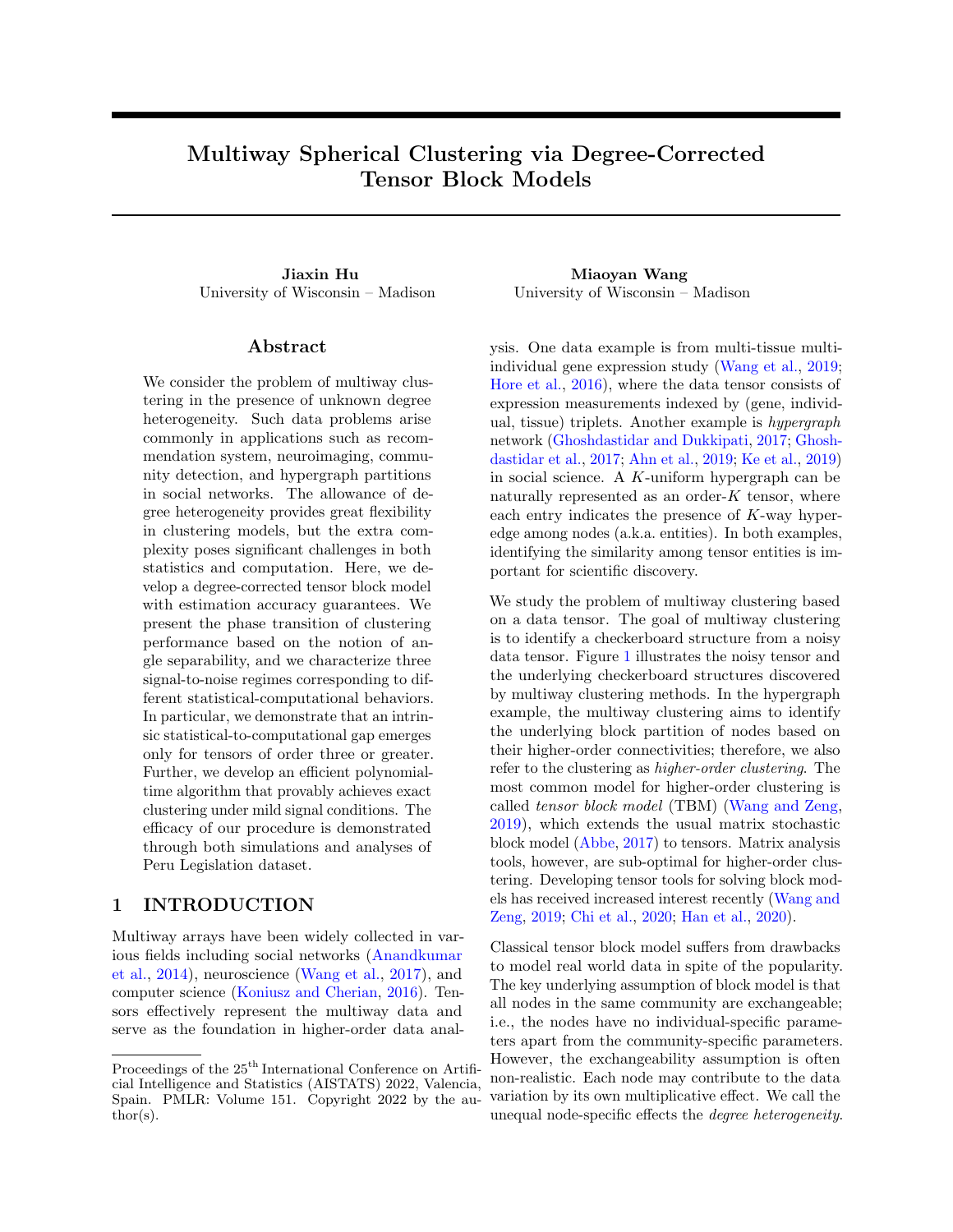<span id="page-24-1"></span>Lemma 5 (Singular value of weighted membership matrix). Under the parameter space [\(2\)](#page-3-1) and assumption that  $\min_{i \geq [p]} \theta(i)$  c, the singular values of **ΘM** are bounded as

$$
\sqrt{p/r} \cdot \sqrt{\min_{a \, 2[r]} k_{z^{-1}(a)} k^2} \quad \lambda_r(\boldsymbol{\Theta M}) \quad k\boldsymbol{\Theta M} k_{\sigma} \quad \sqrt{\max_{a \, 2[r]} k_{z^{-1}(a)} k^2} \cdot p/r.
$$

Proof of Lemma [5.](#page-24-1) Note that

$$
(\Theta M)^T \Theta M = D
$$
, with  $D = \text{diag}(D_1, \dots, D_r)$ ,  $D_a = k_{z^{-1}(a)} k^2$ ,  $a \ 2[r]$ .

By the definition of singular values, we have

$$
\sqrt{\min_{a\,2[r]}\,k\,z^{-1}(a)\,k^2}\qquad \lambda_r(\boldsymbol{\Theta M})\qquad k\boldsymbol{\Theta M}k_{\sigma}\qquad \sqrt{\max_{a\,2[r]}\,k\,z^{-1}(a)\,k^2}.
$$

Since that  $\min_{i \geq [p]} \theta(i)$  c by the constraints in parameter space, we have

$$
\min_{a \, 2[r]} k \, z \, \mathbf{1}_{(a)} k^2 \, c^2 \min_{a \, 2[r]} j z \, \mathbf{1}_{(a)} j \otimes \frac{p}{r},
$$

where the last inequality follows from the constraint in parameter space [\(2\)](#page-3-1). Finally, notice that

$$
\sqrt{\max_{a\,2[r]}k^{-1}(a)}\,k^2} \quad \max_{a\,2[r]}\sqrt{k_{z^{-1}(a)}\,k_1^2} \cdot \frac{p}{r}.
$$

Therefore, we complete the proof of Lemma [5.](#page-24-1)

<span id="page-24-2"></span>**Lemma 6** (Singular-value gap-free tensor estimation error bound). Consider an order-K tensor  $A = X + Z$  2  $\mathsf{R}^p$ <sup>p</sup>, where X has Tucker rank  $(r, ...r)$  and Z has independent sub-Gaussian entries with parameter  $\sigma^2$ . Let  $\hat{X}$  denote the double projection estimated tensor in Step 2 of Sub-algorithm [1](#page-6-0) in the main paper. Then with probability at least  $1$   $C \exp(-cp)$ , we have

$$
k\hat X-Xk_F^2-C\sigma^2\left(p^{K/2}r+pr^2+r^K\right),
$$

where  $C$ ,  $c$  are some positive constants.

Proof of Lemma [6.](#page-24-2) See [Han et al.](#page-9-12) [\(2020,](#page-9-12) Proposition 1).

<span id="page-24-0"></span>**Lemma 7** (Upper bound of misclustering error). Let  $z : [p] \not\subseteq [r]$  be a cluster assignment such that  $\int z^{-1}(a)j - p/r$  for all  $a \geq [r]$ . Let node i correspond to a vector  $\mathbf{x}_i = \theta(i)\mathbf{V}_{z(i)} \geq \mathbb{R}^d$ , where  $f\mathbf{V}_a \mathbf{V}_{a=1}^T$  are the cluster centers and  $= J\theta(i)K \, Z \, \mathbb{R}^p_+$  is the positive degree heterogeneity. Assume that satisfies the balanced assumption [\(6\)](#page-5-2) such that  $\frac{\max_{a}2[r]k}{\min_{a}q+k} \frac{1}{4\kappa k^2}$  $\frac{\sinh(a)(r_1)}{\sin(a)(r_1)}$   $\frac{z^{-1}(a)^{k_2}}{z^{-1}(a)^{k_2}} = 1 + o(1)$ . Consider an arbitrary estimate  $\hat{z}$  with  $\hat{\mathbf{X}}_i = \hat{\mathbf{V}}_{i}(i)$  for all  $i \, 2 \, S$ . Then, if

$$
\min_{a \in b2[r]} k\mathbf{V}_a \quad \mathbf{V}_b k \quad 2c,\tag{39}
$$

for some constant  $c > 0$ , we have

$$
\min_{\pi^2} \sum_{i:\hat{z}(i)\in\pi(z(i))} \theta(i)^2 \quad \sum_{i\geq S_0} \theta(i)^2 + 4 \sum_{i\geq S} \theta(i)^2,
$$

where  $S_0$  is defined in Step 3 of Sub-algorithm [1](#page-6-0) and

$$
S = \bar{n} \; 2 \; S_0^c : k \hat{\mathbf{x}}_i \quad \mathbf{v}_{z(i)} k \quad cg.
$$

<span id="page-24-3"></span> $\Box$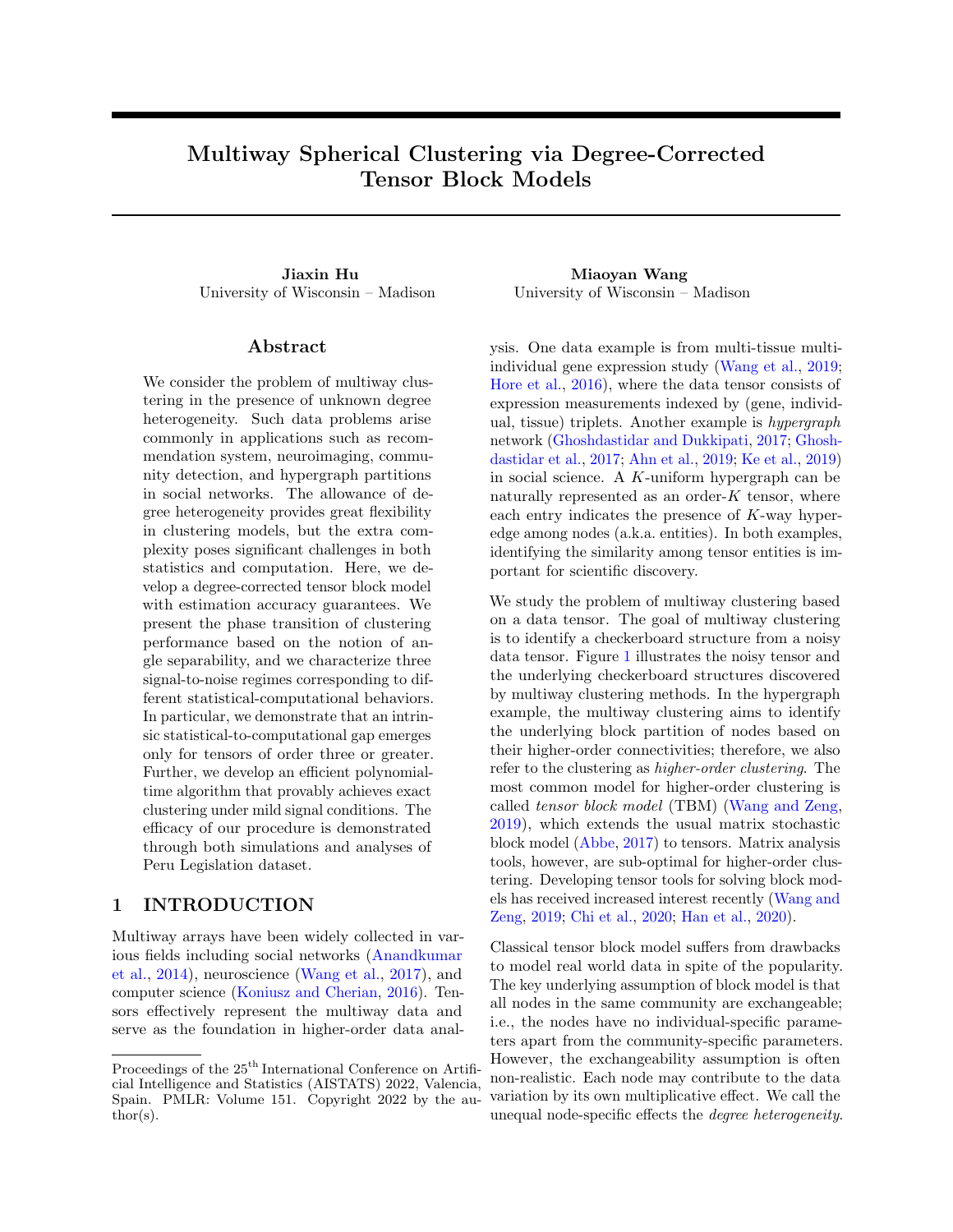*Proof of Lemma [7.](#page-24-0)* For each cluster  $u \n\mathcal{L}[r]$ , we use  $C_u$  to collect the subset of points for which the estimated and true positions  $\hat{\mathbf{x}}_i, \mathbf{x}_i$  are within distance c. Specifically, define

$$
C_u = \widehat{r}_i \, 2 \, z^{-1}(u) \, \backslash \, S_0^c : k \hat{\mathbf{x}}_i \quad \mathbf{v}_{z(i)} k < c \mathcal{G},
$$

and divide  $[r]$  into three groups based on  $C_u$  as

$$
R_1 = \text{fu } 2 [r] : C_u = \text{g},
$$
  
\n
$$
R_2 = \text{fu } 2 [r] : C_u \leftrightarrow \text{g, for all } i, j \text{ } 2C_u, \hat{z}(i) = \hat{z}(j)g,
$$
  
\n
$$
R_3 = \text{fu } 2 [r] : C_u \leftrightarrow \text{g, there exist } i, j \text{ } 2C_u, \hat{z}(i) \leftrightarrow \hat{z}(j)g.
$$

Note that  $\int u z_{[r]} C_u = S_0^c / S^c$  and  $C_u \setminus C_v = \mathcal{V}$  for any  $u \notin v$ . Suppose there exist  $i \supseteq C_u$  and  $j \supseteq C_v$  with  $u \notin v \mathcal{Z}[r]$  and  $\hat{z}(i) = \hat{z}(j)$ . Then we have

$$
k\mathbf{V}_{z(i)}
$$
  $\mathbf{V}_{z(j)}k$   $k\mathbf{V}_{z(i)}$   $\hat{\mathbf{x}}_i k + k\mathbf{V}_{z(j)}$   $\hat{\mathbf{x}}_j k < 2c$ ,

which contradicts to the assumption [\(39\)](#page-24-3). Hence, the estimates  $\hat{z}(i) \triangleq \hat{z}(j)$  for the nodes  $i \geq C_u$  and  $j \geq C_v$ with  $u \notin v$ . By the definition of  $R_2$ , the nodes in  $[u_{2R_2}C_u]$  have the same assignment with z and  $\hat{z}$ . Then, we have

$$
\min_{\pi \geq 0} \sum_{i: \hat{z}(i) \in \pi(z(i))} \theta(i)^2 \quad \sum_{i \geq S_0} \theta(i)^2 + \sum_{i \geq S} \theta(i)^2 + \sum_{i \geq \{u \geq R_3} C_u} \theta(i)^2.
$$

We only need to bound  $\sum_{i\geq l} \sum_{u\geq R_3} \theta(i)^2$  to finish the proof. Note that every  $C_u$  with  $u\geq R_3$  contains at least two nodes assigned to different clusters by  $\hat{z}$ . Then, we have  $\hat{R}_2j + 2\hat{R}_3j$  r. Since  $\hat{R}_1j + \hat{R}_2j + \hat{R}_3j = r$ , we have  $/R_3$ *j*  $/R_1$ *j*. Hence, we obtain

$$
\sum_{i2\{u,2R_3C_u}} \theta(i)^2 \quad jR_3 j_{a2[r]} \max k_{z^{-1}(a)} k^2
$$
\n
$$
jR_1 j_{a2[r]} \max k_{z^{-1}(a)} k^2
$$
\n
$$
\frac{\max_{a2[r]} k_{z^{-1}(a)} k^2}{\min_{a2[r]} k_{z^{-1}(a)} k^2} \sum_{i2\{u,2R_1z^{-1}(u)}} \theta(i)^2
$$
\n
$$
2 \sum_{i2S} \theta(i)^2,
$$

where the last inequality holds by the balanced assumption on when  $p$  is large enough, and the fact that  $\int u \, 2R_1 z^{-1}(u) \, S.$  $\Box$ 

### C.6 Proof of Theorem [5](#page-6-2)

*Proof of Theorem [5.](#page-6-2)* We prove Theorem [5](#page-6-2) under the symmetric dTBM [\(1\)](#page-3-0) with parameters  $(z, \mathcal{S}, \cdot)$ . We drop the subscript k in the matricizations  $M_k$ ,  $S_k$ ,  $X_k$ . Without loss of generality, we assume that the variance  $\sigma = 1$ , and that the identity permutation minimizes the initial misclustering error; i.e.,  $\pi^{(0)} =$  $\arg \min_{\pi \geq 0} \sum_{i \geq [p]} 1 \{ z^{(0)}(i) \in \pi \mid z(i) \} \text{ and } \pi^{(0)}(a) = a \text{ for all } a \geq [r].$ 

Step 1 (Notation and conditions). We first introduce additional notations and the necessary conditions used in the proof. We will verify that the conditions hold in our context under high probability in the last step of the proof.

#### Notation.

1. Projection. We use  $I_d$  to denote the identity matrix of dimension d. For a vector  $V \supseteq \mathbb{R}^d$ , let  $\text{Proj}(V) \supseteq \mathbb{R}^{d-d}$ denote the projection matrix to **v**. Then,  $I_d$  Proj(**v**) is the projection matrix to the orthogonal complement  $V^{\infty}$ .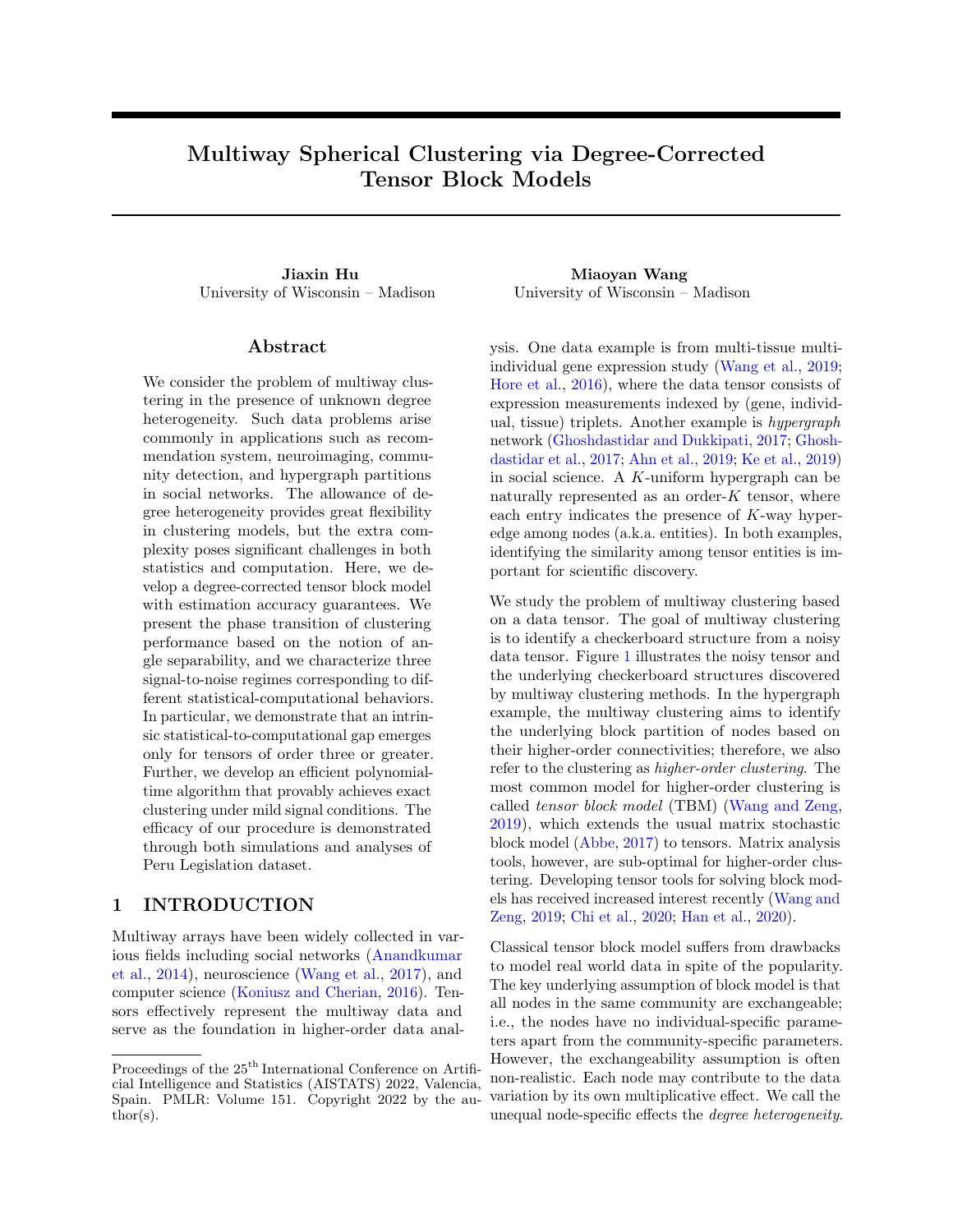2. We define normalized membership matrices

$$
\mathbf{W} = \mathbf{M} \left( \mathrm{diag}(\mathbf{1}_p^T \mathbf{M}) \right)^{-1}, \quad \mathbf{W}^{(t)} = \mathbf{M}^{(t)} \left( \mathrm{diag}(\mathbf{1}_p^T \mathbf{M}^{(t)}) \right)^{-1},
$$

and the dual normalized membership matrices

$$
\boldsymbol{V} = \boldsymbol{W}^{(K-1)}, \quad \boldsymbol{V}^{(t)} = (\boldsymbol{W}^{(t)})^{(K-1)}.
$$

3. We use  $S^{(t)}$  to denote the estimator of S in the t-th iteration, and we use  $\tilde{S}$  to denote the oracle estimator of  $S$  given true assignment  $z$ ; i.e.,

$$
S^{(t)} = Y \quad 1 \left( \boldsymbol{W}^{(t)} \right)^T \quad 2 \qquad K \left( \boldsymbol{W}^{(t)} \right)^T, \quad \tilde{S} = Y \quad 1 \, \boldsymbol{W}^T \quad 2 \qquad K \, \boldsymbol{W}^T.
$$

4. We define the matricizations of tensors

$$
S = \text{Mat}(S), \quad S^{(t)} = \text{Mat}(S^{(t)}), \quad \tilde{S} = \text{Mat}(\tilde{S})
$$
  

$$
Y = \text{Mat}(Y), \quad X = \text{Mat}(X), \quad E = \text{Mat}(E).
$$

5. We define the angle-based misclustering loss in the t-th iteration

$$
L^{(t)} = \frac{1}{p} \sum_{i \geq [p]} \theta(i) \sum_{b \geq [r]} \left( z^{(t)}(i) = b \right) k[\mathbf{S}_{z(i)}]^{s} \quad [\mathbf{S}_{b:}]^{s} k^{2},
$$

and the oracle loss

$$
\xi = \frac{1}{p} \sum_{i \geq [p]} \theta(i) \sum_{b \geq [r]} \mathbf{1} \left\{ \left\langle \mathbf{E}_{i:} \mathbf{V}, [\tilde{\mathbf{S}}_{z(i):}]^s \quad [\tilde{\mathbf{S}}_{b:}]^s \right\rangle \qquad \frac{\theta(i)m}{4} \langle [\mathbf{S}_{z(i):}]^s \quad [\mathbf{S}_{b:}]^s \langle \mathbf{S}_{z(i):}]^s \quad [\mathbf{S}_{b:}]^s \langle \mathbf{S}_{z(i):}]^s \qquad [\mathbf{S}_{b:}]^s \langle \mathbf{S}_{z(i):}]^s \qquad [\mathbf{S}_{b:}]^s \langle \mathbf{S}_{z(i):}]^s \qquad [\mathbf{S}_{b:}]^s \langle \mathbf{S}_{z(i):}]^s \qquad [\mathbf{S}_{b:}]^s \langle \mathbf{S}_{z(i):}]^s \qquad [\mathbf{S}_{b:}]^s \langle \mathbf{S}_{z(i):}]^s \qquad [\mathbf{S}_{b:}]^s \langle \mathbf{S}_{z(i):}]^s \qquad [\mathbf{S}_{b:}]^s \langle \mathbf{S}_{z(i):}]^s \qquad [\mathbf{S}_{b:}]^s \langle \mathbf{S}_{z(i):}]^s \qquad [\mathbf{S}_{b:}]^s \langle \mathbf{S}_{z(i):}]^s \qquad [\mathbf{S}_{b:}]^s \langle \mathbf{S}_{z(i):}]^s \qquad [\mathbf{S}_{b:}]^s \langle \mathbf{S}_{z(i):}]^s \qquad [\mathbf{S}_{b:}]^s \langle \mathbf{S}_{z(i):}]^s \qquad [\mathbf{S}_{b:}]^s \langle \mathbf{S}_{z(i):}]^s \qquad [\mathbf{S}_{b:}]^s \langle \mathbf{S}_{z(i):}]^s \qquad [\mathbf{S}_{b:}]^s \langle \mathbf{S}_{z(i):}]^s \qquad [\mathbf{S}_{b:}]^s \langle \mathbf{S}_{z(i):}]^s \qquad [\mathbf{S}_{b:}]^s \langle \mathbf{S}_{z(i):}]^s \qquad [\mathbf{S}_{b:}]^s \langle \mathbf{S}_{z(i):}]^s \qquad [\mathbf{S}_{b:}]^s \langle \mathbf{S}_{z(i):}]^s \qquad [\mathbf{S}_{b:}]^s \langle \mathbf{S}_{z(i):}]^s \qquad [\mathbf{S}_{b:}]^s \langle \mathbf{
$$

where  $m$  is a positive universal constant defined in  $(47)$ .

<span id="page-26-3"></span>**Condition 1.** (Intermediate results) Let  $\mathcal{O}_{p,r}$  denote the collection of all the p-by-r matrices with orthonormal columns. We have

$$
kEVk_{\sigma} \cdot \sqrt{\frac{r^{K-1}}{p^{K-1}}} \left( p^{1/2} + r^{(K-1)/2} \right), \quad kEVk_{F} \cdot \sqrt{\frac{r^{2(K-1)}}{p^{K-2}}} \cdot kW_{a}^{T}EVk \cdot \frac{r^{K}}{p^{K/2}} \text{ for all } a \geq [r], \quad (40)
$$

$$
\sup_{U_K \geq 0_{p,r}, k=2,\ldots,K} k\mathbf{E}(\mathbf{U}_2 \qquad \mathbf{U}_K)k_\sigma \qquad \left(\begin{matrix} \n\sqrt{2\pi K} & \overline{1} + K^D \overline{pr} \\ \n\sqrt{2\pi K} & \overline{1} + K^D \overline{pr} \end{matrix}\right),\tag{41}
$$

$$
\sup_{U_k \geq 0_{p,r}, k=2,\ldots,K} k\mathbf{E}(U_2 \qquad U_K) k_F \qquad \left(\sqrt{pr^{K-1}} + K^D \overline{pr}\right),\tag{42}
$$

<span id="page-26-5"></span><span id="page-26-4"></span><span id="page-26-2"></span><span id="page-26-1"></span><span id="page-26-0"></span>
$$
\xi \quad \exp\left(-M \frac{\Delta_{\min}^2 p^{K-1}}{r^{K-1}}\right),\tag{43}
$$

$$
L^{(t)} \quad \frac{\bar{C}}{\tilde{C}} \frac{\Delta_{\min}^2}{r \log p}, \quad \text{for} \quad t = 0, 1, \dots, T,
$$
\n
$$
(44)
$$

where M is a positive universal constant in inequality [\(59\)](#page-30-0),  $\bar{C}$ ,  $\tilde{C}$  are universal constants in Corollary [1](#page-20-0) and assumption SNR  $\tilde{C}p^{-K/2}\log p$ , respectively. Further, inequality [\(40\)](#page-26-0) holds by replacing V to  $V^{(t)}$  and  $W_{a}$  to  $W_{a}^{(t),T}$  when initialization condition [\(44\)](#page-26-1) holds.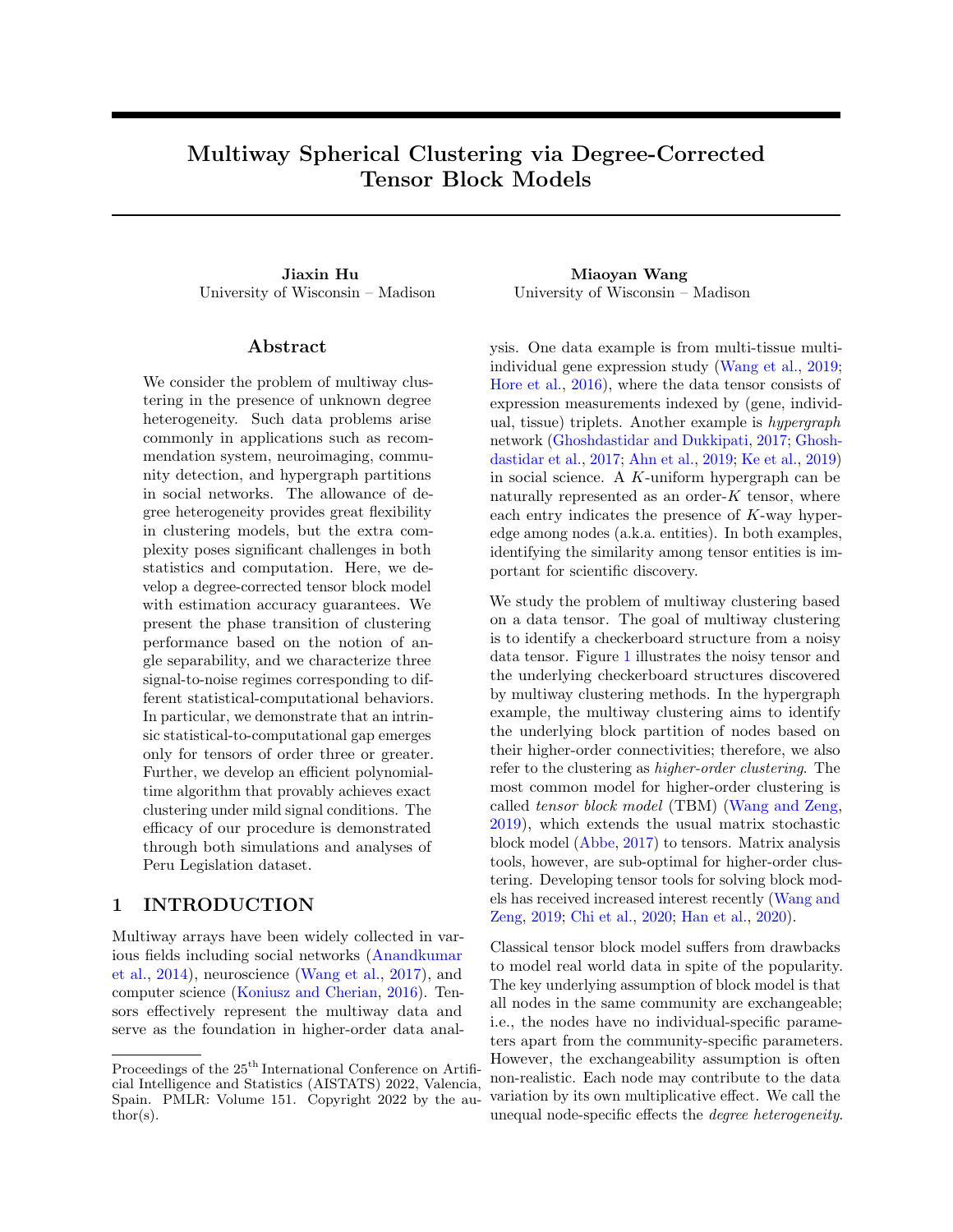**Step 2 (Misclustering loss decomposition).** Next, we derive the upper bound of  $L^{(t+1)}$  for  $t =$  $0, 1, \ldots, T$  1. By Sub-algorithm [2,](#page-6-0) we update the assignment in t-th iteration via

<span id="page-27-1"></span>
$$
z^{(t+1)}(i) = \underset{a \geq [r]}{\arg \min} \langle \left[ Y_i \right] V^{(t)} \right]^s \quad [\mathcal{S}_a^{(t)}]^s k^2,
$$

following the facts that  $k \mathbf{a}^s$   $\mathbf{b}^s k^2 = 1$  cos( $\mathbf{a}, \mathbf{b}$ ) for vectors  $\mathbf{a}, \mathbf{b}$  of same dimension and Mat( $Y^d$ ) = YV<sup>(t)</sup> where  $Y^d$  is the reduced tensor defined in Step 8 of Sub-algorithm [2.](#page-6-0) Then the event  $z^{(t+1)}(i) = b$  implies

$$
k[\mathbf{Y}_i, \mathbf{V}^{(t)}]^s
$$
  $[\mathbf{S}_b^{(t)}]^s k^2$   $k[\mathbf{Y}_i, \mathbf{V}^{(t)}]^s$   $[\mathbf{S}_{z(i)}^{(t)}]^s k^2$ . (45)

Note that the event [\(45\)](#page-27-1) also holds for the degenerate entity i with  $kY_i$ :  $V^{(t)}k = 0$  due to the convention that  $a^s = 0$  if  $a = 0$ . Arranging the terms in [\(45\)](#page-27-1) yields the decomposition

$$
2\left\langle \bm{E}_{i:} \bm{V}, [\tilde{\bm{S}}_{z(i):}]^s \quad [\tilde{\bm{S}}_{b:}]^s \right\rangle \quad k\bm{X}_{i:} \bm{V}^{(t)} k \left( \begin{array}{cc} k[\bm{S}_{z(i):}]^s & [\bm{S}_{b:}]^s k^2 + G_{ib}^{(t)} + H_{ib}^{(t)} \end{array} \right) + F_{ib}^{(t)},
$$

where

$$
F_{ib}^{(t)} = 2 \left\langle E_{i:} V^{(t)}, \left( [\tilde{S}_{z(i):}]^{s} \quad [S_{z(i):}^{(t)}]^{s} \right) \right. \\ \left. \left( [\tilde{S}_{b:}]^{s} \quad [S_{b:}^{(t)}]^{s} \right) \right\rangle + 2 \left\langle E_{i:} \left( V \quad V^{(t)} \right), [\tilde{S}_{z(i):}]^{s} \quad [\tilde{S}_{b:}]^{s} \right\rangle,
$$
  
\n
$$
G_{ib}^{(t)} = \left( k[X_{i:} V^{(t)}]^{s} \quad [S_{z(i):}^{(t)}]^{s} k^{2} \quad k[X_{i:} V^{(t)}]^{s} \quad [W_{\cdot z(i)}^{T} Y V^{(t)}]^{s} k^{2} \right)
$$
  
\n
$$
\left( k[X_{i:} V^{(t)}]^{s} \quad [S_{b:}^{(t)}]^{s} k^{2} \quad k[X_{i:} V^{(t)}]^{s} \quad [W_{\cdot b}^{T} Y V^{(t)}]^{s} k^{2} \right),
$$
  
\n
$$
H_{ib}^{(t)} = k[X_{i:} V^{(t)}]^{s} \quad [W_{\cdot z(i)}^{T} Y V^{(t)}]^{s} k^{2} \quad k[X_{i:} V^{(t)}]^{s} \quad [W_{\cdot b}^{T} Y V^{(t)}]^{s} k^{2} + k[S_{z(i):}]^{s} \quad [S_{b:}]^{s} k^{2}.
$$

Therefore, the event  $\mathbf{1} \left\{ z^{(t+1)}(i) = b \right\}$  can be upper bounded as

$$
1\left\{z^{(t+1)}(i) = b\right\} \qquad 1\left\{z^{(t+1)}(i) = b, \left\langle \mathbf{E}_{j:} \mathbf{V}, \left[\tilde{\mathbf{S}}_{z(i):}\right]^{s} \quad \left[\tilde{\mathbf{S}}_{b:}\right]^{s}\right\} \qquad \frac{1}{4}k\mathbf{X}_{i:} \mathbf{V}^{(t)}kk[\mathbf{S}_{z(i):}]^{s} \quad \left[\mathbf{S}_{b:}\right]^{s}k^{2} \right\} + 1\left\{z^{(t+1)}(i) = b, \frac{1}{2}k[\mathbf{S}_{z(i):}]^{s} \quad \left[\mathbf{S}_{b:}\right]^{s}k^{2} \quad k\mathbf{X}_{i:} \mathbf{V}^{(t)}k^{-1}F_{ib}^{(t)} + G_{ib}^{(t)} + H_{ib}^{(t)}\right\}.
$$
(46)

Note that

$$
k\mathbf{X}_{i:}\mathbf{V}^{(t)}k=\theta(i)k\mathbf{S}_{i:}(\boldsymbol{\Theta}\mathbf{M})^{-(K-1),T}\mathbf{W}^{(t), K-1}k \quad \theta(i)k\mathbf{S}_{z(i):}k\lambda_r^{K-1}(\boldsymbol{\Theta}\mathbf{M})\lambda_r^{K-1}(\mathbf{W}^{(t)}) \quad \theta(i)m, (47)
$$

where the first inequality follows from the property of eigenvalues; the last inequality follows from Lemma [5,](#page-24-1) Lemma [9,](#page-31-0) and assumption that  $\min_{a \geq [r]} kS_{z(i)} k$   $c_3 > 0$ ; and  $m > 0$  is a positive constant related to  $c_3$ . Plugging the lower bound of  $kX_i$ :  $V^{(t)}k$  [\(47\)](#page-27-0) into the inequality [\(46\)](#page-27-2) gives

<span id="page-27-3"></span><span id="page-27-2"></span><span id="page-27-0"></span>
$$
1\left\{z^{(t+1)}(i) = b\right\} \quad A_{ib} + B_{ib},\tag{48}
$$

where

$$
A_{ib} = 1 \left\{ z^{(t+1)}(i) = b, \left\langle \mathbf{E}_{i:} \mathbf{V}, [\tilde{\mathbf{S}}_{z(i):}]^s \quad [\tilde{\mathbf{S}}_{b:}]^s \right\rangle \right. \left. \frac{\theta(i)m}{4} \mathcal{k}[\mathbf{S}_{z(i):}]^s \quad [\mathbf{S}_{b:}]^s \mathcal{k}^2 \right\},
$$
  
\n
$$
B_{ib} = 1 \left\{ z^{(t+1)}(i) = b, \frac{1}{2} \mathcal{k}[\mathbf{S}_{z(i):}]^s \quad [\mathbf{S}_{b:}]^s \mathcal{k}^2 \quad (\theta(i)m)^{-1} F_{ib}^{(t)} + G_{ib}^{(t)} + H_{ib}^{(t)} \right\}.
$$

Taking the weighted summation of  $(48)$  over  $i \n\mathcal{Z}[p]$  yields

$$
L^{(t+1)} \quad \xi + \frac{1}{p} \sum_{\substack{i \geq [p] \\ 28}} \sum_{b \geq [r]/z(i)} \zeta_{ib}^{(t)},
$$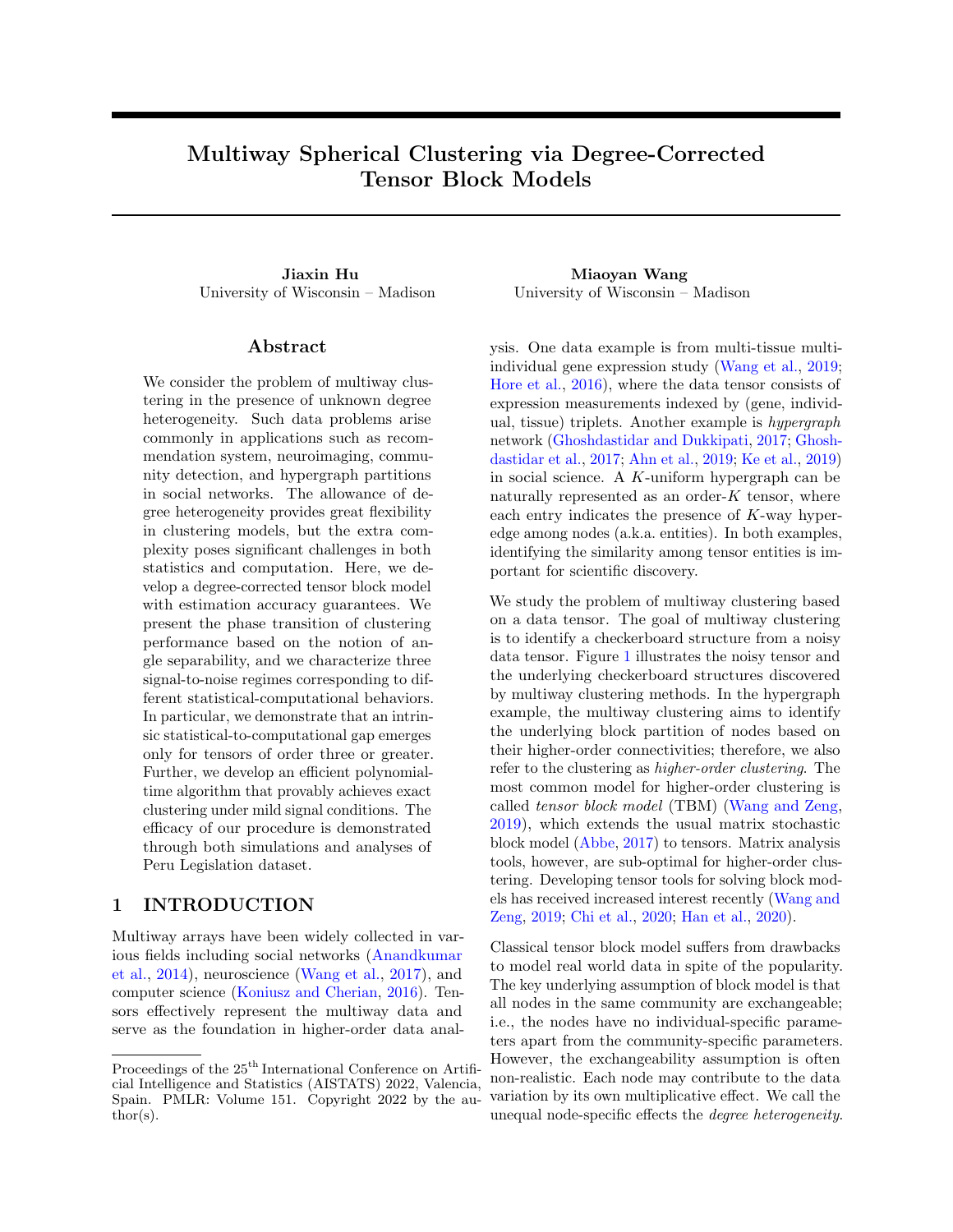where  $\xi$  is the oracle loss such that

$$
\xi = \frac{1}{p} \sum_{i \geq [p]} \theta(i) \sum_{b \geq [r]/z(i)} A_{ib} k[\mathbf{S}_{z(i)}]^{s} \quad [\mathbf{S}_{b:}]^{s} k^{2}.
$$
 (49)

Similarly to  $\xi$  in [\(49\)](#page-28-0), we define

<span id="page-28-0"></span>
$$
\zeta_{ib}^{(t)} = \theta(i) B_{ib} k[\mathbf{S}_{z(i):}]^s \quad [\mathbf{S}_{b:}]^s k^2.
$$

Step 3 (Derivation of contraction inequality). In this step we derive the upper bound of  $\zeta_{ib}$  and obtain the contraction inequality. Choose the constant  $\tilde{C}$  in the condition SNR  $\tilde{C}p^{-K/2}\log p$  that satisfies the condition of Lemma [10,](#page-31-1) inequalities [\(73\)](#page-34-0) and [\(77\)](#page-34-1). Note that

$$
\zeta_{ib}^{(t)} = \theta(i)k[\mathbf{S}_{z(i)}]^{s} \quad [\mathbf{S}_{b:}]^{s} k^{2} \mathbf{1} \left\{ z^{(t+1)}(i) = b, \frac{1}{2}k[\mathbf{S}_{z(i)}]^{s} \quad [\mathbf{S}_{b:}]^{s} k^{2} \quad (\theta(i)m) \quad {}^{1}F_{ib}^{(t)} + G_{ib}^{(t)} + H_{ib}^{(t)} \right\}
$$
\n
$$
\theta(i)k[\mathbf{S}_{z(i)}]^{s} \quad [\mathbf{S}_{b:}]^{s} k^{2} \mathbf{1} \left\{ z^{(t+1)}(i) = b, \frac{1}{4}k[\mathbf{S}_{z(i)}]^{s} \quad [\mathbf{S}_{b:}]^{s} k^{2} \quad (\theta(i)m) \quad {}^{1}F_{ib}^{(t)} + G_{ib}^{(t)} \right\}
$$
\n
$$
641 \left\{ z^{(t+1)}(i) = b \right\} \left( \frac{(F_{ib}^{(t)})^{2}}{cm^{2}k[\mathbf{S}_{z(i)}]^{s} \quad [\mathbf{S}_{b:}]^{s} k^{2}} + \frac{\theta(i)(G_{ib}^{(t)})^{2}}{k[\mathbf{S}_{z(i)}]^{s} \quad [\mathbf{S}_{b:}]^{s} k^{2}} \right)
$$

where the first inequality follows from the inequality [\(64\)](#page-31-2) in Lemma [10,](#page-31-1) and the last inequality follows from the assumption that  $\min_{i\geq [p]} \theta(i)$  c > 0. Following [Han et al.](#page-9-12) [\(2020,](#page-9-12) Step 4, Proof of Theorem 2) and Lemma [10,](#page-31-1) we have

$$
\frac{1}{p} \sum_{i \geq [p]}\sum_{b \geq [r]/z(i)} 1 \left\{ z^{(t+1)}(i) = b \right\} \frac{(F_{ib}^{(t)})^2}{cm^2 k [\mathbf{S}_{z(i)}]^s [\mathbf{S}_{b:}]^s k^2} \frac{C_0 \bar{C}}{cm^2 \tilde{C}^2} L^{(t)},
$$

for a positive universal constant C and

$$
\frac{1}{p} \sum_{i \ge [p]}\sum_{b \ge [r]/z(i)} \mathbf{1} \left\{ z^{(t+1)}(i) = b \right\} \frac{\theta(i)(G_{ib}^{(t)})^2}{k[\mathbf{S}_{z(i)}]^s [\mathbf{S}_{b:}]^s k^2} \quad \frac{1}{512} \frac{1}{p} \sum_{i \ge [p]} \theta(i) \sum_{b \ge [r]/z(i)} \mathbf{1} \left\{ z^{(t+1)}(i) = b \right\} (\Delta_{\min}^2 + L^{(t)})
$$
\n
$$
\frac{1}{512} (L^{(t+1)} + L^{(t)}),
$$

where the last inequality follows from the definition of  $L^{(t)}$  and the constraint of in parameter space [\(2\)](#page-3-1). For  $C$  also satisfies

<span id="page-28-2"></span><span id="page-28-1"></span>
$$
\frac{C_0\bar{C}}{cm^2\tilde{C}^2} \qquad \frac{1}{512},\tag{50}
$$

we have

$$
\frac{1}{p} \sum_{i \ge [p]} \sum_{b \ge [r]/z(i)} \zeta_{ib}^{(t)} \quad \frac{1}{8} L^{(t+1)} + \frac{1}{4} L^{(t)}.
$$
\n
$$
(51)
$$

Plugging the inequality  $(51)$  into the decomposition  $(49)$ , we obtain the contraction inequality

<span id="page-28-3"></span>
$$
L^{(t+1)} \quad \frac{3}{2}\xi + \frac{1}{2}L^{(t)},\tag{52}
$$

where  $\frac{1}{2}$  is the contraction parameter.

Therefore, with  $\tilde{C}$  satisfying inequalities [\(50\)](#page-28-2), [\(73\)](#page-34-0) and [\(77\)](#page-34-1), we obtain the conclusion in Theorem [5](#page-6-2) via inequality [\(52\)](#page-28-3) combining the inequality [\(43\)](#page-26-2) in Condition [1](#page-26-3) and Lemma [8.](#page-31-3)

Step 4 (Verification of Condition [1\)](#page-26-3). Last, we verify the Condition [1](#page-26-3) under high probability to finish the proof. Note that the inequalities [\(40\)](#page-26-0), [\(41\)](#page-26-4), and [\(42\)](#page-26-5) describe the property of the sub-Gaussian noise tensor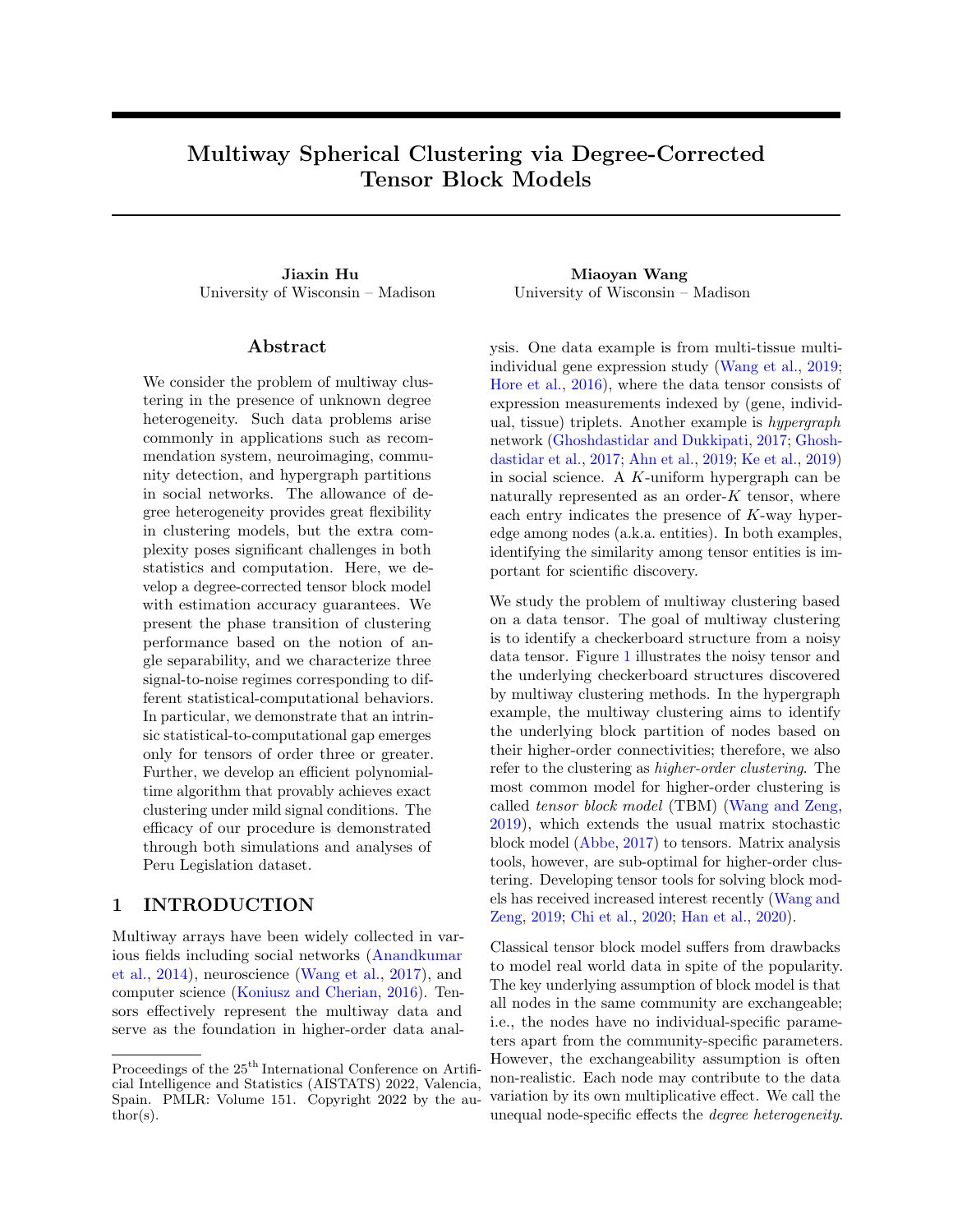E, and the readers can find the proof directly in [Han et al.](#page-9-12) [\(2020,](#page-9-12) Step 5, Proof of Theorem 2). Here, we include only the verification of inequalities [\(43\)](#page-26-2) and [\(44\)](#page-26-1).

Now, we verify the oracle loss condition [\(43\)](#page-26-2). Recall the definition of  $\xi$ ,

$$
\xi = \frac{1}{p} \sum_{i \geq [p]} \theta(i) \sum_{b \geq [r]} \mathbf{1} \left\{ \left\langle \mathbf{E}_i \cdot \mathbf{V}, [\tilde{\mathbf{S}}_{z(i):}]^s \quad [\tilde{\mathbf{S}}_{b:}]^s \right\rangle \qquad \frac{\theta(i)m}{4} \mathcal{K}[\mathbf{S}_{z(i):}]^s \quad [\mathbf{S}_{b:}]^s \mathcal{K}^2 \right\} \mathcal{K}[\mathbf{S}_{z(i):}]^s \quad [\mathbf{S}_{b:}]^s \mathcal{K}^2,
$$

Let  $e_i = \mathbf{E}_i$  V denote the aggregated noise vector for all  $i \geq [p]$ , and  $e_i$ 's are independent zero-mean sub-Gaussian vector in  $R^{r^{K-1}}$ . The entries in  $e_i$  are independent zero-mean sub-Gaussian variables with sub-Gaussian norm upper bounded by  $m_1\sqrt{r^{K-1}/p^{K-1}}$  with some positive constant  $m_1$ . We have the probability inequality

$$
\mathsf{P}\left(\left\langle e_i, [\tilde{\mathbf{S}}_{z(i)}]^s \quad [\tilde{\mathbf{S}}_{b\cdot}]^s \right\rangle \qquad \frac{\theta(i)m}{4} \langle [\mathbf{S}_{z(i)}]^{s} \quad [\mathbf{S}_{b\cdot}]^s \langle k^2 \rangle \right) \quad P_1 + P_2 + P_3,
$$

where

$$
P_1 = \mathbb{P}\left(\langle e_i, [\mathbf{S}_{z(i)}]^{s} \quad [\mathbf{S}_{b:}]^{s}\rangle \quad \frac{\theta(i)m}{8} \langle [\mathbf{S}_{z(i)}]^{s} \quad [\mathbf{S}_{b:}]^{s} \langle^{2}\rangle \right),
$$
  
\n
$$
P_2 = \mathbb{P}\left(\langle e_i, [\tilde{\mathbf{S}}_{z(i)}]^{s} \quad [\mathbf{S}_{z(i)}]^{s}\rangle \quad \frac{\theta(i)m}{16} \langle [\mathbf{S}_{z(i)}]^{s} \quad [\mathbf{S}_{b:}]^{s} \langle^{2}\rangle \right),
$$
  
\n
$$
P_3 = \mathbb{P}\left(\langle e_i, [\mathbf{S}_{b:}]^{s} \quad [\tilde{\mathbf{S}}_{b:}]^{s}\rangle \quad \frac{\theta(i)m}{16} \langle [\mathbf{S}_{z(i)}]^{s} \quad [\mathbf{S}_{b:}]^{s} \langle^{2}\rangle \right).
$$

For  $P_1$ , notice that the inner product  $\langle e_j, S_{z(j)}^s, \quad S_{b}^s \rangle$  is a sub-Gaussian variable with sub-Gaussian norm bounded by  $m_2\sqrt{r^{K-1}/p^{K-1}}\mathcal{K}\mathbf{S}_{z(i):}^s$   $\mathbf{S}_{b}^s k$  with some positive constant  $m_2$ . Then, by Chernoff bound, we have

$$
P_1 \cdot \exp\left(-\frac{p^{K-1}}{r^{K-1}}k[\mathbf{S}_{z(j)}]^{s} - [\mathbf{S}_{b:}]^{s}k^2\right).
$$
\n(53)

For  $P_2$  and  $P_3$ , we only need to derive the upper bound of  $P_2$  due to the symmetry. By the law of total probability, we have

<span id="page-29-2"></span><span id="page-29-1"></span><span id="page-29-0"></span>
$$
P_2 \t P_{21} + P_{22}, \t (54)
$$

where with some positive constant  $t > 0$ ,

$$
P_{21} = \mathsf{P}\left(t \quad k[\tilde{\mathbf{S}}_{z(i)}]^{s} \quad [\mathbf{S}_{z(i)}]^{s} \right),
$$
  
\n
$$
P_{22} = \mathsf{P}\left(\left\langle e_{i}, [\tilde{\mathbf{S}}_{z(i)}]^{s} \quad [\mathbf{S}_{z(i)}]^{s}\right\rangle \quad \frac{\theta(i)m}{16} \left\langle [\mathbf{S}_{z(i)}]^{s} \quad [\mathbf{S}_{b:}]^{s} \left\langle k[\tilde{\mathbf{S}}_{z(i)}]^{s} \quad [\mathbf{S}_{z(i)}]^{s} \left\langle k[\mathbf{S}_{z(i)}]^{s}\right\rangle \right\rangle\right).
$$

For  $P_{21}$ , note that the term  $\mathcal{W}_{z(i)}^T \mathcal{L} \mathcal{V} = \frac{\sum_{j \in i,j \ge [p]} \mathbb{1} f(z(j) = z(i)ge_j}{\sum_{j \ge [p]} \mathbb{1} f(z(j) = z(i)g)}$  is a sub-Gaussian vector with sub-Gaussian norm bounded by  $m_3\sqrt{r^K/p^K}$  with some positive constant  $m_3$ . This implies

$$
P_{21} \quad \mathsf{P}\left(t \mathcal{K} \mathbf{S}_{z(i)} \mathcal{K} \quad \mathcal{K} \tilde{\mathbf{S}}_{z(i)} \quad \mathbf{S}_{z(i)} \mathcal{K}\right) \quad \mathsf{P}\left(c_3 t \quad \mathcal{K} \mathbf{W}_{:z(i)}^T \mathbf{E} \mathbf{V} \mathcal{K}\right) \quad \exp\left(-\frac{p^K t^2}{r^K}\right),\tag{55}
$$

where the first inequality follows from the basic inequality in Lemma [2,](#page-21-0) the second inequality follows from the assumption that  $\min_{a\geq r} kS_{z(i)}k$   $c_3 > 0$  in [\(2\)](#page-3-1), and the last inequality follows from the Bernstein inequality.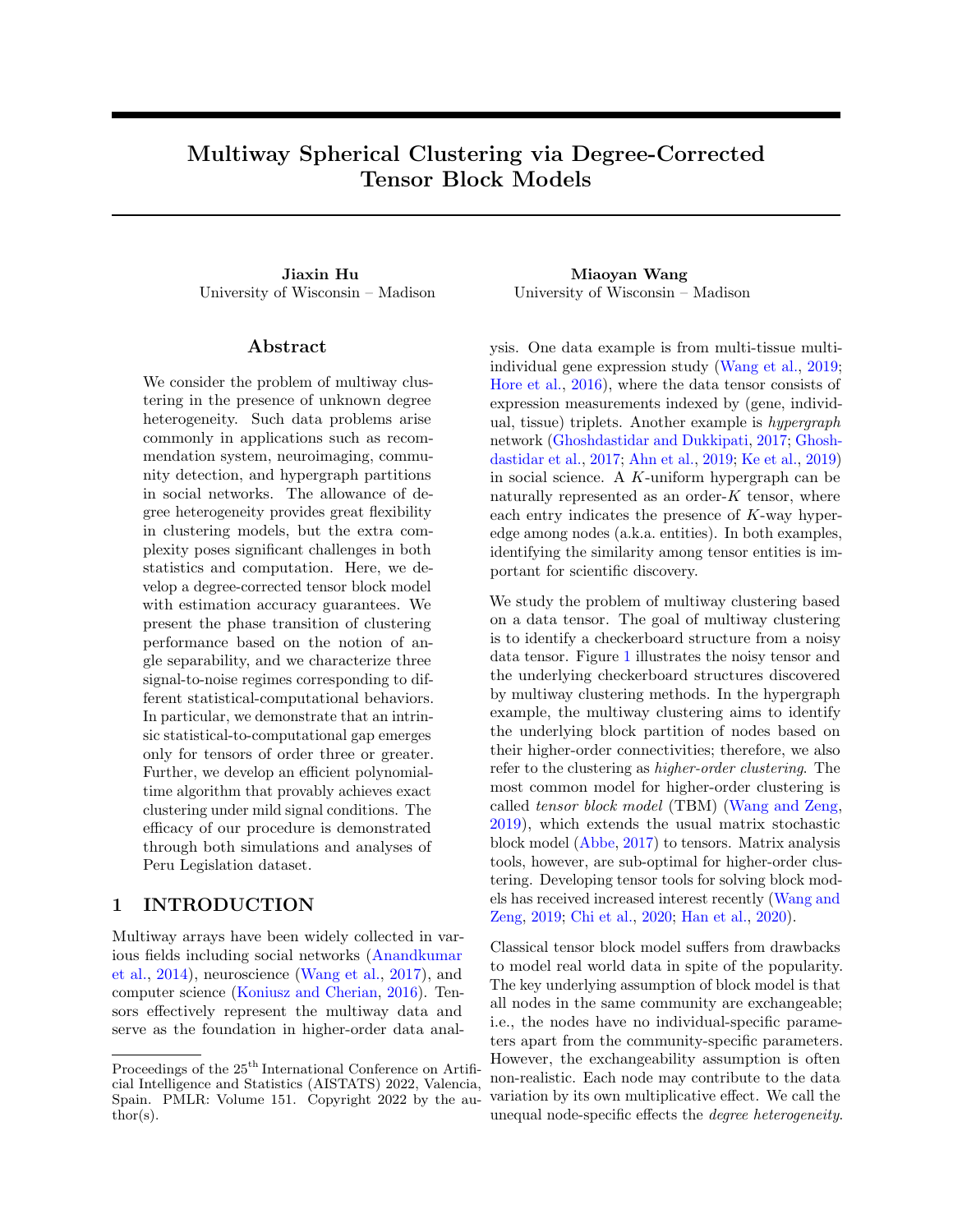For  $P_{22}$ , the inner product  $\langle e_i, [\tilde{\mathsf{S}}_{z(i)}]^s \mid [\mathsf{S}_{z(i)}]^s \rangle$  is also a sub-Gaussian variable with sub-Gaussian norm  $m_4\sqrt{r^{K-1}/p^{K-1}}t$ , conditioned on  $k[\tilde{\mathbf{S}}_{z(i)}]^{s}$   $[\mathbf{S}_{z(i)}]^{s} k < t$  with some positive constant  $m_4$ . Then, by Chernoff bound, we have

<span id="page-30-1"></span>
$$
P_{22} \cdot \exp\left(-\frac{p^{K-1}}{r^{K-1}t^2}k[\mathbf{S}_{z(j)}]^{s} - [\mathbf{S}_{b:}]^{s}k^{4}\right).
$$
 (56)

We take  $t = k[\mathbf{S}_{z(i)}]^s$   $[\mathbf{S}_{b_i}]^s k$  in  $P_{21}$  and  $P_{22}$ , and plug the inequalities [\(55\)](#page-29-0) and [\(56\)](#page-30-1) into to the upper bound for  $P_2$  in  $(54)$ . We obtain that

<span id="page-30-3"></span><span id="page-30-2"></span><span id="page-30-0"></span>
$$
P_2 \cdot \exp\left(-\frac{p^{K-1}}{r^{K-1}}k[\mathbf{S}_{z(i)}]^s - [\mathbf{S}_{b:}]^s k^2\right). \tag{57}
$$

Combining the upper bounds [\(53\)](#page-29-2) and [\(57\)](#page-30-2) gives

$$
\mathsf{P}\left(\left\langle e_i,[\tilde{\mathbf{S}}_{z(i)}]^s \quad [\tilde{\mathbf{S}}_{b:}]^s\right\rangle \qquad \frac{\theta(i)m}{4} \mathsf{k}[\mathbf{S}_{z(i)}]^s \quad [\mathbf{S}_{b:}]^s \mathsf{k}^2\right) \quad \exp\left(\begin{array}{cc} \frac{p^{K-1}}{r^{K-1}} \mathsf{k}[\mathbf{S}_{z(i)}]^s & [\mathbf{S}_{b:}]^s \mathsf{k}^2\end{array}\right). \tag{58}
$$

Hence, we have

$$
\begin{split}\n\mathbf{E}\xi &= \frac{1}{p} \sum_{i \geq [p]} \theta(i) \sum_{b \geq [r]} \mathbf{P} \left\{ \left\langle \mathbf{E}_{i:} \mathbf{V}, [\tilde{\mathbf{S}}_{z(i):}]^{s} \quad [\tilde{\mathbf{S}}_{b:}]^{s} \right\rangle \right. \\
&\quad \frac{\theta(i)m}{4} k[\mathbf{S}_{z(i):}]^{s} \quad [\mathbf{S}_{b:}]^{s} k^{2} \right\} k[\mathbf{S}_{z(i):}]^{s} \quad [\mathbf{S}_{b:}]^{s} k^{2} \\
&\quad \frac{1}{p} \sum_{i \geq [p]} \theta(i) \max_{i \geq [p], b \geq [r]} k[\mathbf{S}_{z(i):}]^{s} \quad [\mathbf{S}_{b:}]^{s} k^{2} \exp \left( \frac{p^{K}}{r^{K-1}} k[\mathbf{S}_{z(i):}]^{s} \quad [\mathbf{S}_{b:}]^{s} k^{2} \right) \\
&\quad \exp \left( M \frac{p^{K-1}}{r^{K-1}} \Delta_{\min}^{2} \right),\n\end{split} \tag{59}
$$

where M is a positive constant, the first inequality follows from the constraint that  $\sum_{i\geq [p]} \theta(i) = p$ , and the last inequality follows from [\(58\)](#page-30-3).

By Markov's inequality, we have

$$
P\left(\xi \quad \mathbb{E}\xi + \exp\left(-M \frac{p^{K-1}}{r^{K-1}} \Delta_{\min}^2\right)\right) \quad 1 \quad C \exp\left(-M \frac{p^{K-1}}{r^{K-1}} \Delta_{\min}^2\right),
$$

and thus the condition [\(43\)](#page-26-2) holds with probability at least 1  $C \exp \left( M \frac{p^{K-1}}{r^{K-1}} \Delta^2_{min} \right)$  for some constant  $C > 0$ .

Finally, we verify the bounded loss condition [\(44\)](#page-26-1) by induction. With output  $z^{(0)}$  from Sub-algorithm [2](#page-6-0) and the assumption SNR  $\tilde{C}p^{-K/2}\log p$ , by Corollary [1,](#page-20-0) we have

$$
L^{(0)} \quad \frac{\bar{C}\Delta_{\min}^2}{\tilde{C}r\log p}, \quad \text{when } p \text{ is large enough.}
$$

Therefore, the condition [\(44\)](#page-26-1) holds for  $t = 0$ . Assume the condition (44) also holds for all  $t$  t<sub>0</sub>. Then, by the decomposition  $(52)$ , we have

$$
L^{(t_0+1)} \quad \frac{3}{2}\xi + \frac{1}{2}L^{(t_0)}\n \exp\left(M\frac{p^{K-1}}{r^{K-1}}\Delta_{\min}^2\right) + \frac{\Delta_{\min}^2}{r\log p}\n \frac{\bar{C}}{\bar{C}}\frac{\Delta_{\min}^2}{r\log p},
$$

where the second inequality follows from the condition [\(43\)](#page-26-2) and the last inequality follows from the assumption that  $\Delta_{\min}^2 \& p^{K/2} \log p$ . Thus, the condition [\(44\)](#page-26-1) holds for  $t_0 + 1$ , and the condition (44) is proved by induction.  $\Box$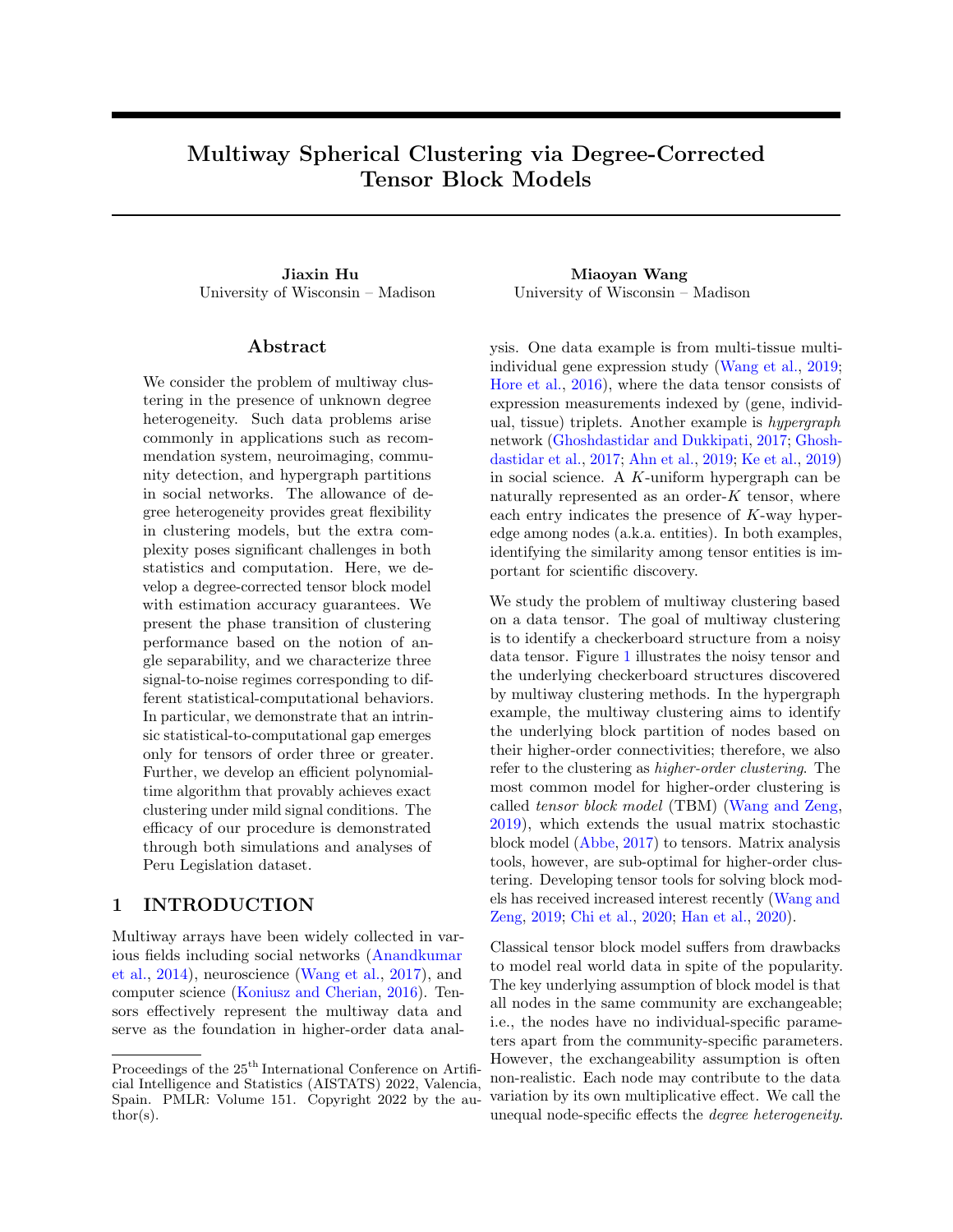### Useful Definitions and Lemmas for the Proof of Theorem [5](#page-6-2)

<span id="page-31-3"></span>**Lemma 8** (Misclustering error and loss). Define the misclustering error in the t-th iteration as  $\ell^{(t)} = \ell(z^{(t)}, z)$ . We have

$$
\ell^{(t)} \cdot \frac{1}{p} \sum_{i \geq [p]} \theta(i) \mathbf{1} \left\{ z^{(t)}(i) \triangleq z(i) \right\} \quad \frac{L^{(t)}}{\Delta_{\min}^2}
$$

Proof of Lemma [8.](#page-31-3) By the definition of minimal gap in Assumption [1,](#page-3-2) we have

$$
L^{(t)} = \frac{1}{p} \sum_{i \ge [p]} \theta(i) \sum_{b \ge [r]} \mathbf{1} \left\{ z^{(t)}(i) = b \right\} k[\mathbf{S}_{z(i)}]^s \quad [\mathbf{S}_{b:}]^s k^2 \quad \frac{1}{p} \sum_{i \ge [p]} \theta(i) \sum_{b \ge [r]} \mathbf{1} \left\{ z^{(t)}(i) = b \right\} \Delta_{\min}^2 \quad c\ell^{(t)} \Delta_{\min}^2,
$$
\nwhere the last inequality follows from the assumption  $\min_{i \ge [r]} \theta(i)$   $c > 0$ .

where the last inequality follows from the assumption  $\min_{i\geq [p]} \theta(i)$  c > 0.

<span id="page-31-0"></span>Lemma 9 (Singular-value property of membership matrices). Under the setup of Theorem [5,](#page-6-2) suppose the condition [\(44\)](#page-26-1) holds. Then, for all  $a \n\supseteq [r]$ , we have  $j(z^{(t)})^{-1}(a)j - p/r$ . Moreover, we have

$$
\lambda_r(\mathbf{M}) \quad k\mathbf{M}k_\sigma \quad \sqrt{p/r}, \quad \lambda_r(\mathbf{W}) \quad k\mathbf{W}k_\sigma \quad \sqrt{r/p}.\tag{60}
$$

The inequalities [\(60\)](#page-31-4) also hold by replacing M and W to  $\mathcal{M}^{(t)}$  and  $\mathcal{W}^{(t)}$  respectively. Further, we have

$$
\lambda_r(\mathbf{W}\mathbf{W}^T) \quad \left\| \mathbf{W}\mathbf{W}^T \right\|_{\sigma} \quad r/p,\tag{61}
$$

<span id="page-31-5"></span><span id="page-31-4"></span>.

which is also true for  $W^{(t)}W^{(t),T}$ .

Proof of Lemma [9.](#page-31-0) The proof for the inequality [\(60\)](#page-31-4) can be found in [Han et al.](#page-9-12) [\(2020,](#page-9-12) Proof of Lemma 4) For inequality [\(61\)](#page-31-5), note that for all  $k \n\geq [r]$ ,

$$
\lambda_k(\mathbf{W}\mathbf{W}^T) = \sqrt{\text{eigen}_k(\mathbf{W}\mathbf{W}^T\mathbf{W}\mathbf{W}^T)} \qquad \sqrt{\frac{r}{p}\text{eigen}_k(\mathbf{W}\mathbf{W}^T)} = \sqrt{\frac{r}{p}\lambda_k^2(\mathbf{W})} \qquad \frac{r}{p},
$$

where eigen $_k(A)$  denotes the k-th largest eigenvalue of the square matrix  $A$ , the first inequality follows the fact that  $W^T W$  is a diagonal matrix with elements of order  $r/p$ , and the second equation follows from the definition of singular value.  $\Box$ 

<span id="page-31-1"></span>**Lemma [1](#page-26-3)0** (Upper bound for  $F_{ib}^{(t)}$ ,  $G_{ib}^{(t)}$  and  $H_{ib}^{(t)}$ ). Under the Condition 1 and the setup of Theorem [5,](#page-6-2) assume the the constant  $\tilde{C}$  in the condition SNR  $\tilde{C}p^{-K/2}\log p$  is large enough to satisfy the inequalities [\(73\)](#page-34-0) and [\(77\)](#page-34-1). We have

$$
\max_{i \geq [p]}\max_{b \in z(i)} \frac{\left(F_{ib}^{(t)}\right)^2}{k[\mathbf{S}_{z(i)}]^s [\mathbf{S}_{b:}]^s k^2} \cdot \frac{rL^{(t)}}{\Delta_{\min}^2} k\mathbf{E}_{i:} \mathbf{V} k^2 + \left(1 + \frac{rL^{(t)}}{\Delta_{\min}^2}\right) k\mathbf{E}_{i:} (\mathbf{V} \mathbf{V}^{(t)}) k^2, \tag{62}
$$

$$
\max_{i \geq [p]}\max_{b \in z(i)} \frac{\left(G_{ib}^{(t)}\right)^2}{k[\mathbf{S}_{z(i)}]^s [\mathbf{S}_{b:}]^s k^2} \quad \frac{1}{512} \left(\Delta_{\min}^2 + L^{(t)}\right),\tag{63}
$$

<span id="page-31-7"></span><span id="page-31-6"></span><span id="page-31-2"></span>
$$
\max_{i \geq [p]} \max_{b \in z(i)} \frac{\left| H_{ib}^{(t)} \right|}{\mathcal{K}[\mathbf{S}_{z(i)}]^s \left[ \mathbf{S}_{b:} \right]^{s} \mathcal{K}^2} \quad \frac{1}{4}.
$$
\n(64)

Proof of Lemma [10.](#page-31-1) We prove the each of the inequalities in Lemma [10](#page-31-1) separately.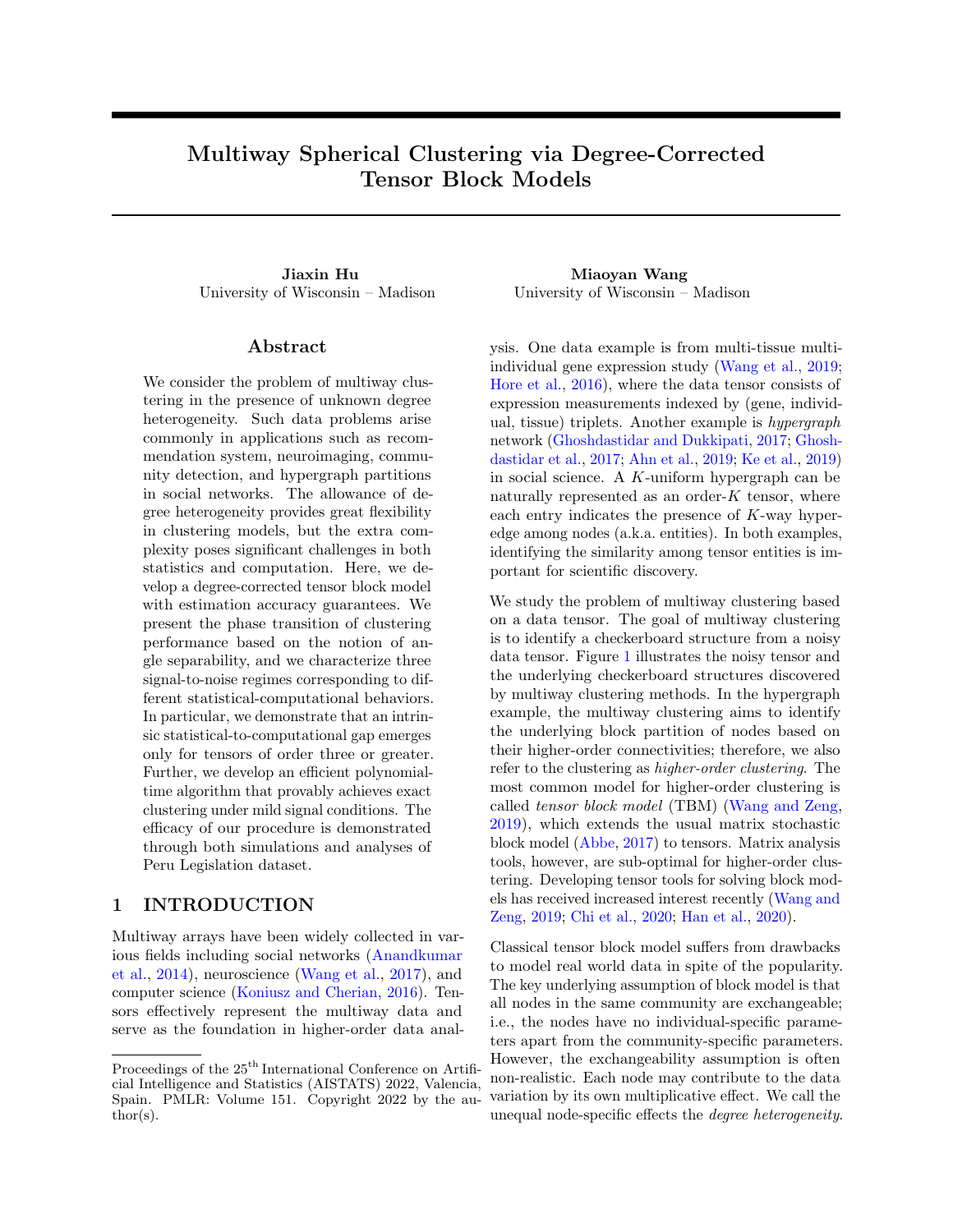1. Upper bound for  $F_{ib}^{(t)}$ , i.e., inequality [\(62\)](#page-31-6). Recall the definition of  $F_{ib}^{(t)}$ ,

$$
F_{ib}^{(t)}=2\left\langle \boldsymbol{E}_{i:}\boldsymbol{V}^{(t)},\left([\tilde{\boldsymbol{S}}_{z(i):}]^{s}-[\boldsymbol{S}_{z(i):}^{(t)}]^{s}\right)-\left([\tilde{\boldsymbol{S}}_{b:}]^{s}-[\boldsymbol{S}_{b:}^{(t)}]^{s}\right)\right\rangle+2\left\langle \boldsymbol{E}_{i:}(\boldsymbol{V}-\boldsymbol{V}^{(t)}),[\tilde{\boldsymbol{S}}_{z(i):}]^{s}-[\tilde{\boldsymbol{S}}_{b:}]^{s}\right\rangle.
$$

By Cauchy-Schwartz inequality, we have

<span id="page-32-2"></span>
$$
\left(F_{ib}^{(t)}\right)^2 \quad 8\left(\left\langle \mathbf{E}_i \cdot \mathbf{V}^{(t)}, \left( [\tilde{\mathbf{S}}_{z(i)}]^{s} \quad [\mathbf{S}_{z(i)}^{(t)}]^{s} \right) \left( [\tilde{\mathbf{S}}_{b:}]^{s} \quad [\mathbf{S}_{b:}]^{s} \right) \right\rangle\right)^2
$$

$$
+ 8\left(\left\langle \mathbf{E}_i \cdot (\mathbf{V} \quad \mathbf{V}^{(t)}), [\tilde{\mathbf{S}}_{z(i)}]^{s} \quad [\tilde{\mathbf{S}}_{b:}]^{s} \right\rangle\right)^2
$$

$$
8\left(k\mathbf{E}_i \cdot \mathbf{V} k^2 + k\mathbf{E}_{i:} (\mathbf{V} \quad \mathbf{V}^{(t)}) k^2\right) \max_{a \geq [r]^{s}} k[\tilde{\mathbf{S}}_{a:}]^{s} \quad [\mathbf{S}_{a:}]^{s} k
$$

$$
+ k\mathbf{E}_{i:} (\mathbf{V} \quad \mathbf{V}^{(t)}) k^2 k[\tilde{\mathbf{S}}_{z(i)}]^{s} \quad [\tilde{\mathbf{S}}_{b:}]^{s} k. \tag{65}
$$

Note that for all  $a \nightharpoonup [r],$ 

$$
k[\tilde{S}_{a:}]^{s} \quad [S_{a:}^{(t)}]^{s} k^{2} = k[W_{a}^{T} Y V]^{s} \quad [W_{a}^{(t), T} Y V^{(t)}]^{s} k^{2}
$$
\n
$$
2k[W_{a}^{T} Y V]^{s} \quad [W_{a}^{(t), T} Y V]^{s} k^{2} + 2k[W_{a}^{(t), T} Y V]^{s} \quad [W_{a}^{(t), T} Y V^{(t)}]^{s} k^{2}
$$
\n
$$
\frac{r^{2}(L^{(t)})^{2}}{\Delta_{\min}^{2}} + \frac{rr^{2K} + pr^{K+2}}{p^{K}} \frac{L^{(t)}}{\Delta_{\min}^{2}}
$$
\n
$$
rL^{(t)} + \frac{rr^{2K} + pr^{K+2}}{p^{K}} \frac{L^{(t)}}{\Delta_{\min}^{2}}
$$
\n
$$
rL^{(t)}, \qquad (66)
$$

where the second inequality follows from the inequalities  $(80)$  and  $(81)$  in Lemma [11,](#page-34-2) the third inequality follows from the condition  $(44)$  in Condition [1,](#page-26-3) and the last inequality follows from the assumption that  $\Delta_{\min}^2$   $\tilde{C}p^{-K/2}\log p$ .

Note that

<span id="page-32-1"></span><span id="page-32-0"></span>
$$
k[\tilde{S}_{z(i)}]^s \quad [\tilde{S}_{b:}]^s k^2 = k[\tilde{S}_{z(i)}]^s \quad [S_{z(i)}]^s + [S_{z(i)}]^s \quad [S_{b:}]^s + [S_{b:}]^s \quad [\tilde{S}_{b:}]^s k^2
$$

$$
k[S_{z(i)}]^s \quad [S_{b:}]^s k^2 + \max_{a \geq [r]} k[S_{a:}]^s \quad [\tilde{S}_{a:}]^s k^2
$$

$$
k[S_{z(i)}]^s \quad [S_{b:}]^s k^2 + \max_{a \geq [r]} \frac{1}{kS_{a:}k^2} kW_{:a}^T E V k^2
$$

$$
k[S_{z(i)}]^s \quad [S_{b:}]^s k^2, \tag{67}
$$

where the second inequality follows from Lemma [2,](#page-21-0) and the last inequality follows from the assumptions on  $kS_a$  k in the parameter space [\(2\)](#page-3-1), the inequality [\(40\)](#page-26-0) in Condition [1](#page-26-3) and the assumption  $\Delta_{\min}^2 \otimes p^{-K/2} \log p$ . Therefore, we finish the proof of inequality  $(62)$  by plugging the inequalities  $(66)$  and  $(67)$  into the upper bound  $(65)$ .

2. Upper bound for  $G_{ib}^{(t)}$ , i.e., inequality [\(63\)](#page-31-7). By definition of  $G_{ib}^{(t)}$ , we rearrange terms and obtain

$$
G_{ib}^{(t)} = (k[X_i, V^{(t)}]^{s} \t [S_{z(i)}^{(t)}]^{s} k^{2} \t k[X_i, V^{(t)}]^{s} \t [W_{z(i)}^{T} Y V^{(t)}]^{s} k^{2})
$$
  
\t
$$
(k[X_i, V^{(t)}]^{s} \t [S_{b}^{(t)}]^{s} k^{2} \t k[X_i, V^{(t)}]^{s} \t [W_{ib}^{T} Y V^{(t)}]^{s} k^{2})
$$
  
\t
$$
= 2 \left\langle [X_i, V^{(t)}]^{s}, ([W_{z(i)}^{T} Y V^{(t)}]^{s} \t [S_{z(i)}^{(t)}]^{s} \right) \t (W_{ib}^{T} Y V^{(t)}]^{s} \t [S_{b}^{(t)}]^{s} \right\rangle
$$
  
\t
$$
= G_1 + G_2 \t G_3,
$$
 (68)

where

<span id="page-32-3"></span>
$$
G_1 = k[\mathbf{W}_{:z(i)}^T \mathbf{Y} \mathbf{V}^{(t)}]^s \quad [\mathbf{S}_{z(i):}^{(t)}]^{s} k^2 \quad k[\mathbf{W}_{:b}^T \mathbf{Y} \mathbf{V}^{(t)}]^s \quad [\mathbf{S}_{b:}^{(t)}]^{s} k^2,
$$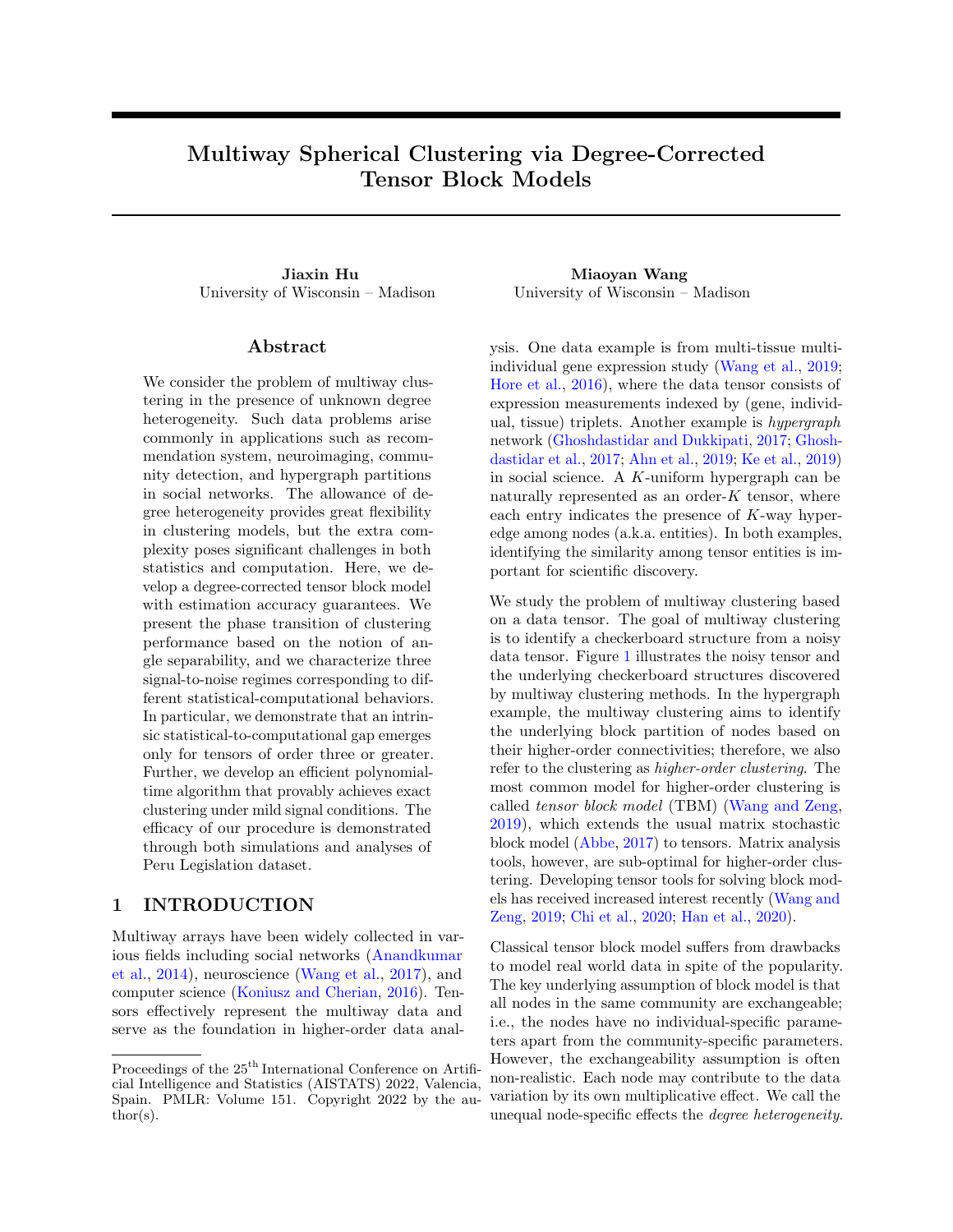$$
G_2 = 2 \left\langle [\mathbf{X}_{i:} \mathbf{V}^{(t)}]^s \quad [\mathbf{W}_{:z(i)}^T \mathbf{Y} \mathbf{V}^{(t)}]^s, [\mathbf{W}_{:z(i)}^T \mathbf{Y} \mathbf{V}^{(t)}]^s \quad [\mathbf{S}_{z(i):}^{(t)}]^s \right\rangle,
$$
  

$$
G_3 = 2 \left\langle [\mathbf{X}_{i:} \mathbf{V}^{(t)}]^s \quad [\mathbf{W}_{:b}^T \mathbf{Y} \mathbf{V}^{(t)}]^s, [\mathbf{W}_{:b}^T \mathbf{Y} \mathbf{V}^{(t)}]^s \quad [\mathbf{S}_{b:}^{(t)}]^s \right\rangle.
$$

For  $G_1$ , we have

<span id="page-33-0"></span>
$$
jG_1)^2 \begin{vmatrix} k[W_{.z(i)}^T Y V^{(t)}]^s & [S_{z(i)}^{(t)}]^s k^2 & k[W_{.b}^T Y V^{(t)}]^s & [S_{b:}^{(t)}]^s k^2 \\ \max k[W_{.a}^T Y V^{(t)}]^s & [W_{.a}^{(t),T} Y V^{(t)}]^s k^4 \\ C^4 \frac{r^4}{\Delta_{\min}^4} (L^{(t)})^4 + \frac{r^2 r^{4K} + p^2 r^{2K+4}}{p^{2K}} \frac{(L^{(t)})^2}{\Delta_{\min}^4} \\ C^4 \frac{\bar{C}}{\bar{C}^3} \left( \Delta_{\min}^4 + \Delta_{\min}^2 L^{(t)} \right), \end{vmatrix}
$$
(69)

where the third inequality follows from the inequality [\(82\)](#page-35-2) in Lemma [9](#page-31-0) and the last inequality follows from the assumption that  $\Delta_{\min}^2 \quad \tilde{C}p^{-K/2}\log p$  and inequality [\(44\)](#page-26-1) in Condition [1.](#page-26-3)

For  $G_2$ , noticing that  $[\mathcal{X}_{i:} V^{(t)}]^s = [\mathcal{W}_{z(i):}^T \mathcal{X} V^{(t)}]^s$ , we have

<span id="page-33-1"></span>
$$
jG_{2}f^{2} = 2k[\mathbf{X}_{i:}V^{(t)}]^{s} = [\mathbf{W}_{:z(i)}^{T}YV^{(t)}]^{s}k^{2}k[\mathbf{W}_{:z(i)}^{T}YV^{(t)}]^{s} = [\mathbf{S}_{z(i)}^{(t)}]^{s}k^{2}
$$
  
\n
$$
\frac{2}{k\mathbf{W}_{z(i)}^{T}XV^{(t)}k^{2}} \max_{a2[r]}k\mathbf{W}_{:a}^{T}EV^{(t)}k^{2} \max_{a2[r]}k[\mathbf{W}_{:a}^{T}YV^{(t)}]^{s} = [\mathbf{W}_{:a}^{(t),T}YV^{(t)}]^{s}k^{2}
$$
  
\n
$$
C^{0}\frac{r^{2K} + Kpr^{K+1}}{p^{K}}\left(\frac{r^{2}}{\Delta_{\min}^{2}}(L^{(t)})^{2} + \frac{rr^{2K} + pr^{K+2}}{p^{K}}\frac{L^{(t)}}{\Delta_{\min}^{2}}\right)
$$
  
\n
$$
\frac{C^{0}}{\tilde{C}^{2}}\Delta_{\min}^{2}L^{(t)},
$$
\n(70)

where  $C^{\ell}$  is a positive universal constant, the second inequality follows from Lemma [2,](#page-21-0) the third inequality follows from the inequality  $(41)$  in Condition [1,](#page-26-3) the inequalities  $(82)$  and  $(101)$  in the proof of Lemma [11,](#page-34-2) and the last inequality follows from the assumption  $\Delta_{\min}^2$   $\tilde{C}p^{-K/2} \log p$  and inequality [\(44\)](#page-26-1) in Condition [1.](#page-26-3)

For  $G_3$ , note that by triangle inequality

<span id="page-33-3"></span>
$$
k[\mathbf{X}_{i:} \mathbf{V}^{(t)}]^{s} \quad [\mathbf{W}_{:b}^{T} \mathbf{X} \mathbf{V}^{(t)}]^{s} k^{2} \quad k\mathbf{S}_{z(i):}^{s} \quad \mathbf{S}_{b:}^{s} k^{2} + 2 \max_{a \geq [r]} \{ \mathbf{W}_{:a}^{T} \mathbf{X} \mathbf{V}^{(t)} \}^{s} \quad [\mathbf{W}_{:a}^{T} \mathbf{X} \mathbf{V}]^{s} k^{2} \quad \text{for } \mathbf{S}_{z(i):}^{s} \quad \mathbf{S}_{b:}^{s} k^{2} + C \frac{r^{2} (L^{(t)})^{2}}{\Delta_{\min}^{2}}, \tag{71}
$$

where the last inequality follows from the inequality  $(100)$  in the proof of Lemma [11](#page-34-2) and C is a positive constant. Then we have

<span id="page-33-2"></span>
$$
jG_{3}f^{2} = 2k[\mathbf{X}_{i:}V^{(t)}]^{s} = [\mathbf{W}_{:b}^{T}\mathbf{Y}V^{(t)}]^{s}k^{2} \max_{a \in [r]} \{ \mathbf{W}_{:a}^{T}\mathbf{Y}V^{(t)}]^{s} = [\mathbf{W}_{:a}^{(t),T}\mathbf{Y}V^{(t)}]^{s}k^{2}
$$
  
\n
$$
2\left(k[\mathbf{X}_{i:}V^{(t)}]^{s} - [\mathbf{W}_{:b}^{T}\mathbf{X}V^{(t)}]^{s}k^{2} + k[\mathbf{W}_{:b}^{T}\mathbf{Y}V^{(t)}]^{s} - [\mathbf{W}_{:b}^{T}\mathbf{X}V^{(t)}]^{s}k^{2}\right)
$$
  
\n
$$
\max_{a \in [r]} \left\| [\mathbf{W}_{:a}^{T}\mathbf{Y}V^{(t)}]^{s} - [\mathbf{W}_{:a}^{(t),T}\mathbf{Y}V^{(t)}]^{s} \right\|^{2}
$$
  
\n
$$
C^{2}\left(k\mathbf{S}_{z(i):}^{s} - \mathbf{S}_{i:}^{s}k^{2} + C\frac{r^{2}(L^{(t)})^{2}}{\Delta_{\min}^{2}}\right) \left(\frac{r^{2}(L^{(t)})^{2}}{\Delta_{\min}^{2}} + \frac{rr^{2K} + pr^{K+2}}{p^{K}}\frac{L^{(t)}}{\Delta_{\min}^{2}}\right) + \frac{C^{0}}{\tilde{C}^{2}}\Delta_{\min}^{2}L^{(t)}
$$
  
\n
$$
\frac{C^{2}\bar{C}^{2}}{\tilde{C}}k\mathbf{S}_{z(i):}^{s} - \mathbf{S}_{i:}^{s}k^{2}(\Delta_{\min}^{2} + L^{(t)}) + \frac{C^{3}C^{0}\bar{C}^{2}}{\tilde{C}^{2}}\left(\Delta_{\min}^{4} + \Delta_{\min}^{2}L^{(t)}\right), \qquad (72)
$$

where the third inequality follows from the same procedure to derive  $(69)$  and  $(70)$ , and the last inequality follows from the assumption  $\Delta_{\min}^2$   $\tilde{C}p^{-K/2}\log p$  and inequality [\(44\)](#page-26-1) in Condition [1.](#page-26-3)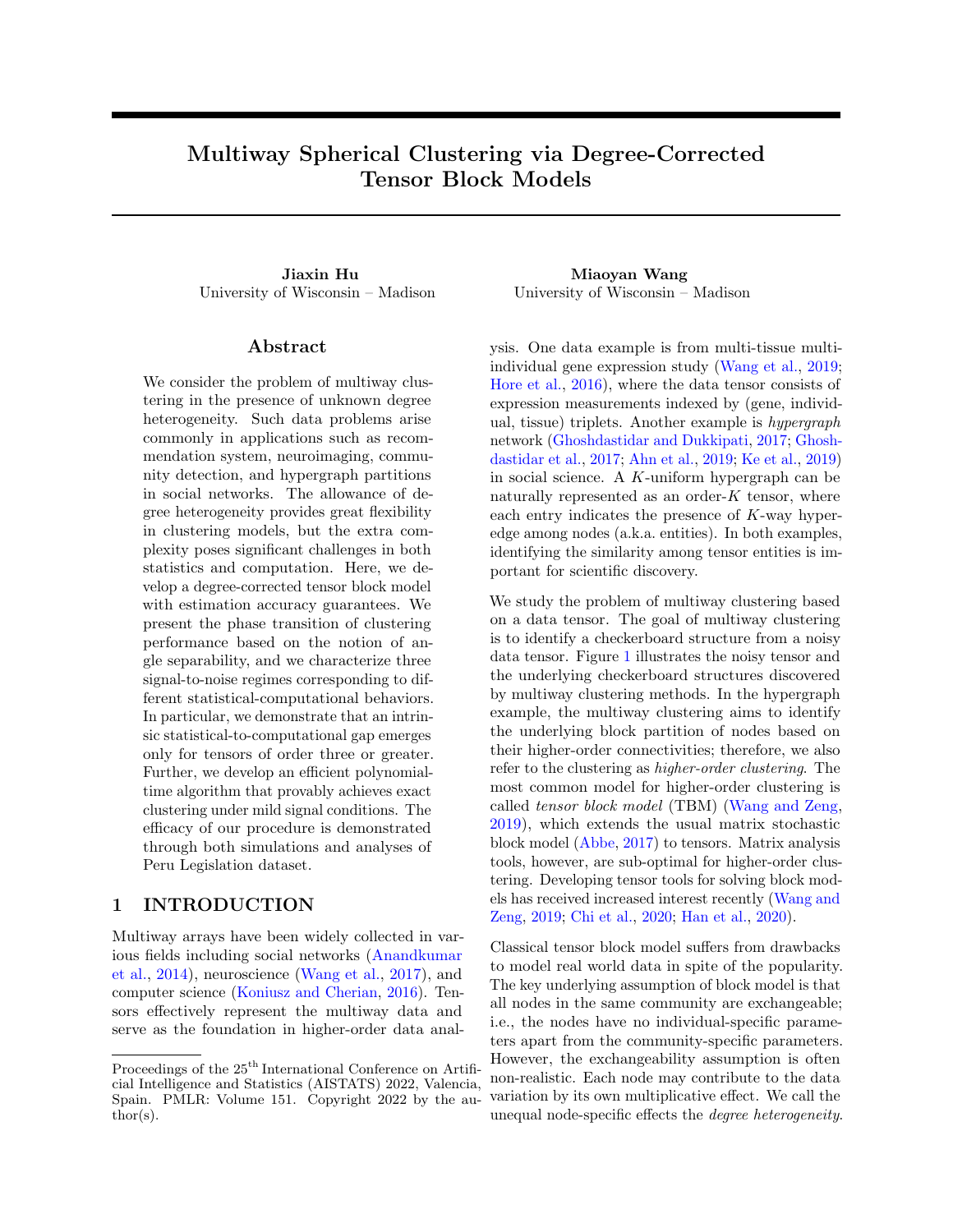Choose the  $\tilde{C}$  such that

<span id="page-34-0"></span>
$$
3\left(C^4\frac{\bar{C}}{\tilde{C}^3} + \frac{C^{\theta}}{\tilde{C}^2} + \frac{C^2\bar{C}^2}{\tilde{C}} + \frac{C^3C^{\theta}\bar{C}^2}{\tilde{C}^2}\right) \frac{1}{512}.
$$
\n(73)

Then, we finish the proof of inequality  $(63)$  by plugging the inequalities  $(69)$ ,  $(70)$ , and  $(72)$  into the upper bound [\(68\)](#page-32-3).

3. Upper bound for  $H_{ib}^{(t)}$ , i.e., the inequality [\(64\)](#page-31-2). By definition of  $H_{ib}$ , we rearrange terms and obtain

$$
H_{ib} = k[\mathbf{X}_{i:} \mathbf{V}^{(t)}]^{s} \quad [\mathbf{W}_{:z(i)}^{T} \mathbf{Y} \mathbf{V}^{(t)}]^{s} k^{2} \quad k[\mathbf{X}_{i:} \mathbf{V}^{(t)}]^{s} \quad [\mathbf{W}_{:b}^{T} \mathbf{Y} \mathbf{V}^{(t)}]^{s} k^{2} + k[\mathbf{S}_{z(i):}]^{s} \quad [\mathbf{S}_{b:}]^{s} k^{2} = k[\mathbf{X}_{i:} \mathbf{V}^{(t)}]^{s} \quad [\mathbf{W}_{:z(i)}^{T} \mathbf{Y} \mathbf{V}^{(t)}]^{s} k^{2} + (k[\mathbf{S}_{z(i):}]^{s} \quad [\mathbf{S}_{b:}]^{s} k^{2} \quad k[\mathbf{X}_{i:} \mathbf{V}^{(t)}]^{s} \quad [\mathbf{W}_{:b}^{T} \mathbf{X} \mathbf{V}^{(t)}]^{s} k \right) = H_{1} + H_{2} + H_{3},
$$

where

$$
H_1 = k[\mathbf{X}_i, \mathbf{V}^{(t)}]^s \quad [\mathbf{W}_{:z(i)}^T \mathbf{Y} \mathbf{V}^{(t)}]^s k^2 \quad k[\mathbf{W}_{:b}^T \mathbf{X} \mathbf{V}^{(t)}]^s \quad [\mathbf{W}_{:b}^T \mathbf{Y} \mathbf{V}^{(t)}]^s k^2,
$$
  
\n
$$
H_2 = k[\mathbf{S}_{z(i)}]^s \quad [\mathbf{S}_{b:}]^s k^2 \quad k[\mathbf{X}_i, \mathbf{V}^{(t)}]^s \quad [\mathbf{W}_{:b}^T \mathbf{X} \mathbf{V}^{(t)}]^s k^2,
$$
  
\n
$$
H_3 = 2 \langle [\mathbf{X}_i, \mathbf{V}^{(t)}]^s \quad [\mathbf{W}_{:b}^T \mathbf{X} \mathbf{V}^{(t)}]^s, [\mathbf{W}_{:b}^T \mathbf{Y} \mathbf{V}^{(t)}]^s \quad [\mathbf{W}_{:b}^T \mathbf{X} \mathbf{V}^{(t)}]^s \rangle.
$$

For  $H_1$ , we have

$$
jH_1 j \quad \frac{4 \max_{a \ge [r]} \mathcal{K} \mathcal{W}_{a}^T E \mathcal{V}^{(t)} \mathcal{K}^2}{\mathcal{K} \mathcal{W}_{z(i)}^T \mathcal{K} \mathcal{V}^{(t)} \mathcal{K}^2} \quad \frac{r^{2K} \quad 1 + Kpr^{K+1}}{p^K} \quad \tilde{C} \quad {}^2 \mathcal{K} [\mathcal{S}_{z(i)}]^s \quad [\mathcal{S}_{b:}]^s \mathcal{K}^2, \tag{74}
$$

following the derivation of  $G_2$  in inequality [\(70\)](#page-33-1) and the assumption that  $\Delta_{\min}^2 \quad \tilde{C}p^{-K/2} \log p$ . For  $H_2$ , by the inequality  $(71)$ , we have

$$
jH_2j \t 2 \max_{a \geq [r]} \{ [W_{:a}^T X V^{(t)}]^s \t [W_{:a}^T X V]^s \}^2 \t 2 \t \frac{r^2 (L^{(t)})^2}{\Delta_{\min}^2} \t C \frac{\bar{C}^2}{\tilde{C}^2} \langle [S_{z(i)}]^s \t [S_{a:}]^s \rangle^2, \t (75)
$$

where the last inequality follows from the condition [\(44\)](#page-26-1) in Condition [1.](#page-26-3)

For  $H_3$ , by Cauchy-Schwartz inequality, we have

$$
jH_3j
$$
.  $k[\mathbf{X}_i \cdot \mathbf{V}^{(t)}]^s$   $[\mathbf{W}_{i}^T \mathbf{X} \mathbf{V}^{(t)}]^s k j H_1 j^{1/2}$   $2\tilde{C}^{-1} k [\mathbf{S}_{z(i)}]^s$   $[\mathbf{S}_{a:}]^s k^2$ , (76)

following the inequalities [\(71\)](#page-33-3) and [\(74\)](#page-34-3).

Choose  $\tilde{C}$  such that

$$
\tilde{C}^{-2} + C \frac{\bar{C}^2}{\tilde{C}^2} + \tilde{C}^{-1} - \frac{1}{4}.
$$
\n(77)

Therefore, we finish the proof of inequality  $(64)$  combining inequalities  $(74)$ ,  $(75)$ , and  $(76)$ .

<span id="page-34-6"></span><span id="page-34-5"></span><span id="page-34-4"></span><span id="page-34-3"></span><span id="page-34-1"></span> $\Box$ 

<span id="page-34-2"></span>Lemma 11 (Relationship between misclustering loss and intermediate parameters). Under the Condition [1](#page-26-3) and the setup of Theorem [5,](#page-6-2) we have

$$
kV \t V^{(t)}\kappa_{\sigma} \t \frac{\sqrt{r^{K-1}}}{35} \frac{r}{\Delta_{\min}^2} L^{(t)}, \t (78)
$$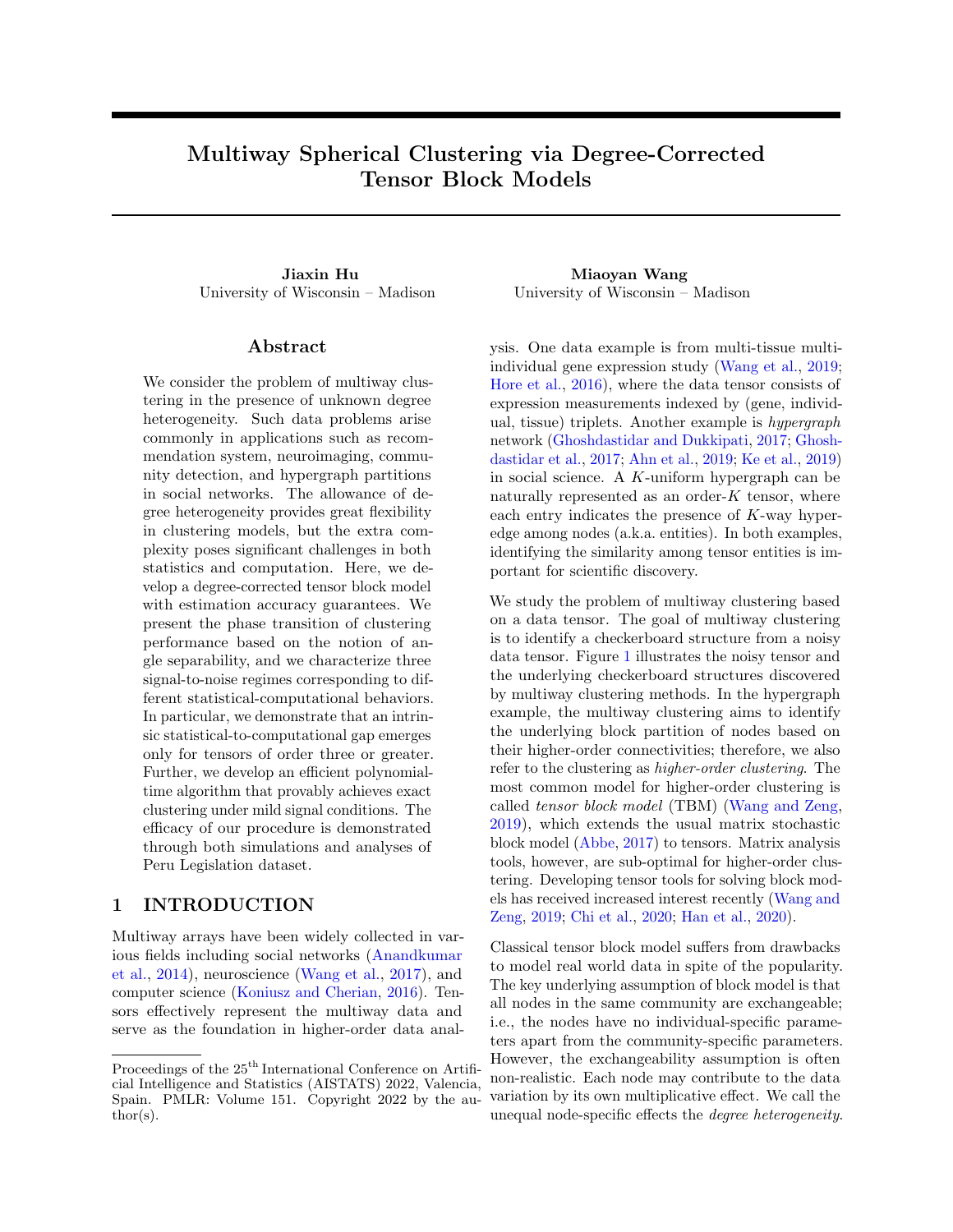<span id="page-35-3"></span><span id="page-35-0"></span>
$$
kE(V - V^{(t)})k_{\sigma} \cdot \sqrt{\frac{r^{K-1}(pr^{K-1} + pr)}{p^{K-1}}} \frac{r}{\Delta_{\min}^2} L^{(t)},
$$
 (79)

$$
\max_{b\,2[r]} \langle \mathbf{W}_{:b}^T \mathbf{Y} \mathbf{V} \rangle^s \quad [\mathbf{W}_{:b}^{(t),T} \mathbf{Y} \mathbf{V}]^s \langle C \left( \frac{r L^{(t)}}{\Delta_{\min}} + \sqrt{\frac{r^{2K} + pr^{K+1}}{p^K} \frac{\rho}{\Delta_{\min}}} \right), \tag{80}
$$

$$
\max_{b\mathcal{Z}[r]} \langle [\mathbf{W}_{ib}^{(t),T} \mathbf{Y} \mathbf{V}]^s \quad [\mathbf{W}_{ib}^{(t),T} \mathbf{Y} \mathbf{V}^{(t)}]^s \rangle \langle C \left( \sqrt{\frac{rr^{2K} + pr^{K+2}}{p^K} \frac{\rho}{\Delta_{\min}}} + \frac{rL^{(t)}}{\Delta_{\min}} \right), \tag{81}
$$

$$
\max_{b \, 2[r]} k[\boldsymbol{W}_{:b}^T \boldsymbol{Y} \boldsymbol{V}^{(t)}]^s \quad [\boldsymbol{W}_{:b}^{(t),T} \boldsymbol{Y} \boldsymbol{V}^{(t)}]^s k \quad C\left(\frac{rL^{(t)}}{\Delta_{\min}} + \sqrt{\frac{rr^{2K} + pr^{K+2}}{p^K}} \frac{\rho_{\overline{L^{(t)}}}}{\Delta_{\min}}\right),\tag{82}
$$

for some positive universal constant C. In addition, the inequality [\(81\)](#page-35-1) also holds by replacing  $W_{b}^{(t)}$  to  $W_{b}$ .

Proof of Lemma [11.](#page-34-2) We follow and use several intermediate conclusions in [Han et al.](#page-9-12) [\(2020,](#page-9-12) Proof of Lemma 5). We prove each inequality separately.

1. Inequality [\(78\)](#page-34-6). By [Han et al.](#page-9-12) [\(2020,](#page-9-12) Proof of Lemma 5), we have

<span id="page-35-2"></span><span id="page-35-1"></span>
$$
k{\boldsymbol{V}}-{\boldsymbol{V}}^{(t)}k_{\sigma} \ . \quad \sqrt{\frac{r^{K-1}}{p^{K-1}}}r\ell^{(t)}.
$$

Then, we complete the proof of inequality [\(78\)](#page-34-6) by applying Lemma [8](#page-31-3) to the above inequality.

2. Inequality [\(79\)](#page-35-3). By [Han et al.](#page-9-12) [\(2020,](#page-9-12) Proof of Lemma 5), we have

$$
k\mathbf{E}(\mathbf{V}-\mathbf{V}^{(t)})k_{\sigma} \cdot \sqrt{\frac{r^{K-1}(pr^{K-1}+pr)}{p^{K-1}}}r\ell^{(t)}.
$$

Also, we complete the proof of inequality [\(78\)](#page-34-6) by applying Lemma [8](#page-31-3) to the above inequality. 3. Inequality [\(80\)](#page-35-0). We upper bound the desired quantity by triangle inequality,

$$
k[\boldsymbol{W}_{:b}^T \boldsymbol{Y} \boldsymbol{V}]^s \quad [\boldsymbol{W}_{:b}^{(t),T} \boldsymbol{Y} \boldsymbol{V}]^s k \quad I_1 + I_2 + I_3,
$$

where

$$
I_1 = \begin{Vmatrix} \begin{matrix} \mathbf{W}_{:b}^T \mathbf{Y} \mathbf{V} & \mathbf{W}_{:b}^{(t), T} \mathbf{Y} \mathbf{V} \\ \hline k \mathbf{W}_{:b}^T \mathbf{X} \mathbf{V} k & k \mathbf{W}_{:b}^{(t), T} \mathbf{X} \mathbf{V} k \end{matrix} \end{Vmatrix},
$$
  
\n
$$
I_2 = \left\| \begin{pmatrix} \frac{1}{k \mathbf{W}_{:b}^T \mathbf{Y} \mathbf{V} k} & \frac{1}{k \mathbf{W}_{:b}^T \mathbf{X} \mathbf{V} k} \end{pmatrix} \mathbf{W}_{:b}^T \mathbf{Y} \mathbf{V} \right\|,
$$
  
\n
$$
I_3 = \left\| \begin{pmatrix} \frac{1}{k \mathbf{W}_{:b}^{(t), T} \mathbf{Y} \mathbf{V} k} & \frac{1}{k \mathbf{W}_{:b}^{(t), T} \mathbf{X} \mathbf{V} k} \end{pmatrix} \mathbf{W}_{:b}^{(t), T} \mathbf{Y} \mathbf{V} \right\|.
$$

Next, we upper bound the quantities  $I_1, I_2, I_3$  separately.

For  $I_1$ , we further bound  $I_1$  by triangle inequality,

$$
I_1
$$
  $I_{11} + I_{12}$ ,

where

$$
I_{11} = \left\| \frac{\mathbf{W}_{:b}^T \mathbf{X} \mathbf{V}}{K \mathbf{W}_{:b}^T \mathbf{X} \mathbf{V} K} - \frac{\mathbf{W}_{:b}^{(t),T} \mathbf{X} \mathbf{V}}{K \mathbf{W}_{:b}^{(t),T} \mathbf{X} \mathbf{V} K} \right\|, \text{ and } I_{12} = \left\| \frac{\mathbf{W}_{:b}^T \mathbf{E} \mathbf{V}}{K \mathbf{W}_{:b}^T \mathbf{X} \mathbf{V} K} - \frac{\mathbf{W}_{:b}^{(t),T} \mathbf{E} \mathbf{V}}{K \mathbf{W}_{:b}^{(t),T} \mathbf{X} \mathbf{V} K} \right\|
$$

.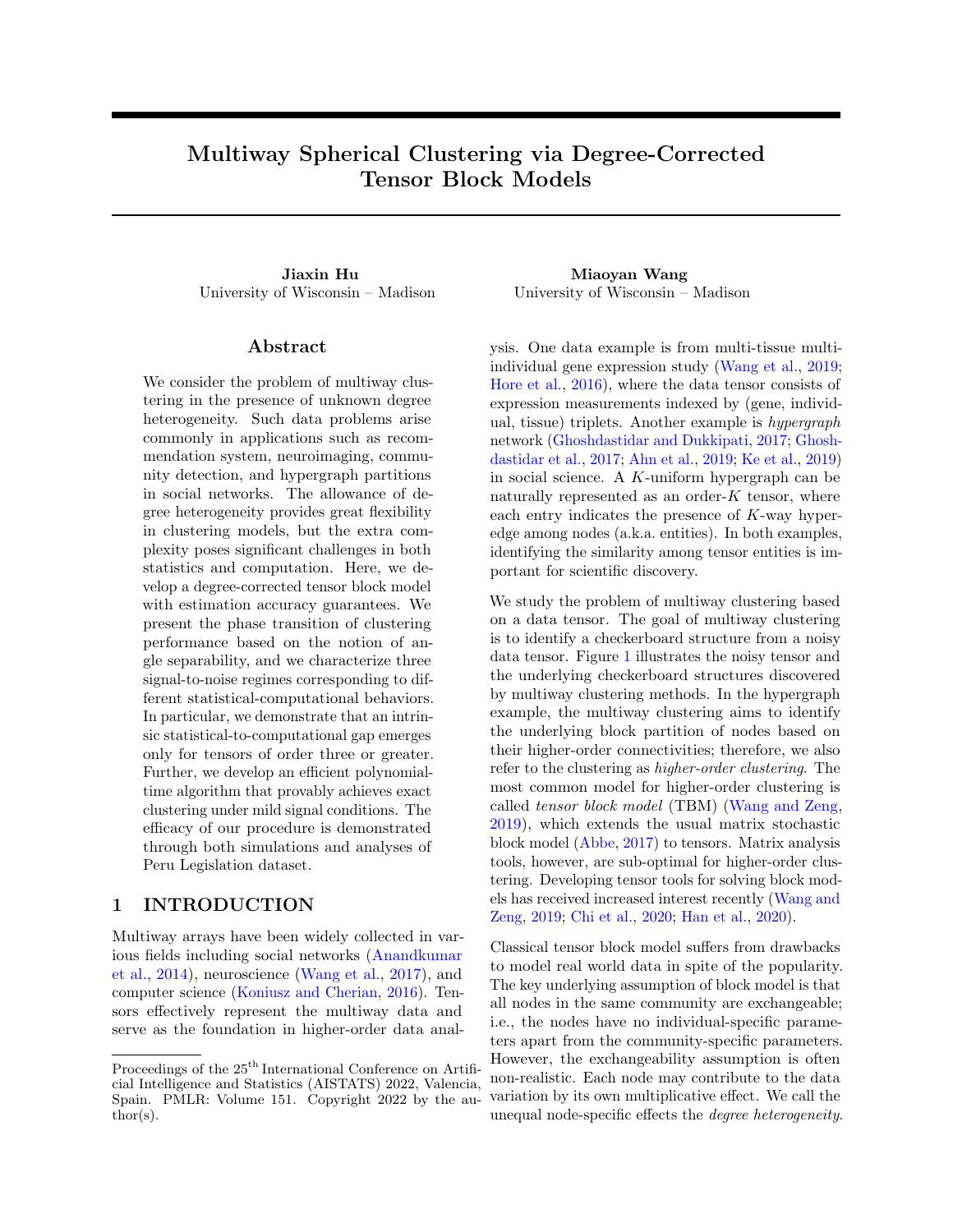We first consider  $I_{11}$ . Define the confusion matrix  $\mathbf{D} = \mathbf{M}^T \mathbf{\Theta}^T \mathbf{W}^{(t)} = J D_{ab} K \mathbf{Q} R^{r-r}$  where

$$
D_{ab} = \frac{\sum_{i\geq [p]} \theta(i) \mathbf{1} \{z(i) = a, z^{(t)}(i) = b\}}{\sum_{i\geq [p]} \mathbf{1} \{z^{(t)}(i) = b\}}, \text{ for all } a, b \geq [r].
$$

By Lemma [9,](#page-31-0) we have  $\sum_{i\geq [p]} \mathbf{1} \{z^{(t)}(i) = b\}$  &  $p/r$ . Then, we have

<span id="page-36-1"></span><span id="page-36-0"></span>
$$
\sum_{a \in b, a, b \geq [r]} D_{ab} \cdot \frac{r}{p} \sum_{i \colon z^{(t)}(i) \in z(i)} \theta(i) \cdot \frac{L^{(t)}}{\Delta_{\min}^2} \cdot \frac{1}{\log p},\tag{83}
$$

and for all  $b \nightharpoonup [r],$ 

$$
D_{bb} = \frac{\sum_{i\,2[p]} \theta(i) \, \mathbf{1} \left\{ z(i) = z^{(t)}(i) = b \right\}}{\sum_{i\,2[p]} \mathbf{1} \left\{ z^{(t)}(i) = b \right\}} \quad \frac{c(\sum_{i\,2[p]} \mathbf{1} \left\{ z^{(t)}(i) = b \right\} \quad p\ell^{(t)})}{\sum_{i\,2[p]} \mathbf{1} \left\{ z^{(t)}(i) = b \right\}} \quad \& 1 \quad \frac{1}{\log p},\tag{84}
$$

under the inequality [\(44\)](#page-26-1) in Condition [1.](#page-26-3) By the definition of  $W, W^{(t)}, V$ , we have

$$
\frac{\boldsymbol{W}_{:b}^T \boldsymbol{X} \boldsymbol{V}}{k \boldsymbol{W}_{:b}^T \boldsymbol{X} \boldsymbol{V} k} = \left[\boldsymbol{\mathcal{S}}_{b:}\right]^s, \quad \frac{\boldsymbol{W}_{:b}^{(t),T} \boldsymbol{X} \boldsymbol{V}}{k \boldsymbol{W}_{:b}^{(t),T} \boldsymbol{X} \boldsymbol{V} k} = [D_{bb} \boldsymbol{\mathcal{S}}_{b:} + \sum_{a \neq b, a \geq [r]} D_{ab} \boldsymbol{\mathcal{S}}_{a:}]^s.
$$

Let  $\alpha$  denote the angle between  $S_{b}$ : and  $D_{bb}S_{b}$ :  $+\sum_{a\neq b,a\geq [r]} D_{ab}S_{a}$ . To roughly estimate the range of  $\alpha$ , we consider the inner product

$$
\left\langle \mathbf{S}_{b:}, D_{bb} \mathbf{S}_{b:} + \sum_{a \notin b, a \geq [r]} D_{ab} \mathbf{S}_{a:} \right\rangle = D_{bb} \, k \mathbf{S}_{b:} k^2 + \sum_{a \notin b} D_{ab} \, h \mathbf{S}_{b:}, \mathbf{S}_{a:} i
$$
\n
$$
D_{bb} \, k \mathbf{S}_{b:} k^2 \sum_{a \notin b, a \geq [r]} D_{ab} \, k \mathbf{S}_{b:} k \max_{a \geq [r]} k \mathbf{S}_{a:} k
$$
\n
$$
C,
$$

where  $C$  is a positive constant, and the last inequality holds when  $p$  is large enough following the constraint of  $kS_b$ : k in parameter space [\(2\)](#page-3-1) and the bounds of  $D$  in [\(83\)](#page-36-0) and [\(84\)](#page-36-1).

The positive inner product between  $S_{b}$ : and  $D_{bb}S_{b}$ :  $+\sum_{a\neq b,a}\sum_{p\mid n}D_{ab}S_{a}$ : indicates  $\alpha \geq [0,\pi/2)$ , and thus  $2\sin\frac{\alpha}{2}$   $\frac{D}{2}\sin\alpha$ . Then, by the geometry property of trigonometric function, we have

$$
k[D_{bb}S_{b:} + \sum_{a \in b, a \geq [r]} D_{ab}S_{a:}] \sin \alpha k = k(I_d \text{ Proj}(S_{b:})) \sum_{a \in b, a \geq [r]} D_{ab}S_{a:}k
$$

$$
= \sum_{a \in b, a \geq [r]} D_{ab} k(I_d \text{ Proj}(S_{b:})) S_{a:}k
$$

$$
= \sum_{a \in b, a \geq [r]} D_{ab} kS_{a:} \sin(S_{b:}, S_{a:})k
$$

$$
\sum_{a \in b, a \geq [r]} D_{ab} kS_{a:}kkS_{b:} S_{a:} k,
$$
(85)

where the first inequality follows from the triangle inequality, and the last inequality follows from Lemma [2.](#page-21-0) Note that with bounds  $(83)$  and  $(84)$ , when p is large enough, we have

$$
k\mathbf{W}_{:b}^{(t),T}\mathbf{X}\mathbf{V}k=kD_{bb}\mathbf{S}_{b:}+\sum_{a\neq b,a\geq [r]}D_{ab}\mathbf{S}_{a:}k\quad D_{bb}k\mathbf{S}_{b:}k\quad\sum_{a\neq b,a\geq [r]}D_{ab}k\mathbf{S}_{a:}k\quad C_1,\tag{86}
$$

for some positive constant  $C_1$ . Notice that  $I_{11} = \frac{D}{1 - \cos \alpha} = 2 \sin \frac{\alpha}{2}$ . Therefore, we obtain

<span id="page-36-3"></span><span id="page-36-2"></span>
$$
I_{11} \quad \frac{D_{\overline{2}}}{2} \sin \alpha
$$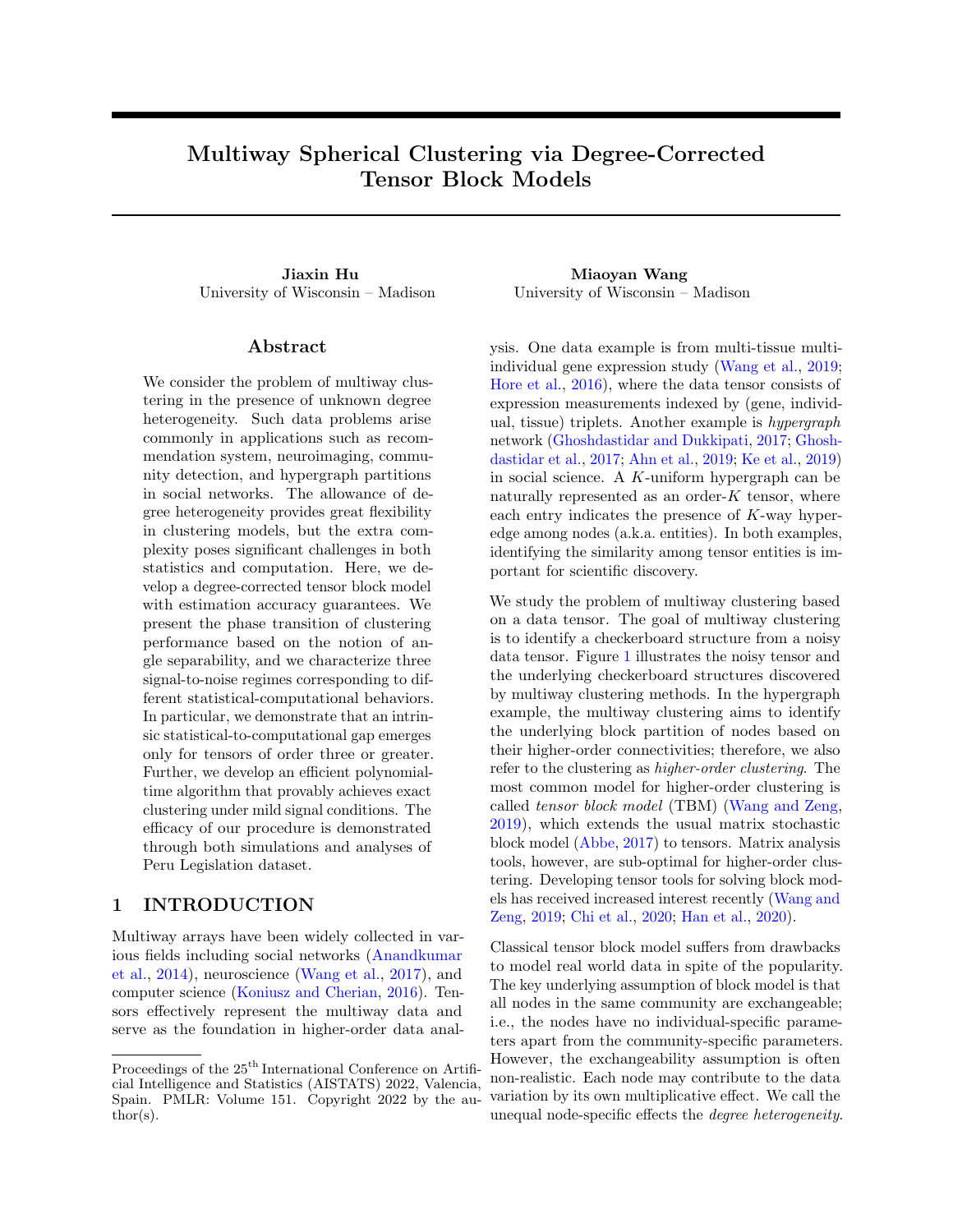<span id="page-37-2"></span>
$$
= \frac{k[D_{bb}\mathbf{S}_{b:} + \sum_{a\neq b,a} D_{ab}\mathbf{S}_{a:}] \sin \alpha k}{kD_{bb}\mathbf{S}_{b:} + \sum_{a\neq b,a} D_{ab} k \mathbf{S}_{a:} k}
$$

$$
\frac{1}{C_1} \sum_{a\neq b,a} D_{ab} k \mathbf{S}_{a:} k k \mathbf{S}_{b:}^s \quad \mathbf{S}_{a:}^s k
$$

$$
\frac{r}{p} \sum_{i \geq [p]} \theta(i) \sum_{b \geq [r]} 1 \left\{ z^{(t)}(i) = b \right\} k \mathbf{S}_{b:}^s \quad \mathbf{S}_{a:}^s k
$$

$$
\frac{rL^{(t)}}{\Delta_{\min}}, \tag{87}
$$

where the second inequality follows from  $(85)$  and  $(86)$ , and the last two inequalities follow by the definition of  $D_a$  and  $L^{(t)}$ , and the constraint of  $\mathcal{S}_{b}:$  k in parameter space [\(2\)](#page-3-1).

We now consider  $I_{12}$ . By triangle inequality, we have

$$
I_{12} \quad \frac{1}{k\mathbf{W}_{:b}^T\mathbf{X}\mathbf{V}k}k(\mathbf{W}_{:b}^T \quad \mathbf{W}_{:b}^{(t),T})\mathbf{E}\mathbf{V}k + \frac{k(\mathbf{W}_{:b}^T \quad \mathbf{W}_{:b}^{(t),T})\mathbf{X}\mathbf{V}k}{k\mathbf{W}_{:b}^T\mathbf{X}\mathbf{V}k\mathbf{W}_{:b}^{(t),T}\mathbf{X}\mathbf{V}k}k\mathbf{W}_{:b}^{(t),T}\mathbf{E}\mathbf{V}k.
$$

By [Han et al.](#page-9-12) [\(2020,](#page-9-12) Proof of Lemma 5), we have

<span id="page-37-1"></span><span id="page-37-0"></span>
$$
k(\boldsymbol{W}_{:b}^T \quad \boldsymbol{W}_{:b}^{(t),T}) \boldsymbol{E} \boldsymbol{V} k \quad \sqrt{\frac{r^{2K} + pr^{K+1}}{p^K}} \frac{\rho_{\overline{L}(t)}}{\Delta_{\text{min}}}.
$$
\n(88)

Notice that

$$
k(\boldsymbol{W}_{\cdot b}^T \quad \boldsymbol{W}_{\cdot b}^{(t),T}) \boldsymbol{X} \boldsymbol{V} k \quad k \boldsymbol{W}_{\cdot b}^T \quad \boldsymbol{W}_{\cdot b}^{(t),T} k \boldsymbol{X} \boldsymbol{V} k_F \quad \stackrel{r^{3/2} L^{(t)}}{\overline{p} \Delta_{\min}^2} k \boldsymbol{S} k \boldsymbol{k} \boldsymbol{\Theta} \boldsymbol{M} k_{\sigma} \quad \stackrel{D}{\overbrace{\phantom{D_{\overline{p}} L^{(t)}}_{\Delta_{\min}}}} (89)
$$

where the second inequality follows from [Han et al.](#page-9-12) [\(2020,](#page-9-12) Inequality (121), Proof of Lemma 5) and the last inequality follows from Lemma [5](#page-24-1) and [\(44\)](#page-26-1) in Condition [1.](#page-26-3) Note that  $\left\| W_{.b}^T X V \right\| = kS_{b}$ :  $k \text{ a}$  and  $kW_{b}^{(t),T}$   $XVk$   $C_1$  by inequality [\(86\)](#page-36-3). Therefore, we have

$$
I_{12} \t\t k(W_{\cdot b}^T \t W_{\cdot b}^{(t),T}) E V k + k(W_{\cdot b}^T \t W_{\cdot b}^{(t),T}) X V k k W_{\cdot b}^{(t),T} E V k \n\sqrt{\frac{r^{2K} + pr^{K+1}}{p^{K}} \frac{\rho}{\Delta_{\text{min}}} + \frac{\rho}{\Delta_{\text{min}}} \sqrt{\frac{r^{2K}}{p^{K}}}} \sqrt{\frac{r^{2K}}{p^{K}}}
$$
\n
$$
\sqrt{\frac{r^{2K} + pr^{K+1}}{p^{K}} \frac{\rho}{\Delta_{\text{min}}} \frac{\rho}{\Delta_{\text{min}}}},
$$
\n(90)

where second inequality follows from the inequalities  $(88)$ ,  $(89)$ , and  $(40)$  in Condition [1.](#page-26-3)

Hence, combining inequalities [\(87\)](#page-37-2) and [\(90\)](#page-37-3) yields

<span id="page-37-4"></span><span id="page-37-3"></span>
$$
I_{1} \t \frac{rL^{(t)}}{\Delta_{\min}} + \sqrt{\frac{r^{2K} + pr^{K+1}}{p^{K}} \frac{D_{\overline{L}^{(t)}}}{\Delta_{\min}}}.
$$
\n(91)

For  $I_2$  and  $I_3$ , recall that  $||\mathbf{W}_{b}^T \mathbf{X} \mathbf{V}|| = k\mathbf{S}_{b} k$  c<sub>3</sub> and  $k\mathbf{W}_{b}^{(t),T} \mathbf{X} \mathbf{V} k$  C<sub>1</sub> by inequality [\(86\)](#page-36-3). By triangle inequality and [\(40\)](#page-26-0) in Condition [1,](#page-26-3) we have

<span id="page-37-6"></span><span id="page-37-5"></span>
$$
I_2 \quad \frac{kW_{:b}^T \mathbf{E} V k}{kW_{:b}^T \mathbf{X} V k} \quad kW_{:b}^T \mathbf{E} V k \quad \frac{r^K}{p^{K/2}},
$$
\n
$$
(92)
$$

and

$$
I_3 \quad \frac{k \mathcal{W}_{\cdot b}^{(t), T} \mathbf{E} \mathcal{V} k}{k \mathcal{W}_{\cdot b}^{(t), T} \mathbf{X} \mathcal{V} k} \quad k \mathcal{W}_{\cdot b}^{(t), T} \mathbf{E} \mathcal{V} k \quad \frac{r^K}{p^{K/2}}.
$$
\n
$$
(93)
$$

Therefore, combining the inequalities [\(91\)](#page-37-4), [\(92\)](#page-37-5), and [\(93\)](#page-37-6), we finish the proof of inequality [\(80\)](#page-35-0).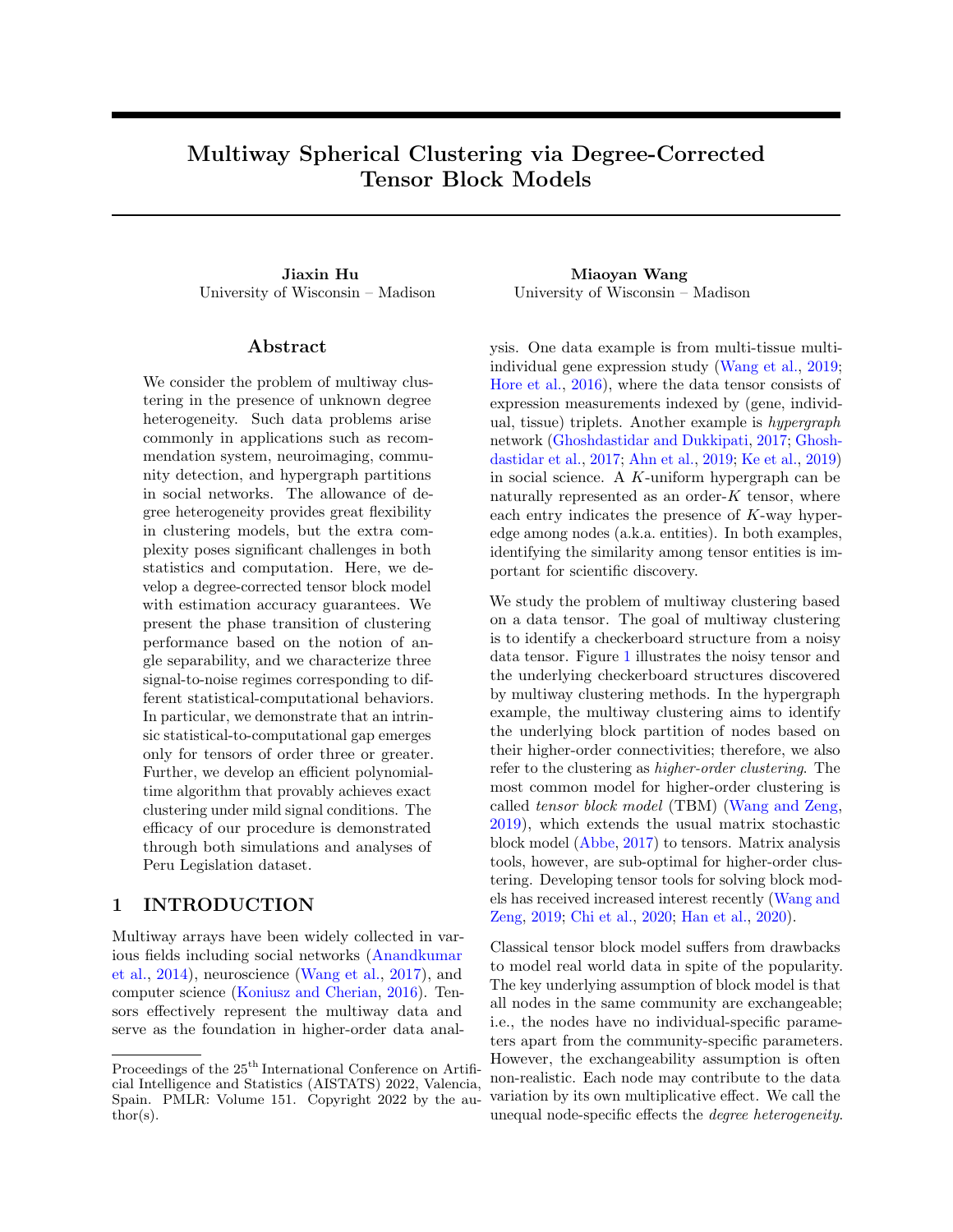4. Inequality [\(81\)](#page-35-1). Here we only show the proof of inequality (81) with  $W_{b}^{(t)}$ . The proof also holds by replacing  $W_{b}^{(t)}$  to  $W_{b}$ , and we omit the repeated procedures.

We upper bound the desired quantity by triangle inequality

$$
k[\mathbf{W}_{:b}^{(t),T} \mathbf{Y} \mathbf{V}]^{s} \quad [\mathbf{W}_{:b}^{(t),T} \mathbf{Y} \mathbf{V}^{(t)}]^{s} k \quad J_1 + J_2 + J_3,
$$

where

$$
J_1 = \left\| \frac{\mathbf{W}_{:b}^{(t),T} \mathbf{Y} \mathbf{V}}{k \mathbf{W}_{:b}^{(t),T} \mathbf{X} \mathbf{V} k} - \frac{\mathbf{W}_{:b}^{(t),T} \mathbf{Y} \mathbf{V}^{(t)}}{k \mathbf{W}_{:b}^{(t),T} \mathbf{X} \mathbf{V}^{(t)} k} \right\|,
$$
  

$$
J_2 = \left\| \left( \frac{1}{k \mathbf{W}_{:b}^{(t),T} \mathbf{Y} \mathbf{V} k} - \frac{1}{k \mathbf{W}_{:b}^{(t),T} \mathbf{X} \mathbf{V} k} \right) \mathbf{W}_{:b}^{(t),T} \mathbf{Y} \mathbf{V} \right\|,
$$
  

$$
J_3 = \left\| \left( \frac{1}{k \mathbf{W}_{:b}^{(t),T} \mathbf{Y} \mathbf{V}^{(t)} k} - \frac{1}{k \mathbf{W}_{:b}^{(t),T} \mathbf{X} \mathbf{V}^{(t)} k} \right) \mathbf{W}_{:b}^{(t),T} \mathbf{Y} \mathbf{V}^{(t)} \right\|.
$$

Next, we upper bound the quantities  $J_1, J_2, J_3$  separately.

For  $J_1$ , by triangle inequality, we have

$$
J_1 \quad J_{11} + J_{12},
$$

where

$$
J_{11} = \left\| \frac{\mathbf{W}_{\cdot b}^{(t),T} \mathbf{X} \mathbf{V}}{k \mathbf{W}_{\cdot b}^{(t),T} \mathbf{X} \mathbf{V} k} - \frac{\mathbf{W}_{\cdot b}^{(t),T} \mathbf{X} \mathbf{V}^{(t)}}{k \mathbf{W}_{\cdot b}^{(t),T} \mathbf{X} \mathbf{V}^{(t)} k} \right\| \quad \text{and} \quad J_{12} = \left\| \frac{\mathbf{W}_{\cdot b}^{(t),T} \mathbf{E} \mathbf{V}}{k \mathbf{W}_{\cdot b}^{(t),T} \mathbf{X} \mathbf{V} k} - \frac{\mathbf{W}_{\cdot b}^{(t),T} \mathbf{E} \mathbf{V}^{(t)}}{k \mathbf{W}_{\cdot b}^{(t),T} \mathbf{X} \mathbf{V}^{(t)} k} \right\|.
$$

We first consider  $J_{11}$ . Define the matrix  $V^k := W^{(k-1)} \quad W^{(t)}$ ,  $(K^k)$  for  $k = 2, ..., K-1$ , and denote  $V^1 = V^{(t)}$ ,  $V^K = V$ . Also, define the quantity

$$
J_{11}^k = k[\mathbf{W}_{.b}^{(t),T} \mathbf{X} \mathbf{V}^k]^s \quad [\mathbf{W}_{.b}^{(t),T} \mathbf{X} \mathbf{V}^{k+1}]^s k,
$$

for  $k = 1, \ldots, K$  1. Let  $\beta_k$  denote the angle between  $\mathcal{W}_{:b}^{(t), T} \mathbf{X} \mathbf{V}^k$  and  $\mathbf{W}_{:b}^{(t), T} \mathbf{X} \mathbf{V}^{k+1}$ . With the same idea to prove  $I_{11}$  in inequality [\(87\)](#page-37-2), we bound  $J_{11}^k$  by the trigonometric function of  $\beta_k$ .

To roughly estimate the range of  $\beta_k$ , we consider the inner product between  $\mathcal{W}_{:b}^{(t),T} X V^k$  and  $\mathcal{W}_{:b}^{(t),T} X V^{k+1}$ . Before the specific derivation of the inner product, note that

<span id="page-38-0"></span>
$$
\mathbf{W}_{:b}^{(t),T} \mathbf{X} \mathbf{V}^k = \text{Mat}_1(T_k), \quad \mathbf{W}_{:b}^{(t),T} \mathbf{X} \mathbf{V}^{k+1} = \text{Mat}_1(T_{k+1}),
$$

where

$$
T_k = X + W_{\cdot b}^{(t),T} + 2 W^T + 3 + 2 W^T + k + 1 W^{(t),T} + k + 1 + K W^{(t),T}
$$
  

$$
T_{k+1} = X + W_{\cdot b}^{(t),T} + 2 W^T + 3 + K W^T + k + 1 + K W^{(t),T}
$$

Recall the definition of confusion matrix  $\mathbf{D} = \mathbf{M}^T \mathbf{\Theta}^T \mathbf{W}^{(t)} = J D_{ab} k \mathcal{Z} R^{r-r}$ . We have

$$
\langle W_{\cdot b}^{(t),T} X V^k, W_{\cdot b}^{(t),T} X V^{k+1} \rangle = \hbar \text{Mat}_{k+1}(\mathcal{T}_k), \text{Mat}_{k+1}(\mathcal{T}_{k+1})i
$$
  
\n
$$
= \langle D^T S Z^k, S Z^k \rangle
$$
  
\n
$$
= \sum_{b \geq [r]} \left( D_{bb} k S_{b:} Z^k k^2 + \sum_{a \neq b, a \geq [r]} D_{ab} \langle S_{a:} Z^k, S_{b:} Z^k \rangle \right)
$$
  
\n& (1 log p<sup>-1</sup>) min kS<sub>a:</sub> Z<sup>k</sup> k<sup>2</sup> log p<sup>-1</sup> max kS<sub>a:</sub> Z<sup>k</sup> k<sup>2</sup>, (94)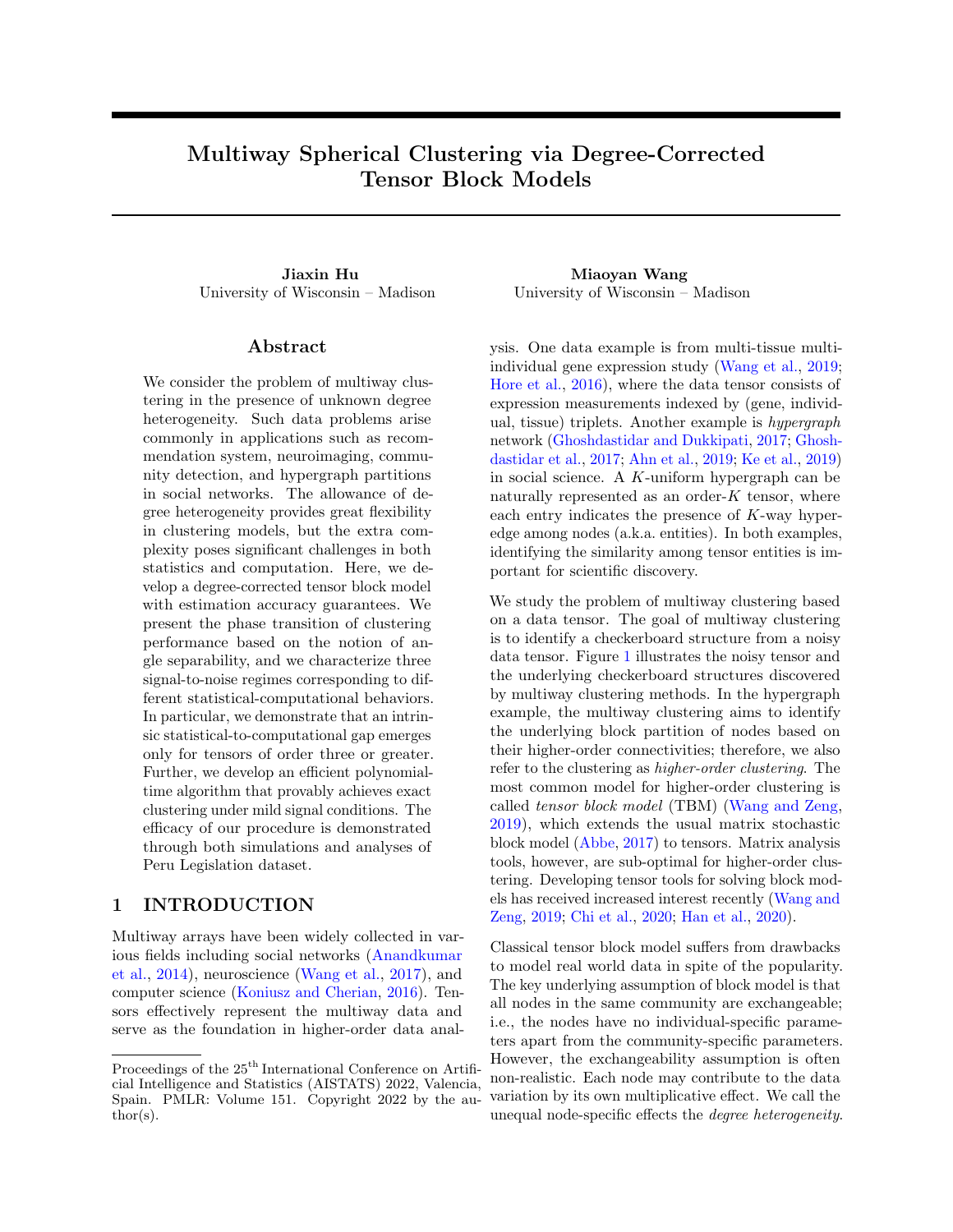where  $Z^k = D_{:b}$   $I_r^{(k-1)}$   $D^{(K-k-1)}$ , the equations follow by the tensor algebra and definitions, and the last inequality follows from the bounds of  $D$  in [\(83\)](#page-36-0) and [\(84\)](#page-36-1).

Note that

$$
kDk_{\sigma} \quad kDk_{F} \quad \sqrt{\sum_{b2[r]} D_{bb}^{2} + (\sum_{a \in b, a, b2[r]} D_{ab})^{2}} \quad \sqrt{r + \log^{2} p^{-1}} \quad 1,
$$
\n(95)

where the second inequality follows from inequality [\(83\)](#page-36-0), and the fact that for all  $b \, \mathcal{Q}[r]$ ,

<span id="page-39-2"></span><span id="page-39-1"></span><span id="page-39-0"></span>
$$
D_{bb} \cdot \frac{r}{p} \sum_{i \colon z(i) = b} \theta(i) \cdot 1.
$$

Also, we have

$$
\lambda_r(\mathbf{D}) \quad \lambda_r(\mathbf{W}^{(t)}) \lambda_r(\boldsymbol{\Theta M}) \& 1,\tag{96}
$$

following the Lemma [5](#page-24-1) and Lemma [9.](#page-31-0) Then, for all  $k \n\geq |K|$ , we have

1. 
$$
kD_{:b}k\lambda_r(D)^{K-k-1}
$$
  $\lambda_{r^{K-2}}(Z^k)$   $kZ^k k_{\sigma}$   $kD_{:b}k kDk_{\sigma}^{K-k-1}$ . 1. (97)

Thus, we have bounds

$$
\max_{a\,2[r]} kS_a \cdot \mathbf{Z}^k k \quad \max_{a\,2[r]} kS_a \cdot k \cdot \mathbf{Z}^k k_{\sigma} \quad 1, \quad \min_{a\,2[r]} kS_a \cdot \mathbf{Z}^k k \quad \min_{a\,2[r]} kS_a \cdot k\lambda_{r} \cdot k \cdot \mathbf{Z}(\mathbf{Z}^k) \otimes 1.
$$

Hence, when p is large enough, the inner product [\(94\)](#page-38-0) is positive, which implies  $\beta_k \neq [0, \pi/2)$  and thus  $2 \sin \beta_k$  $2\sin\frac{\beta_k}{2}$  $\overline{2} \sin \beta_k$ .

Next, we upper bound the trigonometric function  $\sin \beta_k$ . Note that

$$
\sin \beta_k = \sin(\mathbf{D}_{\cdot b}^T \mathbf{S} \mathbf{I}_r^{-k-1} \quad \mathbf{D}^{-K-k}, \mathbf{D}_{\cdot b}^T \mathbf{S} \mathbf{I}_r^{-k} \quad \mathbf{D}^{-K-k-1})
$$
  

$$
\sin \beta_{k1} + \sin \beta_{k2},
$$

where

$$
\sin \beta_{k1} = \sin(D_{\cdot b}^T \mathbf{S} \mathbf{I}_r^{-k-1} \quad \mathbf{D}^{-K-k}, \mathbf{D}_{\cdot b}^T \mathbf{S} \mathbf{I}_r^{-k-1} \quad \tilde{\mathbf{D}} \quad \mathbf{D}^{-K-k-1}),
$$
  
\n
$$
\sin \beta_{k2} = \sin(D_{\cdot b}^T \mathbf{S} \mathbf{I}_r^{-k-1} \quad \tilde{\mathbf{D}} \quad \mathbf{D}^{-K-k-1}, \mathbf{D}_{\cdot b}^T \mathbf{S} \mathbf{I}_r^{-k} \quad \mathbf{D}^{-K-k-1}),
$$

and  $\tilde{D}$  is the normalized confusion matrix with entries  $\tilde{D}_{ab} = \frac{\sum_{i\geq [p]} \theta(i) 1 f_z^{(t)} = b, z(i) = ag}{\sum_{i\geq [p]} \theta(i) 1 f_z^{(t)} = bg}$ .

To bound  $\sin \beta_{k1}$  $\sin \beta_{k1}$  $\sin \beta_{k1}$ , recall Definition 1 that for any cluster assignment  $\bar{z}$  in the  $\varepsilon$ -neighborhood of true z,

$$
\boldsymbol{p}(\bar{z}) = (j\bar{z}^{-1}(1)j, \ldots, j\bar{z}^{-1}(r)j)^T, \quad \boldsymbol{p}(\bar{z}) = (k_{z^{-1}(1)}k_1, \ldots, k_{z^{-1}(r)}k_1)^T.
$$

Note that we have  $\ell^{(t)}$   $\frac{L^{(t)}}{2}$ 2 min  $\frac{C}{C}r \log^{-1}(p)$  $\frac{C}{C}r \log^{-1}(p)$  $\frac{C}{C}r \log^{-1}(p)$  by Condition 1 and Lemma [8.](#page-31-3) Then, with the locally linear stability assumption, the is  $\ell^{(t)}$ -locally linearly stable; i.e.,

$$
\sin(\bm{p}(z^{(t)}), \bm{p} (z^{(t)})) \cdot \frac{L^{(t)}}{\Delta_{\min}}
$$

.

Note that  $diag(\mathbf{p}(z^{(t)}))\mathbf{D} = diag(\mathbf{p} (z^{(t)}))\tilde{\mathbf{D}},$  and  $sin(\mathbf{a}, \mathbf{b}) = min_{c2R} \frac{k a c b k}{k a k}$  $\frac{d}{kak}$  for vectors **a**, **b** of same dimension. Let  $c_0 = \arg \min_{c \ge R} \frac{k \rho(z^{(t)}) - c \rho_{\theta}(z^{(t)}) k}{k \rho(z^{(t)}) k}$  $\frac{\partial P}{\partial p(z^{(t)})k}$ . Then, we have

$$
\min_{c \ge R} kD \quad c\tilde{D}k_F \quad kI_r \quad c_0 \text{diag}(\mathbf{p}(z^{(t)})) \text{diag}^{-1}(\mathbf{p} (z^{(t)}))k_F kDk_F
$$
\n
$$
\frac{k\mathbf{p}(z^{(t)})}{\min_{a \ge [r]} k} \sum_{\substack{z^{(t)}, \ 1(a) \ne \mathbf{1} \\ 40}}^{c(\mathbf{p} z^{(t)})} \mathbf{p}(z^{(t)})
$$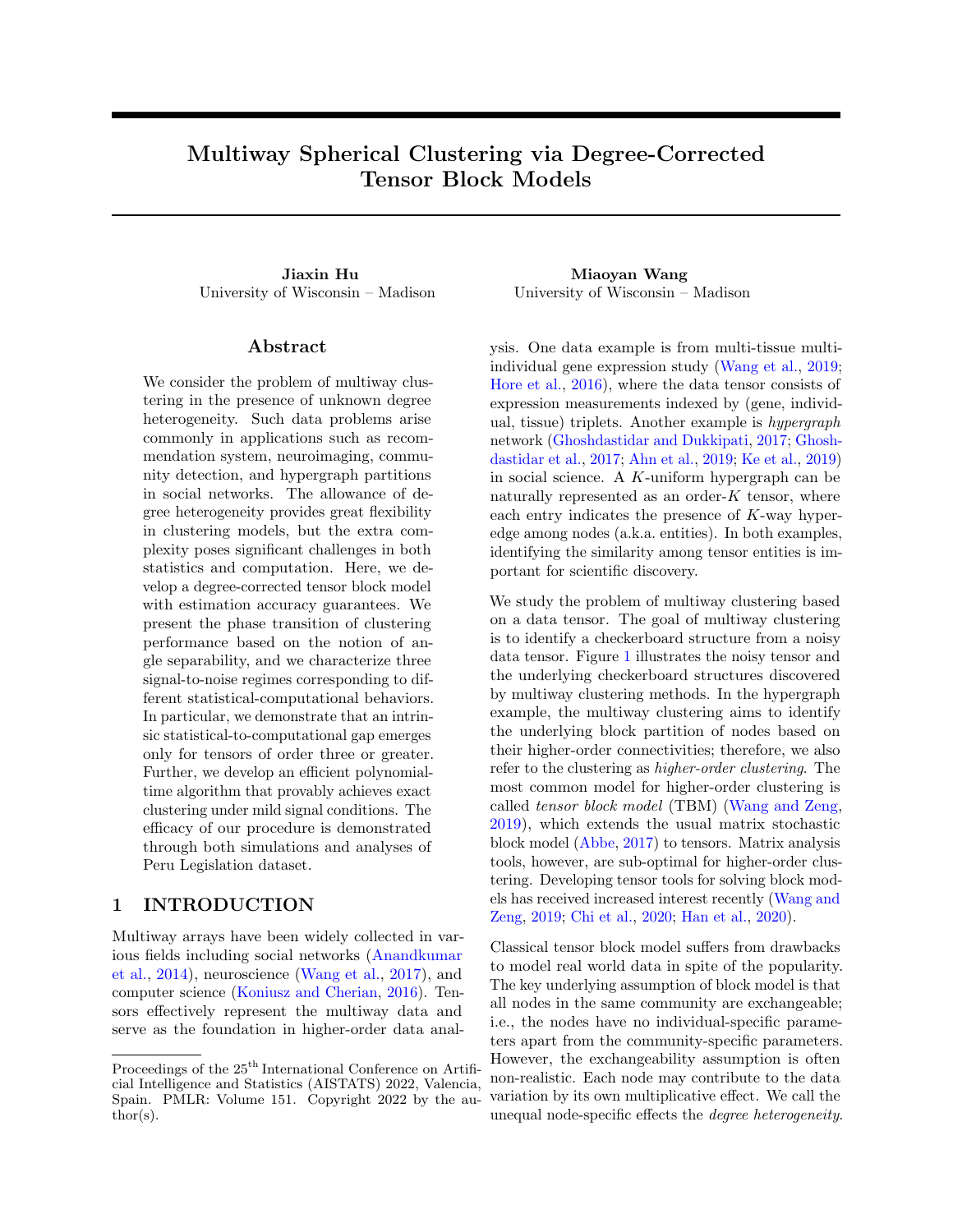$$
= \frac{k \mathbf{p}(z^{(t)}) k}{\min_{a \geq [r]} k_{z^{(t)}, 1(a)} k_1} \sin(\mathbf{p}(z^{(t)}), \mathbf{p}(z^{(t)}))
$$

$$
\frac{L^{(t)}}{\Delta_{\min}},
$$

where the last inequality follows from Lemma [9,](#page-31-0) the constraint  $\min_{i\geq [p]} \theta(i)$   $c > 0$ ,  $k\mathbf{p}(z^{(t)})k$ . p and  $\min_{a \geq [r]} k_{z^{(t)}, 1(a)} k_1 \& p.$  By the geometry property of trigonometric function, we have

$$
\sin \beta_{k1} = \min_{c2R} \frac{k \mathbf{D}_{:b}^T \mathbf{S} \mathbf{I}_r^{k-1} (\mathbf{D} - c\tilde{\mathbf{D}}) \mathbf{D}^{K-k-1} k}{k \mathbf{D}_{:b}^T \mathbf{S} \mathbf{I}_r^{k-1} \mathbf{D}^{K-k} k}
$$
\n
$$
\frac{k \mathbf{D}_{:b}^T \mathbf{S} k k \mathbf{D} - c_0 \tilde{\mathbf{D}} k_\sigma k \mathbf{D} k_\sigma^{K-k-1}}{k \mathbf{D}_{:b}^T \mathbf{S} k \lambda_r^{K-k} (\mathbf{D})}
$$
\n
$$
k \mathbf{D} - c_0 \tilde{\mathbf{D}} k_F
$$
\n
$$
\frac{L^{(t)}}{\Delta_{\min}},
$$
\n(98)

where the second inequality follows from the singular property of  $\bm{D}$  in [\(95\)](#page-39-0), [\(96\)](#page-39-1) and the constraint of  $\bm{S}$  in  $(2).$  $(2).$ 

To bound  $\sin \beta_{k2}$ , let  $C = \text{diag}(f \kappa S_{a:} \kappa g_{a,2[r]})$ . We have

$$
\sin \beta_{k2} \cdot \frac{\left\|D_{\cdot b}^T S I_r \right\|^k (I_r - \tilde{D}) - D^{-K-k-1}\right\|}{k D_{\cdot b}^T S I_r \left\| D^{-K-k-1} K \right\|}
$$
\n
$$
\frac{k(I_r - \tilde{D}^T) S Z^k k_F}{k D_{\cdot b}^T S k \lambda_r^{K-k-1}(D)}
$$
\n
$$
\frac{k(I_r - \tilde{D}^T) S C^{-1} k_F k C Z^k k_\sigma}{\frac{r}{p} \sum_{i \geq [p]} \theta(i) \sum_{b \geq [r]} k S_{b}^s \cdot S_{z(i)}^s k}
$$
\n
$$
\frac{L^{(t)}}{\Delta_{\min}},
$$
\n(99)

<span id="page-40-3"></span><span id="page-40-2"></span><span id="page-40-1"></span> $\mathbf{r}$ 

where the third inequality follows from the singular property of  $D$  and the boundedness of  $S$ , and the fourth inequality follows from the definition of  $D$ , boundedness of  $S$ , the lower bound of , and the singular property of  $\mathsf{Z}^k$  in inequality [\(97\)](#page-39-2).

Combining [\(98\)](#page-40-2) and [\(99\)](#page-40-3) yields

$$
\sin \beta_k
$$
  $\sin \beta_{k1} + \sin \beta_{k2}$ .  $\frac{L^{(t)}}{\Delta_{\min}}$ .

Finally, by triangle inequality, we obtain

<span id="page-40-0"></span>
$$
J_{11} \sum_{k=1}^{K-1} J_{11}^k \cdot \sum_{k=1}^{K-1} \sin \beta_k \cdot (K-1) \frac{r L^{(t)}}{\Delta_{\min}}.
$$
 (100)

We now consider  $J_{12}$ . By triangle inequality, we have

$$
J_{12} \frac{1}{kW_{:b}^{(t),T}XVK}kW_{:b}^{(t),T}E(V-V^{(t)})k + \frac{kW_{:b}^{(t),T}X(V-V^{(t)})k}{kW_{:b}^{(t),T}XVkW_{:b}^{(t),T}XV^{(t)}k}kW_{:b}^{(t),T}EV^{(t)}k.
$$

Note that

$$
kW_{:b}^{(t),T}XV^{(t)}k = kD^TSZ^1k \quad \lambda_r(D) kSk\lambda_{r^{K-2}}(Z^1) \& 1,
$$
\n(101)